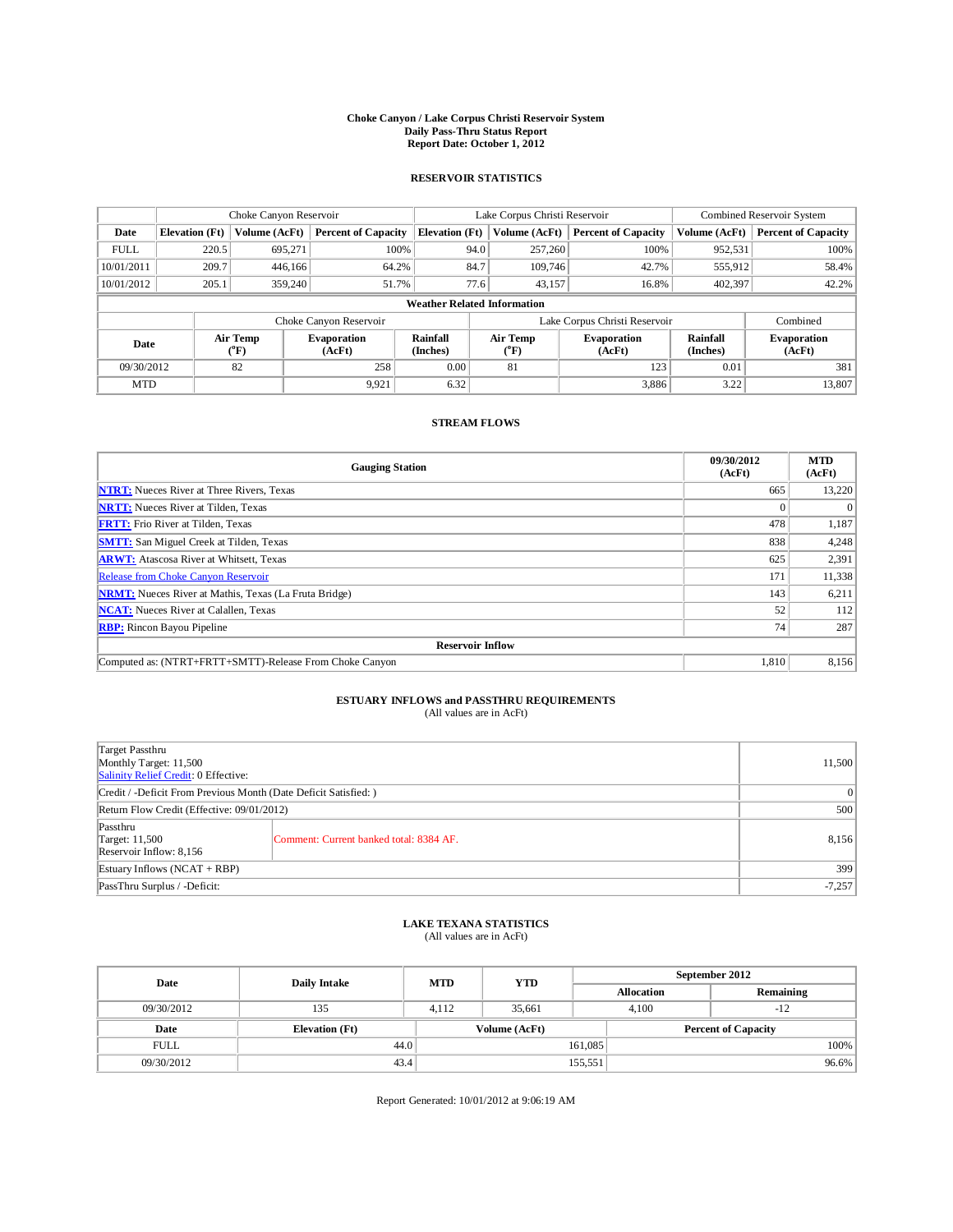## **Choke Canyon / Lake Corpus Christi Reservoir System Daily Pass-Thru Status Report Report Date: October 2, 2012**

### **RESERVOIR STATISTICS**

|             | Choke Canyon Reservoir |                          | Lake Corpus Christi Reservoir |                                    |      |                               | Combined Reservoir System    |                             |                              |
|-------------|------------------------|--------------------------|-------------------------------|------------------------------------|------|-------------------------------|------------------------------|-----------------------------|------------------------------|
| Date        | <b>Elevation</b> (Ft)  | Volume (AcFt)            | <b>Percent of Capacity</b>    | <b>Elevation</b> (Ft)              |      | Volume (AcFt)                 | <b>Percent of Capacity</b>   | Volume (AcFt)               | <b>Percent of Capacity</b>   |
| <b>FULL</b> | 220.5                  | 695,271                  | 100%                          |                                    | 94.0 | 257,260                       | 100%                         | 952,531                     | 100%                         |
| 10/02/2011  | 209.6                  | 445,762                  | 64.1%                         |                                    | 84.7 | 109.132                       | 42.4%                        | 554,894                     | 58.3%                        |
| 10/02/2012  | 205.1                  | 359,947                  | 51.8%                         |                                    | 77.7 | 43,688                        | 17.0%                        | 403,635                     | 42.4%                        |
|             |                        |                          |                               | <b>Weather Related Information</b> |      |                               |                              |                             |                              |
|             |                        |                          | Choke Canyon Reservoir        |                                    |      | Lake Corpus Christi Reservoir |                              | Combined                    |                              |
| Date        |                        | Air Temp<br>$\rm ^{o}F)$ | <b>Evaporation</b><br>(AcFt)  | <b>Rainfall</b><br>(Inches)        |      | Air Temp<br>("F)              | <b>Evaporation</b><br>(AcFt) | <b>Rainfall</b><br>(Inches) | <b>Evaporation</b><br>(AcFt) |
| 10/01/2012  |                        | 81                       | 196                           | 0.25                               |      | 84                            | 74                           | 0.00                        | 270                          |
| <b>MTD</b>  |                        |                          | 196                           | 0.25                               |      |                               | 74                           | 0.00                        | 270                          |

### **STREAM FLOWS**

| <b>Gauging Station</b>                                       | 10/01/2012<br>(AcFt) | <b>MTD</b><br>(AcFt) |  |  |  |  |
|--------------------------------------------------------------|----------------------|----------------------|--|--|--|--|
| <b>NTRT:</b> Nueces River at Three Rivers, Texas             | 1,002                | 1,002                |  |  |  |  |
| <b>NRTT:</b> Nueces River at Tilden, Texas                   | 38                   | 38                   |  |  |  |  |
| <b>FRTT:</b> Frio River at Tilden, Texas                     | 91                   | 91                   |  |  |  |  |
| <b>SMTT:</b> San Miguel Creek at Tilden, Texas               | 165                  | 165                  |  |  |  |  |
| <b>ARWT:</b> Atascosa River at Whitsett, Texas               | 885                  | 885                  |  |  |  |  |
| Release from Choke Canyon Reservoir                          | 58                   | 58                   |  |  |  |  |
| <b>NRMT:</b> Nueces River at Mathis, Texas (La Fruta Bridge) | 145                  | 145                  |  |  |  |  |
| <b>NCAT:</b> Nueces River at Calallen, Texas                 | $\sqrt{2}$           |                      |  |  |  |  |
| <b>RBP:</b> Rincon Bayou Pipeline                            | 61                   | 61                   |  |  |  |  |
| <b>Reservoir Inflow</b>                                      |                      |                      |  |  |  |  |
| Computed as: (NTRT+FRTT+SMTT)-Release From Choke Canyon      | 1,201                | 1,201                |  |  |  |  |

# **ESTUARY INFLOWS and PASSTHRU REQUIREMENTS**<br>(All values are in AcFt)

| <b>Target Passthru</b><br>Monthly Target: 9,000<br>Salinity Relief Credit: 0 Effective: |                                          | 9,000 |  |  |  |
|-----------------------------------------------------------------------------------------|------------------------------------------|-------|--|--|--|
| Credit / -Deficit From Previous Month (Date Deficit Satisfied: )                        | $\Omega$                                 |       |  |  |  |
| Return Flow Credit (Effective: 10/01/2012)                                              | 500                                      |       |  |  |  |
| Passthru<br>Target: 9,000<br>Reservoir Inflow: 1,201                                    | Comment: Current banked total: 15641 AF. | 1,201 |  |  |  |
| Estuary Inflows (NCAT + RBP)                                                            | 63                                       |       |  |  |  |
| PassThru Surplus / -Deficit:                                                            |                                          |       |  |  |  |

## **LAKE TEXANA STATISTICS** (All values are in AcFt)

| Date        | <b>Daily Intake</b>   | <b>MTD</b> | <b>YTD</b>    | October 2012      |                            |           |  |
|-------------|-----------------------|------------|---------------|-------------------|----------------------------|-----------|--|
|             |                       |            |               | <b>Allocation</b> |                            | Remaining |  |
| 10/01/2012  | 135                   | 135        | 35,796        |                   | 3.050<br>2.915             |           |  |
| Date        | <b>Elevation</b> (Ft) |            | Volume (AcFt) |                   | <b>Percent of Capacity</b> |           |  |
| <b>FULL</b> | 44.0                  |            |               | 161,085           |                            | 100%      |  |
| 10/01/2012  | 43.9                  |            |               | 160,156           |                            | 99.4%     |  |

Report Generated: 10/02/2012 at 8:47:27 AM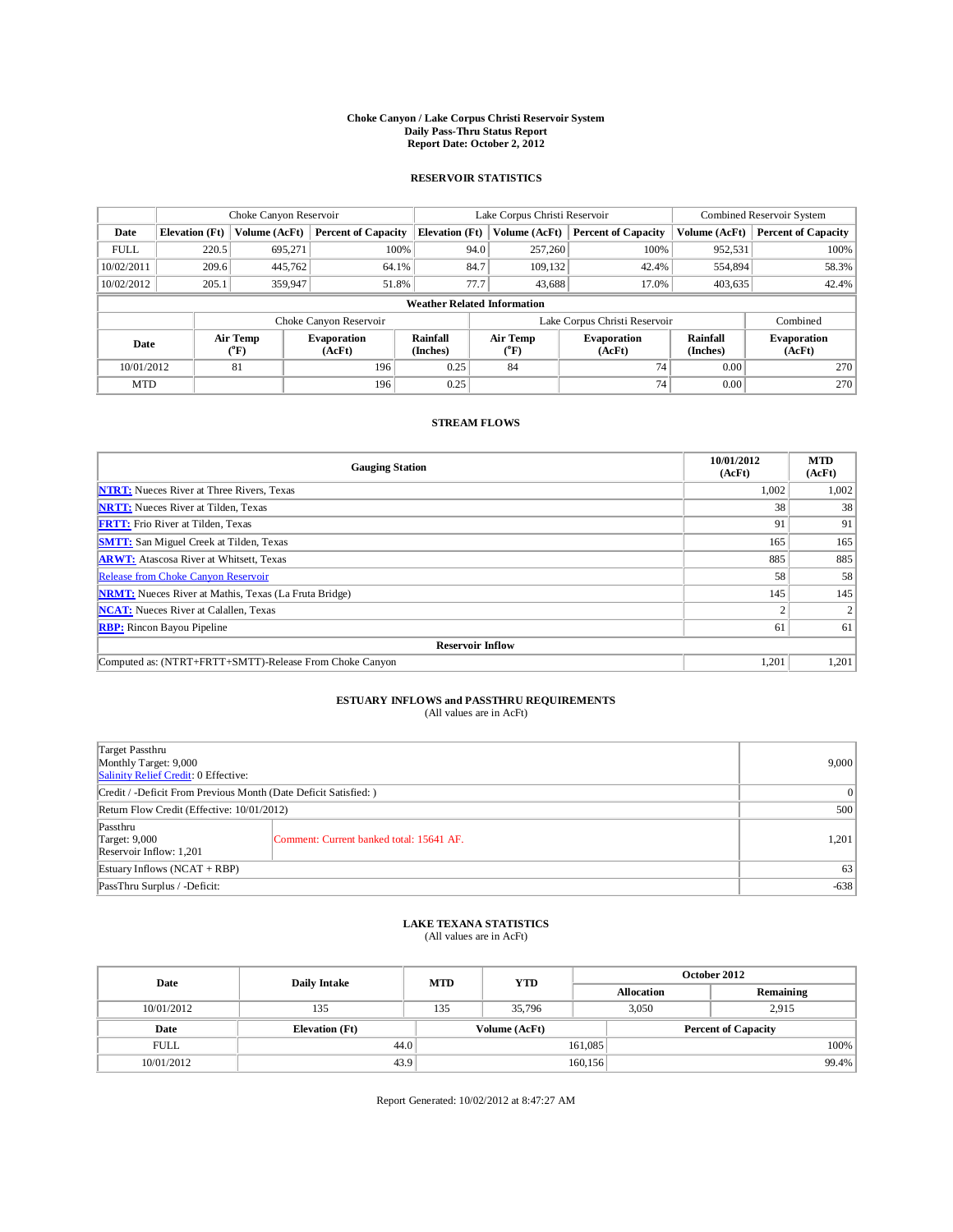## **Choke Canyon / Lake Corpus Christi Reservoir System Daily Pass-Thru Status Report Report Date: October 3, 2012**

### **RESERVOIR STATISTICS**

|             | Choke Canyon Reservoir |                          | Lake Corpus Christi Reservoir |                                    |      |                               | Combined Reservoir System    |                             |                              |
|-------------|------------------------|--------------------------|-------------------------------|------------------------------------|------|-------------------------------|------------------------------|-----------------------------|------------------------------|
| Date        | <b>Elevation</b> (Ft)  | Volume (AcFt)            | <b>Percent of Capacity</b>    | <b>Elevation</b> (Ft)              |      | Volume (AcFt)                 | <b>Percent of Capacity</b>   | Volume (AcFt)               | <b>Percent of Capacity</b>   |
| <b>FULL</b> | 220.5                  | 695,271                  | 100%                          |                                    | 94.0 | 257,260                       | 100%                         | 952,531                     | 100%                         |
| 10/03/2011  | 209.6                  | 445,560                  | 64.1%                         |                                    | 84.6 | 108,641                       | 42.2%                        | 554,201                     | 58.2%                        |
| 10/03/2012  | 205.1                  | 360,482                  | 51.8%                         |                                    | 77.7 | 44.290                        | 17.2%                        | 404,772                     | 42.5%                        |
|             |                        |                          |                               | <b>Weather Related Information</b> |      |                               |                              |                             |                              |
|             |                        |                          | Choke Canyon Reservoir        |                                    |      | Lake Corpus Christi Reservoir |                              | Combined                    |                              |
| Date        |                        | Air Temp<br>$\rm ^{o}F)$ | <b>Evaporation</b><br>(AcFt)  | <b>Rainfall</b><br>(Inches)        |      | <b>Air Temp</b><br>("F)       | <b>Evaporation</b><br>(AcFt) | <b>Rainfall</b><br>(Inches) | <b>Evaporation</b><br>(AcFt) |
| 10/02/2012  |                        | 82                       | 259                           | 0.00                               |      | 83                            | 117                          | 0.00                        | 376                          |
| <b>MTD</b>  |                        |                          | 455                           | 0.25                               |      |                               | 191                          | 0.00                        | 646                          |

#### **STREAM FLOWS**

| <b>Gauging Station</b>                                       | 10/02/2012<br>(AcFt) | <b>MTD</b><br>(AcFt) |  |  |  |  |
|--------------------------------------------------------------|----------------------|----------------------|--|--|--|--|
| <b>NTRT:</b> Nueces River at Three Rivers, Texas             | 816                  | 1,818                |  |  |  |  |
| <b>NRTT:</b> Nueces River at Tilden, Texas                   | 506                  | 544                  |  |  |  |  |
| <b>FRTT:</b> Frio River at Tilden, Texas                     | 73                   | 165                  |  |  |  |  |
| <b>SMTT:</b> San Miguel Creek at Tilden, Texas               | 44                   | 208                  |  |  |  |  |
| <b>ARWT:</b> Atascosa River at Whitsett, Texas               | 238                  | 1,124                |  |  |  |  |
| Release from Choke Canyon Reservoir                          | 58                   | 115                  |  |  |  |  |
| <b>NRMT:</b> Nueces River at Mathis, Texas (La Fruta Bridge) | 147                  | 292                  |  |  |  |  |
| <b>NCAT:</b> Nueces River at Calallen, Texas                 | Q                    | 11                   |  |  |  |  |
| <b>RBP:</b> Rincon Bayou Pipeline                            | $\Omega$             | 61                   |  |  |  |  |
| <b>Reservoir Inflow</b>                                      |                      |                      |  |  |  |  |
| Computed as: (NTRT+FRTT+SMTT)-Release From Choke Canyon      | 875                  | 2,076                |  |  |  |  |

# **ESTUARY INFLOWS and PASSTHRU REQUIREMENTS**<br>(All values are in AcFt)

| Target Passthru<br>Monthly Target: 9,000<br>Salinity Relief Credit: 0 Effective: | 9,000                                    |          |
|----------------------------------------------------------------------------------|------------------------------------------|----------|
| Credit / -Deficit From Previous Month (Date Deficit Satisfied: )                 | $\vert 0 \vert$                          |          |
| Return Flow Credit (Effective: 10/01/2012)                                       | 500                                      |          |
| Passthru<br><b>Target: 9,000</b><br>Reservoir Inflow: 2,076                      | Comment: Current banked total: 15641 AF. | 2,076    |
| Estuary Inflows $(NCAT + RBP)$                                                   | 72                                       |          |
| PassThru Surplus / -Deficit:                                                     |                                          | $-1,504$ |

## **LAKE TEXANA STATISTICS** (All values are in AcFt)

| Date        | <b>Daily Intake</b>   | <b>MTD</b> | <b>YTD</b>    | October 2012      |                            |           |  |
|-------------|-----------------------|------------|---------------|-------------------|----------------------------|-----------|--|
|             |                       |            |               | <b>Allocation</b> |                            | Remaining |  |
| 10/02/2012  | 135                   | 270        | 35.931        |                   | 2.780<br>3.050             |           |  |
| Date        | <b>Elevation</b> (Ft) |            | Volume (AcFt) |                   | <b>Percent of Capacity</b> |           |  |
| <b>FULL</b> | 44.0                  |            |               | 161,085           |                            | 100%      |  |
| 10/02/2012  | 43.9                  |            |               | 160, 156          |                            | 99.4%     |  |

Report Generated: 10/03/2012 at 8:03:17 AM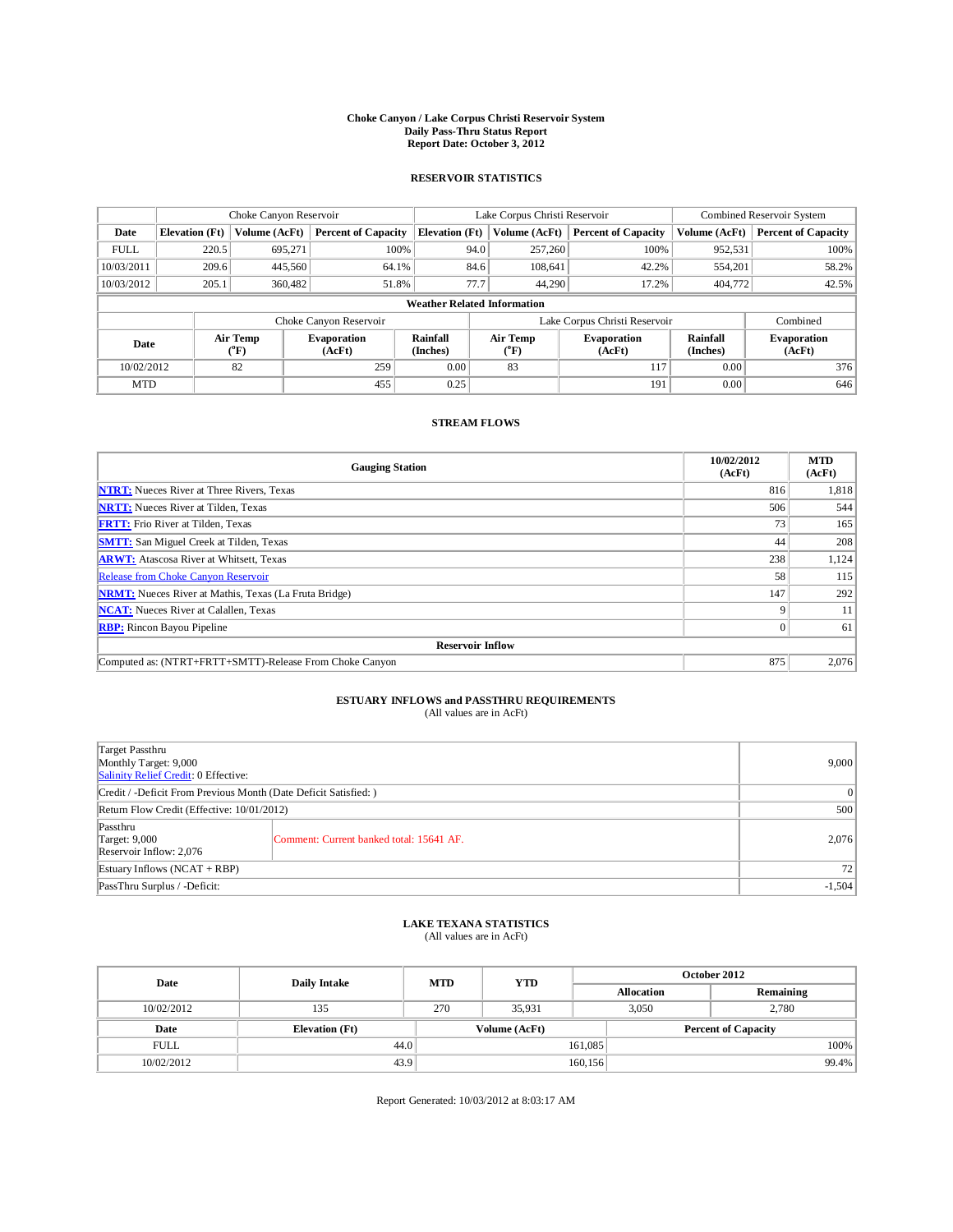## **Choke Canyon / Lake Corpus Christi Reservoir System Daily Pass-Thru Status Report Report Date: October 4, 2012**

### **RESERVOIR STATISTICS**

|             | Choke Canyon Reservoir             |                          |                              |                             | Lake Corpus Christi Reservoir |                               |                              |                      | Combined Reservoir System    |  |  |
|-------------|------------------------------------|--------------------------|------------------------------|-----------------------------|-------------------------------|-------------------------------|------------------------------|----------------------|------------------------------|--|--|
| Date        | <b>Elevation</b> (Ft)              | Volume (AcFt)            | <b>Percent of Capacity</b>   | <b>Elevation</b> (Ft)       |                               | Volume (AcFt)                 | <b>Percent of Capacity</b>   | Volume (AcFt)        | <b>Percent of Capacity</b>   |  |  |
| <b>FULL</b> | 220.5                              | 695,271                  | 100%                         |                             | 94.0                          | 257,260                       | 100%                         | 952,531              | 100%                         |  |  |
| 10/04/2011  | 209.6                              | 445,358                  | 64.1%                        |                             | 84.6                          | 107,787                       | 41.9%                        | 553,145              | 58.1%                        |  |  |
| 10/04/2012  | 205.0                              | 358,533                  | 51.6%                        |                             | 77.8                          | 44.492                        | 17.3%                        | 403,025              | 42.3%                        |  |  |
|             | <b>Weather Related Information</b> |                          |                              |                             |                               |                               |                              |                      |                              |  |  |
|             |                                    |                          | Choke Canyon Reservoir       |                             |                               | Lake Corpus Christi Reservoir |                              | Combined             |                              |  |  |
| Date        |                                    | Air Temp<br>$\rm ^{o}F)$ | <b>Evaporation</b><br>(AcFt) | <b>Rainfall</b><br>(Inches) |                               | <b>Air Temp</b><br>("F)       | <b>Evaporation</b><br>(AcFt) | Rainfall<br>(Inches) | <b>Evaporation</b><br>(AcFt) |  |  |
| 10/03/2012  |                                    | 89                       | 237                          | 0.00                        |                               | 90                            | 130                          | 0.00                 | 367                          |  |  |
| <b>MTD</b>  |                                    |                          | 692                          | 0.25                        |                               |                               | 321                          | 0.00                 | 1,013                        |  |  |

#### **STREAM FLOWS**

| <b>Gauging Station</b>                                       | 10/03/2012<br>(AcFt) | <b>MTD</b><br>(AcFt) |
|--------------------------------------------------------------|----------------------|----------------------|
| <b>NTRT:</b> Nueces River at Three Rivers, Texas             | 419                  | 2,237                |
| <b>NRTT:</b> Nueces River at Tilden, Texas                   | 744                  | 1,288                |
| <b>FRTT:</b> Frio River at Tilden, Texas                     | 34                   | 199                  |
| <b>SMTT:</b> San Miguel Creek at Tilden, Texas               | 13                   | 222                  |
| <b>ARWT:</b> Atascosa River at Whitsett, Texas               | 89                   | 1,213                |
| Release from Choke Canyon Reservoir                          | 58                   | 173                  |
| <b>NRMT:</b> Nueces River at Mathis, Texas (La Fruta Bridge) | 145                  | 437                  |
| <b>NCAT:</b> Nueces River at Calallen, Texas                 |                      | 14                   |
| <b>RBP:</b> Rincon Bayou Pipeline                            | $\Omega$             | 61                   |
| <b>Reservoir Inflow</b>                                      |                      |                      |
| Computed as: (NTRT+FRTT+SMTT)-Release From Choke Canyon      | 408                  | 2,485                |

# **ESTUARY INFLOWS and PASSTHRU REQUIREMENTS**<br>(All values are in AcFt)

| Target Passthru<br>Monthly Target: 9,000<br>Salinity Relief Credit: 0 Effective: | 9,000                                    |       |
|----------------------------------------------------------------------------------|------------------------------------------|-------|
| Credit / -Deficit From Previous Month (Date Deficit Satisfied: )                 | $\vert 0 \vert$                          |       |
| Return Flow Credit (Effective: 10/01/2012)                                       | 500                                      |       |
| Passthru<br><b>Target: 9,000</b><br>Reservoir Inflow: 2,485                      | Comment: Current banked total: 15641 AF. | 2,485 |
| Estuary Inflows $(NCAT + RBP)$                                                   | 75                                       |       |
| PassThru Surplus / -Deficit:                                                     | $-1,909$                                 |       |

## **LAKE TEXANA STATISTICS** (All values are in AcFt)

| Date        | <b>Daily Intake</b>   | <b>MTD</b> | <b>YTD</b>    | October 2012      |                            |           |  |
|-------------|-----------------------|------------|---------------|-------------------|----------------------------|-----------|--|
|             |                       |            |               | <b>Allocation</b> |                            | Remaining |  |
| 10/03/2012  | 135                   | 405        | 36,066        |                   | 3.050<br>2.645             |           |  |
| Date        | <b>Elevation</b> (Ft) |            | Volume (AcFt) |                   | <b>Percent of Capacity</b> |           |  |
| <b>FULL</b> | 44.0                  |            |               | 161,085           |                            | 100%      |  |
| 10/03/2012  | 44.0                  |            |               | 161,288           |                            | $100.1\%$ |  |

Report Generated: 10/04/2012 at 8:14:21 AM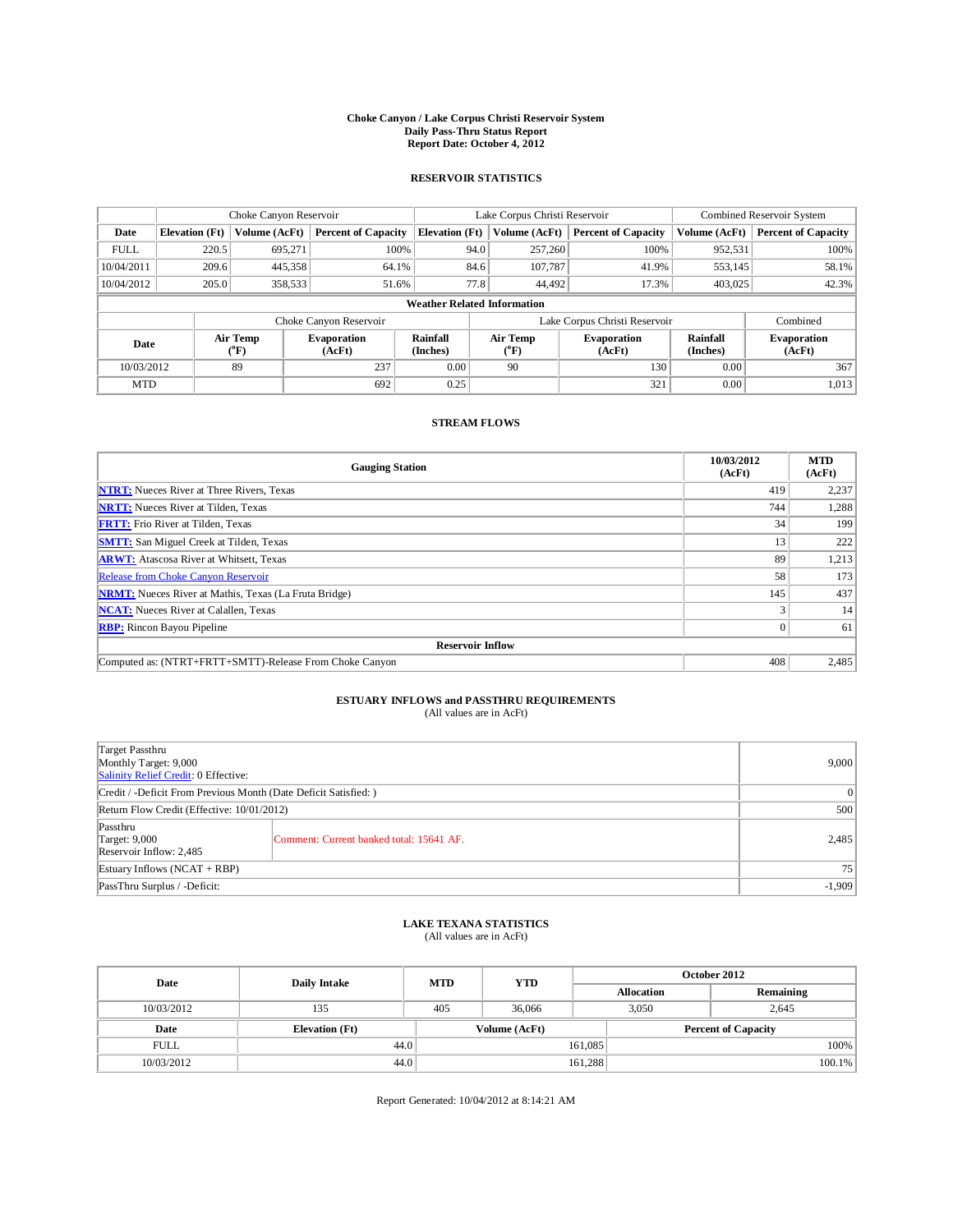## **Choke Canyon / Lake Corpus Christi Reservoir System Daily Pass-Thru Status Report Report Date: October 5, 2012**

### **RESERVOIR STATISTICS**

|             | Choke Canyon Reservoir             |                          |                              | Lake Corpus Christi Reservoir | Combined Reservoir System     |               |                              |                             |                              |
|-------------|------------------------------------|--------------------------|------------------------------|-------------------------------|-------------------------------|---------------|------------------------------|-----------------------------|------------------------------|
| Date        | <b>Elevation</b> (Ft)              | Volume (AcFt)            | <b>Percent of Capacity</b>   | <b>Elevation</b> (Ft)         |                               | Volume (AcFt) | <b>Percent of Capacity</b>   | Volume (AcFt)               | <b>Percent of Capacity</b>   |
| <b>FULL</b> | 220.5                              | 695,271                  | 100%                         |                               | 94.0                          | 257,260       | 100%                         | 952,531                     | 100%                         |
| 10/05/2011  | 209.6                              | 444,757                  | 64.0%                        |                               | 84.5                          | 107,300       | 41.7%                        | 552,057                     | 58.0%                        |
| 10/05/2012  | 205.0                              | 358,886                  | 51.6%                        |                               | 77.8                          | 44,830        | 17.4%                        | 403,716                     | 42.4%                        |
|             | <b>Weather Related Information</b> |                          |                              |                               |                               |               |                              |                             |                              |
|             |                                    |                          | Choke Canyon Reservoir       |                               | Lake Corpus Christi Reservoir |               |                              |                             |                              |
| Date        |                                    | Air Temp<br>$\rm ^{o}F)$ | <b>Evaporation</b><br>(AcFt) | <b>Rainfall</b><br>(Inches)   | Air Temp<br>("F)              |               | <b>Evaporation</b><br>(AcFt) | <b>Rainfall</b><br>(Inches) | <b>Evaporation</b><br>(AcFt) |
| 10/04/2012  |                                    | 93                       | 361                          | 0.00                          | 92                            |               | 154                          | 0.00                        | 515                          |
| <b>MTD</b>  |                                    |                          | 1.053                        | 0.25                          |                               |               | 475                          | 0.00                        | 1,528                        |

#### **STREAM FLOWS**

| <b>Gauging Station</b>                                       | 10/04/2012<br>(AcFt) | <b>MTD</b><br>(AcFt) |  |  |  |  |
|--------------------------------------------------------------|----------------------|----------------------|--|--|--|--|
| <b>NTRT:</b> Nueces River at Three Rivers, Texas             | 643                  | 2,880                |  |  |  |  |
| <b>NRTT:</b> Nueces River at Tilden, Texas                   | 798                  | 2,086                |  |  |  |  |
| <b>FRTT:</b> Frio River at Tilden, Texas                     | 330                  | 528                  |  |  |  |  |
| <b>SMTT:</b> San Miguel Creek at Tilden, Texas               | h                    | 228                  |  |  |  |  |
| <b>ARWT:</b> Atascosa River at Whitsett, Texas               | 62                   | 1,274                |  |  |  |  |
| Release from Choke Canyon Reservoir                          | 58                   | 230                  |  |  |  |  |
| <b>NRMT:</b> Nueces River at Mathis, Texas (La Fruta Bridge) | 143                  | 580                  |  |  |  |  |
| <b>NCAT:</b> Nueces River at Calallen, Texas                 |                      | 21                   |  |  |  |  |
| <b>RBP:</b> Rincon Bayou Pipeline                            | $\Omega$             | 61                   |  |  |  |  |
| <b>Reservoir Inflow</b>                                      |                      |                      |  |  |  |  |
| Computed as: (NTRT+FRTT+SMTT)-Release From Choke Canyon      | 921                  | 3,406                |  |  |  |  |

# **ESTUARY INFLOWS and PASSTHRU REQUIREMENTS**<br>(All values are in AcFt)

| Target Passthru<br>Monthly Target: 9,000<br>Salinity Relief Credit: 0 Effective: | 9,000                                    |       |
|----------------------------------------------------------------------------------|------------------------------------------|-------|
| Credit / -Deficit From Previous Month (Date Deficit Satisfied: )                 | $\Omega$                                 |       |
| Return Flow Credit (Effective: 10/01/2012)                                       | 500                                      |       |
| Passthru<br><b>Target: 9,000</b><br>Reservoir Inflow: 3,406                      | Comment: Current banked total: 15641 AF. | 3,406 |
| Estuary Inflows $(NCAT + RBP)$                                                   | 82                                       |       |
| PassThru Surplus / -Deficit:                                                     | $-2,824$                                 |       |

## **LAKE TEXANA STATISTICS** (All values are in AcFt)

| Date        | <b>Daily Intake</b>   | <b>MTD</b> | <b>YTD</b>    | October 2012      |                            |           |  |
|-------------|-----------------------|------------|---------------|-------------------|----------------------------|-----------|--|
|             |                       |            |               | <b>Allocation</b> |                            | Remaining |  |
| 10/04/2012  | 135                   | 540        | 36.201        |                   | 2.510<br>3.050             |           |  |
| Date        | <b>Elevation</b> (Ft) |            | Volume (AcFt) |                   | <b>Percent of Capacity</b> |           |  |
| <b>FULL</b> | 44.0                  |            |               | 161,085           |                            | 100%      |  |
| 10/04/2012  | 44.0                  |            |               | 161,085           |                            | 100.0%    |  |

Report Generated: 10/05/2012 at 7:58:30 AM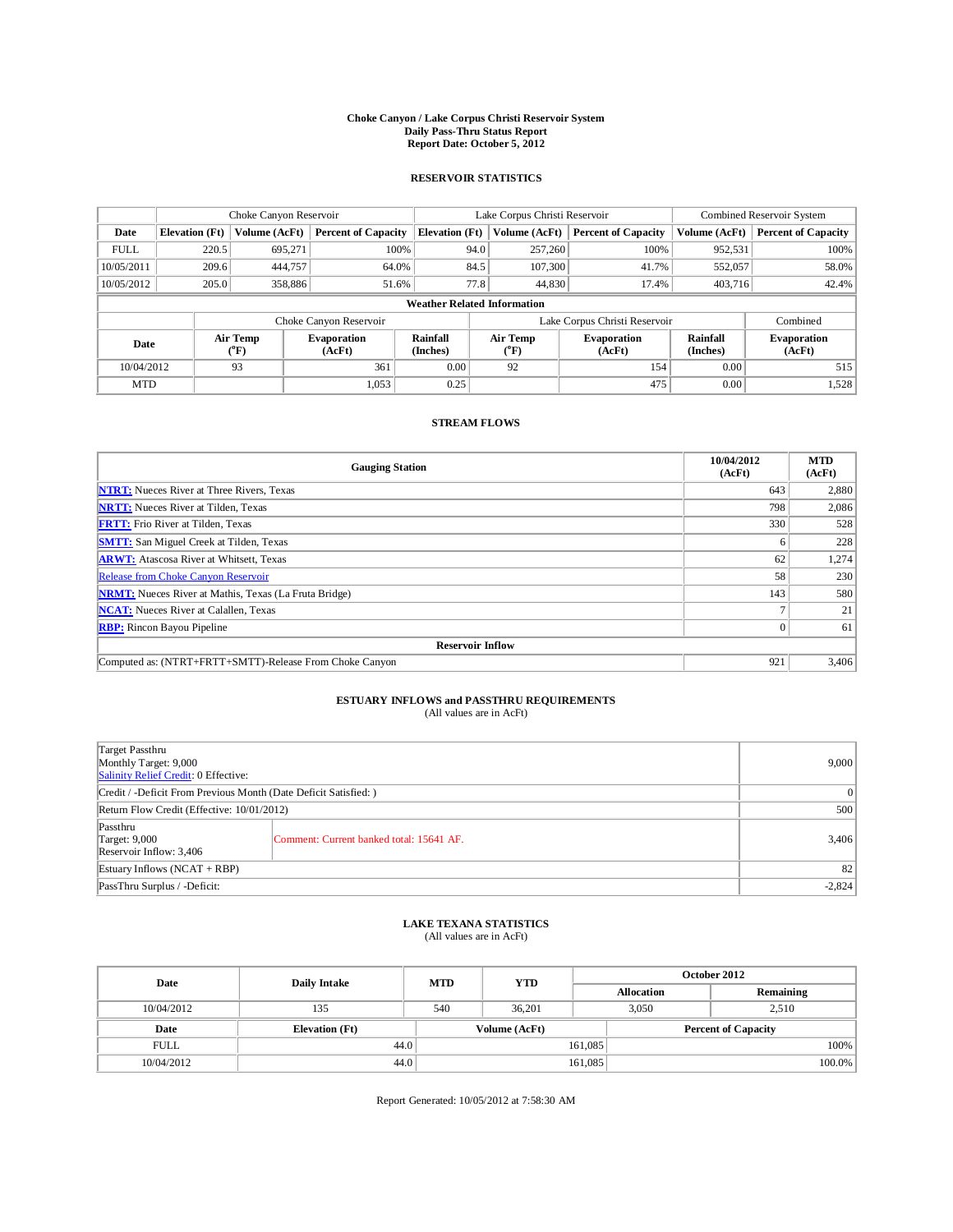## **Choke Canyon / Lake Corpus Christi Reservoir System Daily Pass-Thru Status Report Report Date: October 6, 2012**

### **RESERVOIR STATISTICS**

|             | Choke Canyon Reservoir             |                          |                              | Lake Corpus Christi Reservoir | Combined Reservoir System |                                           |                              |                             |                              |  |
|-------------|------------------------------------|--------------------------|------------------------------|-------------------------------|---------------------------|-------------------------------------------|------------------------------|-----------------------------|------------------------------|--|
| Date        | <b>Elevation</b> (Ft)              | Volume (AcFt)            | <b>Percent of Capacity</b>   | <b>Elevation</b> (Ft)         |                           | Volume (AcFt)                             | <b>Percent of Capacity</b>   | Volume (AcFt)               | <b>Percent of Capacity</b>   |  |
| <b>FULL</b> | 220.5                              | 695,271                  | 100%                         |                               | 94.0                      | 257,260                                   | 100%                         | 952,531                     | 100%                         |  |
| 10/06/2011  | 209.6                              | 444,158                  | 63.9%                        |                               | 84.4                      | 106,331                                   | 41.3%                        | 550,489                     | 57.8%                        |  |
| 10/06/2012  | 205.1                              | 360,303                  | 51.8%                        |                               | 77.9                      | 45,237                                    | 17.6%                        | 405,540                     | 42.6%                        |  |
|             | <b>Weather Related Information</b> |                          |                              |                               |                           |                                           |                              |                             |                              |  |
|             |                                    |                          | Choke Canyon Reservoir       |                               |                           | Lake Corpus Christi Reservoir             | Combined                     |                             |                              |  |
| Date        |                                    | Air Temp<br>$\rm ^{o}F)$ | <b>Evaporation</b><br>(AcFt) | <b>Rainfall</b><br>(Inches)   |                           | Air Temp<br>$({}^{\mathrm{o}}\mathrm{F})$ | <b>Evaporation</b><br>(AcFt) | <b>Rainfall</b><br>(Inches) | <b>Evaporation</b><br>(AcFt) |  |
|             | 90<br>290<br>10/05/2012            |                          | 0.00                         |                               | 91                        | 123                                       | 0.00                         | 413                         |                              |  |
| <b>MTD</b>  |                                    |                          | 1.343                        | 0.25                          |                           |                                           | 598                          | 0.00                        | 1,941                        |  |

### **STREAM FLOWS**

| <b>Gauging Station</b>                                       | 10/05/2012<br>(AcFt) | <b>MTD</b><br>(AcFt) |
|--------------------------------------------------------------|----------------------|----------------------|
| <b>NTRT:</b> Nueces River at Three Rivers, Texas             | 683                  | 3,563                |
| <b>NRTT:</b> Nueces River at Tilden, Texas                   | 530                  | 2,616                |
| <b>FRTT:</b> Frio River at Tilden, Texas                     | 790                  | 1,318                |
| <b>SMTT:</b> San Miguel Creek at Tilden, Texas               |                      | 231                  |
| <b>ARWT:</b> Atascosa River at Whitsett, Texas               | 42                   | 1,316                |
| Release from Choke Canyon Reservoir                          | 58                   | 288                  |
| <b>NRMT:</b> Nueces River at Mathis, Texas (La Fruta Bridge) | 147                  | 727                  |
| <b>NCAT:</b> Nueces River at Calallen, Texas                 | <sub>0</sub>         | 27                   |
| <b>RBP:</b> Rincon Bayou Pipeline                            | 36                   | 97                   |
| <b>Reservoir Inflow</b>                                      |                      |                      |
| Computed as: (NTRT+FRTT+SMTT)-Release From Choke Canyon      | 1,418                | 4,824                |

# **ESTUARY INFLOWS and PASSTHRU REQUIREMENTS**<br>(All values are in AcFt)

| Target Passthru<br>Monthly Target: 9,000<br>Salinity Relief Credit: 0 Effective: |                                          |       |  |  |
|----------------------------------------------------------------------------------|------------------------------------------|-------|--|--|
| Credit / -Deficit From Previous Month (Date Deficit Satisfied: )                 |                                          |       |  |  |
| Return Flow Credit (Effective: 10/01/2012)                                       | 500                                      |       |  |  |
| Passthru<br><b>Target: 9,000</b><br>Reservoir Inflow: 4,824                      | Comment: Current banked total: 15641 AF. | 4,824 |  |  |
| Estuary Inflows $(NCAT + RBP)$                                                   |                                          |       |  |  |
| PassThru Surplus / -Deficit:                                                     | $-4,201$                                 |       |  |  |

## **LAKE TEXANA STATISTICS** (All values are in AcFt)

| Date        | <b>Daily Intake</b>   | <b>MTD</b> | <b>YTD</b>    | October 2012      |                            |           |  |
|-------------|-----------------------|------------|---------------|-------------------|----------------------------|-----------|--|
|             |                       |            |               | <b>Allocation</b> |                            | Remaining |  |
| 10/05/2012  | 135                   | 676        | 36.337        |                   | 2.374<br>3.050             |           |  |
| Date        | <b>Elevation</b> (Ft) |            | Volume (AcFt) |                   | <b>Percent of Capacity</b> |           |  |
| <b>FULL</b> | 44.0                  |            |               | 161,085           |                            | 100%      |  |
| 10/05/2012  | 44.0                  |            |               | 161,085           |                            | 100.0%    |  |

Report Generated: 10/06/2012 at 8:00:44 AM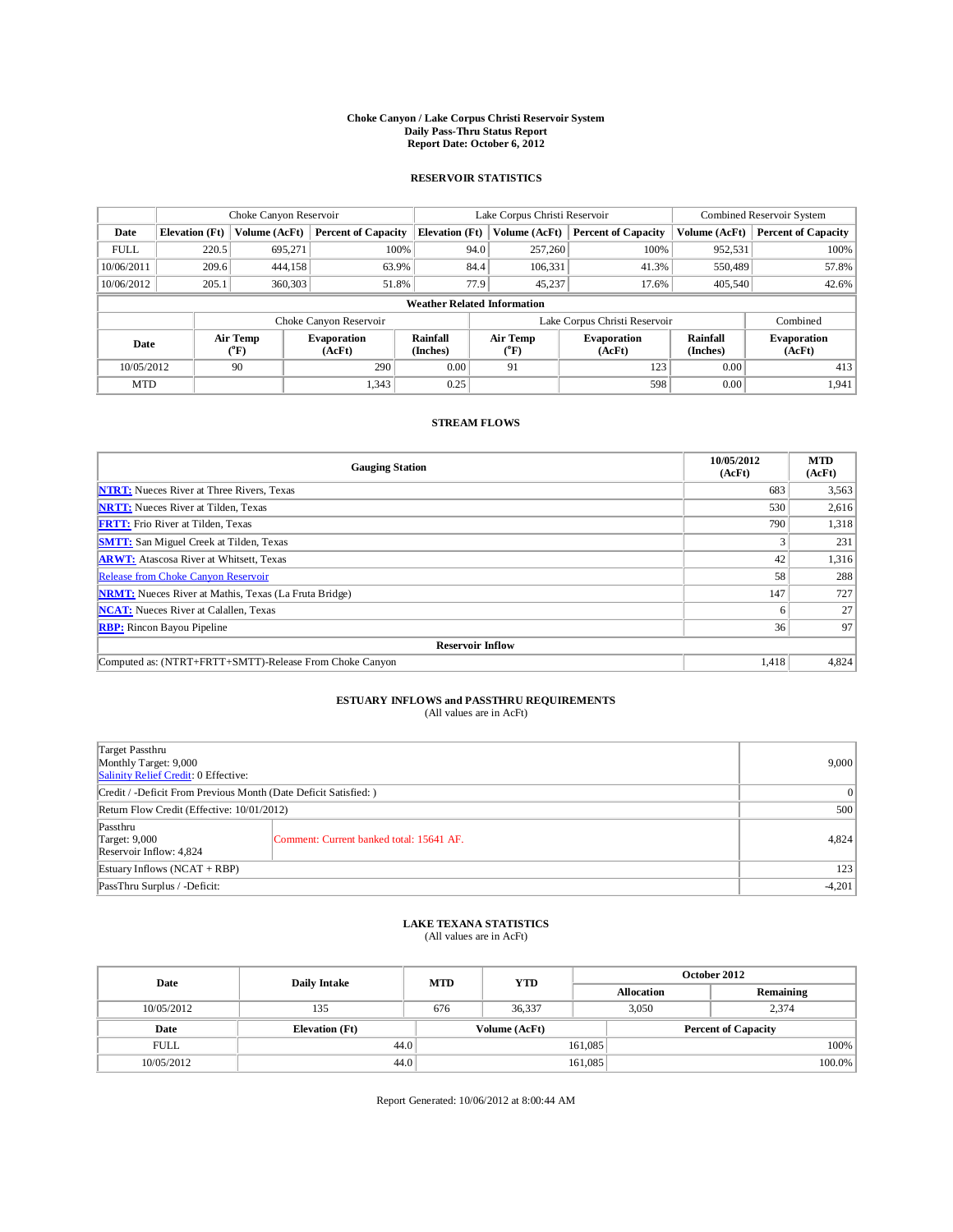## **Choke Canyon / Lake Corpus Christi Reservoir System Daily Pass-Thru Status Report Report Date: October 7, 2012**

### **RESERVOIR STATISTICS**

|             |                                    |                          | Lake Corpus Christi Reservoir |                             |      |                         | Combined Reservoir System     |                             |                              |
|-------------|------------------------------------|--------------------------|-------------------------------|-----------------------------|------|-------------------------|-------------------------------|-----------------------------|------------------------------|
| Date        | <b>Elevation</b> (Ft)              | Volume (AcFt)            | <b>Percent of Capacity</b>    | <b>Elevation</b> (Ft)       |      | Volume (AcFt)           | <b>Percent of Capacity</b>    | Volume (AcFt)               | <b>Percent of Capacity</b>   |
| <b>FULL</b> | 220.5                              | 695,271                  |                               | 100%                        | 94.0 | 257,260                 | 100%                          | 952,531                     | 100%                         |
| 10/07/2011  | 209.5                              | 443,558                  | 63.8%                         |                             | 84.4 | 105,728                 | 41.1%                         | 549,286                     | 57.7%                        |
| 10/07/2012  | 205.1                              | 359,240                  | 51.7%                         |                             | 78.0 | 45,852                  | 17.8%                         | 405,092                     | 42.5%                        |
|             | <b>Weather Related Information</b> |                          |                               |                             |      |                         |                               |                             |                              |
|             |                                    |                          | Choke Canyon Reservoir        |                             |      |                         | Lake Corpus Christi Reservoir |                             | Combined                     |
| Date        |                                    | Air Temp<br>$\rm ^{o}F)$ | <b>Evaporation</b><br>(AcFt)  | <b>Rainfall</b><br>(Inches) |      | <b>Air Temp</b><br>("F) | <b>Evaporation</b><br>(AcFt)  | <b>Rainfall</b><br>(Inches) | <b>Evaporation</b><br>(AcFt) |
|             | 86<br>10/06/2012                   |                          | 320                           | 0.00                        |      |                         | 116                           | 0.00                        | 436                          |
| <b>MTD</b>  |                                    |                          | 1,663                         | 0.25                        |      |                         | 714                           | 0.00                        | 2,377                        |

#### **STREAM FLOWS**

| <b>Gauging Station</b>                                       | 10/06/2012<br>(AcFt) | <b>MTD</b><br>(AcFt) |  |  |  |  |
|--------------------------------------------------------------|----------------------|----------------------|--|--|--|--|
| <b>NTRT:</b> Nueces River at Three Rivers, Texas             | 512                  | 4,075                |  |  |  |  |
| <b>NRTT:</b> Nueces River at Tilden, Texas                   | 181                  | 2,797                |  |  |  |  |
| <b>FRTT:</b> Frio River at Tilden, Texas                     | 1,056                | 2,374                |  |  |  |  |
| <b>SMTT:</b> San Miguel Creek at Tilden, Texas               |                      | 233                  |  |  |  |  |
| <b>ARWT:</b> Atascosa River at Whitsett, Texas               | 30                   | 1,346                |  |  |  |  |
| <b>Release from Choke Canyon Reservoir</b>                   | 58                   | 345                  |  |  |  |  |
| <b>NRMT:</b> Nueces River at Mathis, Texas (La Fruta Bridge) | 165                  | 891                  |  |  |  |  |
| <b>NCAT:</b> Nueces River at Calallen, Texas                 |                      | 27                   |  |  |  |  |
| <b>RBP:</b> Rincon Bayou Pipeline                            | $\Omega$             | 97                   |  |  |  |  |
| <b>Reservoir Inflow</b>                                      |                      |                      |  |  |  |  |
| Computed as: (NTRT+FRTT+SMTT)-Release From Choke Canyon      | 1,512                | 6,336                |  |  |  |  |

# **ESTUARY INFLOWS and PASSTHRU REQUIREMENTS**<br>(All values are in AcFt)

| Target Passthru<br>Monthly Target: 9,000<br>Salinity Relief Credit: 0 Effective: | 9,000                                    |       |
|----------------------------------------------------------------------------------|------------------------------------------|-------|
| Credit / -Deficit From Previous Month (Date Deficit Satisfied: )                 | $\Omega$                                 |       |
| Return Flow Credit (Effective: 10/01/2012)                                       | 500                                      |       |
| Passthru<br><b>Target: 9,000</b><br>Reservoir Inflow: 6,336                      | Comment: Current banked total: 15641 AF. | 6,336 |
| Estuary Inflows $(NCAT + RBP)$                                                   | 123                                      |       |
| PassThru Surplus / -Deficit:                                                     | $-5,713$                                 |       |

## **LAKE TEXANA STATISTICS** (All values are in AcFt)

| Date        | <b>Daily Intake</b>   | <b>MTD</b>    | <b>YTD</b> | October 2012      |                            |           |  |
|-------------|-----------------------|---------------|------------|-------------------|----------------------------|-----------|--|
|             |                       |               |            | <b>Allocation</b> |                            | Remaining |  |
| 10/06/2012  | 135                   | 811           | 36,472     |                   | 2.239<br>3.050             |           |  |
| Date        | <b>Elevation</b> (Ft) | Volume (AcFt) |            |                   | <b>Percent of Capacity</b> |           |  |
| <b>FULL</b> | 44.0                  |               |            | 161,085           |                            | 100%      |  |
| 10/06/2012  | 44.0                  |               |            | 161,085           |                            | 100.0%    |  |

Report Generated: 10/07/2012 at 7:48:02 AM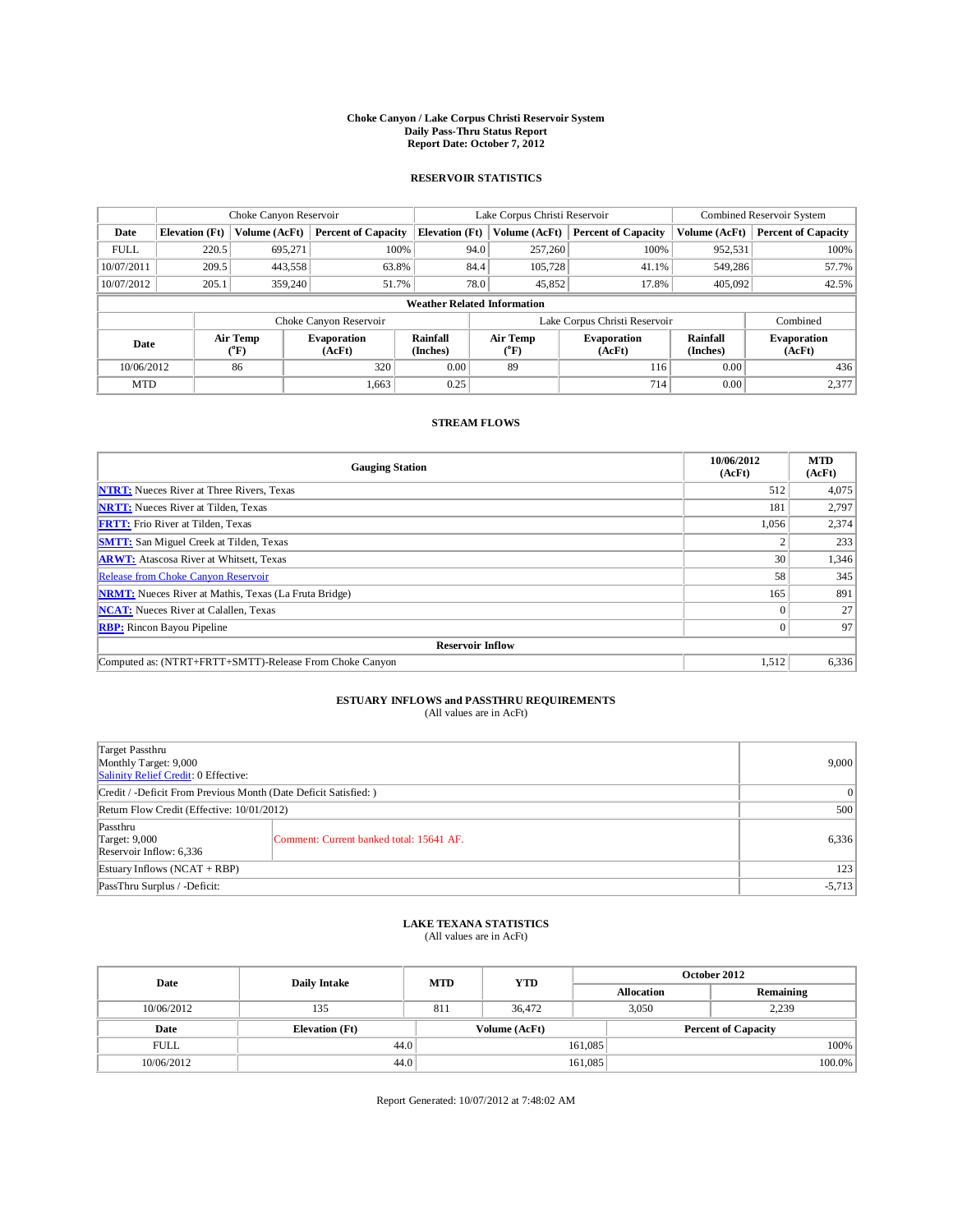## **Choke Canyon / Lake Corpus Christi Reservoir System Daily Pass-Thru Status Report Report Date: October 8, 2012**

### **RESERVOIR STATISTICS**

|             |                                    | Choke Canyon Reservoir   |                              |                       | Lake Corpus Christi Reservoir | Combined Reservoir System     |                      |                              |  |  |
|-------------|------------------------------------|--------------------------|------------------------------|-----------------------|-------------------------------|-------------------------------|----------------------|------------------------------|--|--|
| Date        | <b>Elevation</b> (Ft)              | Volume (AcFt)            | <b>Percent of Capacity</b>   | <b>Elevation</b> (Ft) | Volume (AcFt)                 | <b>Percent of Capacity</b>    | Volume (AcFt)        | <b>Percent of Capacity</b>   |  |  |
| <b>FULL</b> | 220.5                              | 695,271                  | 100%                         | 94.0                  | 257,260                       | 100%                          | 952,531              | 100%                         |  |  |
| 10/08/2011  | 209.5                              | 442,760                  | 63.7%                        | 84.4                  | 106,331                       | 41.3%                         | 549,091              | 57.6%                        |  |  |
| 10/08/2012  | 205.1                              | 359,240                  | 51.7%                        | 77.9                  | 45,510                        | 17.7%                         | 404,750              | 42.5%                        |  |  |
|             | <b>Weather Related Information</b> |                          |                              |                       |                               |                               |                      |                              |  |  |
|             |                                    |                          | Choke Canyon Reservoir       |                       |                               | Lake Corpus Christi Reservoir |                      | Combined                     |  |  |
| Date        |                                    | Air Temp<br>$\rm ^{o}F)$ | <b>Evaporation</b><br>(AcFt) | Rainfall<br>(Inches)  | Air Temp<br>$\rm ^{o}F)$      | <b>Evaporation</b><br>(AcFt)  | Rainfall<br>(Inches) | <b>Evaporation</b><br>(AcFt) |  |  |
|             | 10/07/2012<br>63                   |                          | 145                          | 0.00                  | 66                            | 88                            | 0.00                 | 233                          |  |  |
| <b>MTD</b>  |                                    |                          | 1.808                        | 0.25                  |                               | 802                           | 0.00                 | 2,610                        |  |  |

### **STREAM FLOWS**

| <b>Gauging Station</b>                                       | 10/07/2012<br>(AcFt) | <b>MTD</b><br>(AcFt) |  |  |  |  |
|--------------------------------------------------------------|----------------------|----------------------|--|--|--|--|
| <b>NTRT:</b> Nueces River at Three Rivers, Texas             | 238                  | 4,313                |  |  |  |  |
| <b>NRTT:</b> Nueces River at Tilden, Texas                   | 71                   | 2,869                |  |  |  |  |
| <b>FRTT:</b> Frio River at Tilden, Texas                     | 959                  | 3,333                |  |  |  |  |
| <b>SMTT:</b> San Miguel Creek at Tilden, Texas               |                      | 233                  |  |  |  |  |
| <b>ARWT:</b> Atascosa River at Whitsett, Texas               | 22                   | 1,368                |  |  |  |  |
| Release from Choke Canyon Reservoir                          | 58                   | 403                  |  |  |  |  |
| <b>NRMT:</b> Nueces River at Mathis, Texas (La Fruta Bridge) | 351                  | 1,243                |  |  |  |  |
| <b>NCAT:</b> Nueces River at Calallen, Texas                 |                      | 28                   |  |  |  |  |
| <b>RBP:</b> Rincon Bayou Pipeline                            | $\Omega$             | 97                   |  |  |  |  |
| <b>Reservoir Inflow</b>                                      |                      |                      |  |  |  |  |
| Computed as: (NTRT+FRTT+SMTT)-Release From Choke Canyon      | 1,140                | 7,477                |  |  |  |  |

# **ESTUARY INFLOWS and PASSTHRU REQUIREMENTS**<br>(All values are in AcFt)

| Target Passthru<br>Monthly Target: 9,000<br>Salinity Relief Credit: 0 Effective: | 9,000                                     |       |
|----------------------------------------------------------------------------------|-------------------------------------------|-------|
| Credit / -Deficit From Previous Month (Date Deficit Satisfied: )                 | $\vert 0 \vert$                           |       |
| Return Flow Credit (Effective: 10/01/2012)                                       | 500                                       |       |
| Passthru<br><b>Target: 9,000</b><br>Reservoir Inflow: 7,477                      | Comment: Current banked total: 15,641 AF. | 7,477 |
| Estuary Inflows $(NCAT + RBP)$                                                   | 125                                       |       |
| PassThru Surplus / -Deficit:                                                     | $-6,852$                                  |       |

## **LAKE TEXANA STATISTICS** (All values are in AcFt)

| Date        | <b>Daily Intake</b>   | <b>MTD</b> | <b>YTD</b>    | October 2012      |                            |           |  |
|-------------|-----------------------|------------|---------------|-------------------|----------------------------|-----------|--|
|             |                       |            |               | <b>Allocation</b> |                            | Remaining |  |
| 10/07/2012  | 136                   | 947        | 36,608        |                   | 2.103<br>3.050             |           |  |
| Date        | <b>Elevation</b> (Ft) |            | Volume (AcFt) |                   | <b>Percent of Capacity</b> |           |  |
| <b>FULL</b> | 44.0                  |            |               | 161,085           |                            | 100%      |  |
| 10/07/2012  | 44.0                  |            |               | 161,085           |                            | 100.0%    |  |

Report Generated: 10/08/2012 at 9:14:48 AM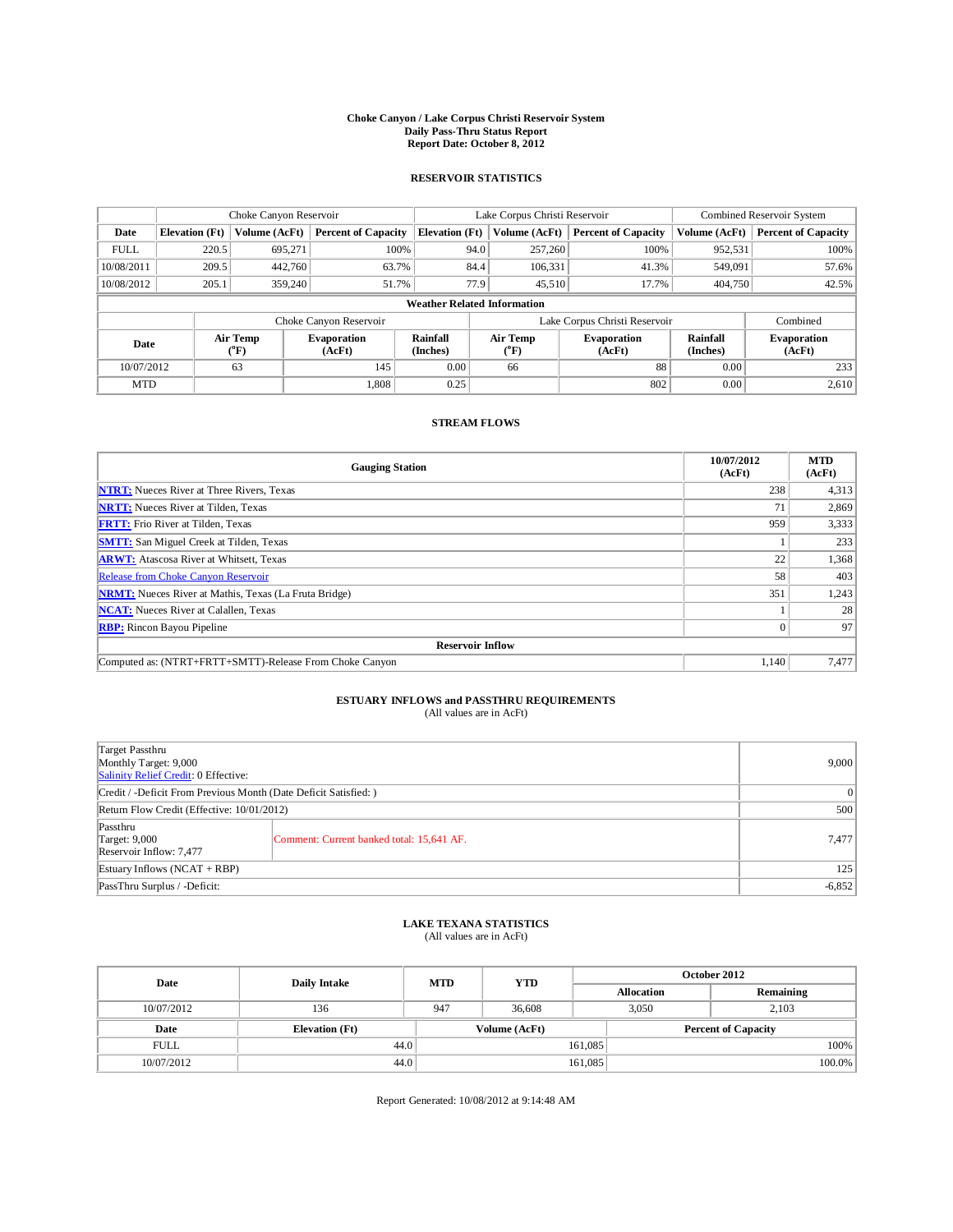## **Choke Canyon / Lake Corpus Christi Reservoir System Daily Pass-Thru Status Report Report Date: October 9, 2012**

### **RESERVOIR STATISTICS**

|             |                                    | Choke Canyon Reservoir   |                              |                             | Lake Corpus Christi Reservoir | Combined Reservoir System     |                             |                              |  |  |
|-------------|------------------------------------|--------------------------|------------------------------|-----------------------------|-------------------------------|-------------------------------|-----------------------------|------------------------------|--|--|
| Date        | <b>Elevation</b> (Ft)              | Volume (AcFt)            | <b>Percent of Capacity</b>   | <b>Elevation</b> (Ft)       | Volume (AcFt)                 | <b>Percent of Capacity</b>    | Volume (AcFt)               | <b>Percent of Capacity</b>   |  |  |
| <b>FULL</b> | 220.5                              | 695,271                  | 100%                         |                             | 257,260<br>94.0               | 100%                          | 952,531                     | 100%                         |  |  |
| 10/09/2011  | 209.6                              | 444,956                  | 64.0%                        |                             | 84.5<br>107.422               | 41.8%                         | 552,378                     | 58.0%                        |  |  |
| 10/09/2012  | 205.1                              | 360,840                  | 51.9%                        |                             | 77.9<br>45,237                | 17.6%                         | 406,077                     | 42.6%                        |  |  |
|             | <b>Weather Related Information</b> |                          |                              |                             |                               |                               |                             |                              |  |  |
|             |                                    |                          | Choke Canyon Reservoir       |                             |                               | Lake Corpus Christi Reservoir |                             | Combined                     |  |  |
| Date        |                                    | Air Temp<br>$\rm ^{o}F)$ | <b>Evaporation</b><br>(AcFt) | <b>Rainfall</b><br>(Inches) | Air Temp<br>("F)              | <b>Evaporation</b><br>(AcFt)  | <b>Rainfall</b><br>(Inches) | <b>Evaporation</b><br>(AcFt) |  |  |
| 10/08/2012  | 68                                 |                          | 155                          | 0.00                        | 67                            | 55                            | 0.00                        | 210                          |  |  |
| <b>MTD</b>  |                                    |                          | 1.963                        | 0.25                        |                               | 857                           | 0.00                        | 2,820                        |  |  |

### **STREAM FLOWS**

| <b>Gauging Station</b>                                       | 10/08/2012<br>(AcFt) | <b>MTD</b><br>(AcFt) |  |  |  |  |
|--------------------------------------------------------------|----------------------|----------------------|--|--|--|--|
| <b>NTRT:</b> Nueces River at Three Rivers, Texas             | 143                  | 4,456                |  |  |  |  |
| <b>NRTT:</b> Nueces River at Tilden, Texas                   | 32                   | 2,900                |  |  |  |  |
| <b>FRTT:</b> Frio River at Tilden, Texas                     | 296                  | 3,629                |  |  |  |  |
| <b>SMTT:</b> San Miguel Creek at Tilden, Texas               |                      | 234                  |  |  |  |  |
| <b>ARWT:</b> Atascosa River at Whitsett, Texas               | 17                   | 1,385                |  |  |  |  |
| Release from Choke Canyon Reservoir                          | 58                   | 461                  |  |  |  |  |
| <b>NRMT:</b> Nueces River at Mathis, Texas (La Fruta Bridge) | 357                  | 1,600                |  |  |  |  |
| <b>NCAT:</b> Nueces River at Calallen, Texas                 | 8                    | 36                   |  |  |  |  |
| <b>RBP:</b> Rincon Bayou Pipeline                            | 156                  | 253                  |  |  |  |  |
| <b>Reservoir Inflow</b>                                      |                      |                      |  |  |  |  |
| Computed as: (NTRT+FRTT+SMTT)-Release From Choke Canyon      | 381                  | 7,858                |  |  |  |  |

# **ESTUARY INFLOWS and PASSTHRU REQUIREMENTS**<br>(All values are in AcFt)

| Target Passthru<br>Monthly Target: 9,000<br>Salinity Relief Credit: 0 Effective: | 9,000                                     |       |
|----------------------------------------------------------------------------------|-------------------------------------------|-------|
| Credit / -Deficit From Previous Month (Date Deficit Satisfied: )                 | $\overline{0}$                            |       |
| Return Flow Credit (Effective: 10/01/2012)                                       | 500                                       |       |
| Passthru<br><b>Target: 9,000</b><br>Reservoir Inflow: 7,858                      | Comment: Current banked total: 15,641 AF. | 7,858 |
| Estuary Inflows (NCAT + RBP)                                                     | 288                                       |       |
| PassThru Surplus / -Deficit:                                                     | $-7,070$                                  |       |

## **LAKE TEXANA STATISTICS** (All values are in AcFt)

| Date        | <b>Daily Intake</b>   | <b>MTD</b>    | <b>YTD</b> | October 2012      |                            |           |  |
|-------------|-----------------------|---------------|------------|-------------------|----------------------------|-----------|--|
|             |                       |               |            | <b>Allocation</b> |                            | Remaining |  |
| 10/08/2012  | 135                   | 1.082         | 36,743     |                   | 1.968<br>3.050             |           |  |
| Date        | <b>Elevation</b> (Ft) | Volume (AcFt) |            |                   | <b>Percent of Capacity</b> |           |  |
| <b>FULL</b> | 44.0                  |               |            | 161,085           |                            | 100%      |  |
| 10/08/2012  | 44.0                  |               |            | 161,085           |                            | 100.0%    |  |

Report Generated: 10/09/2012 at 9:33:48 AM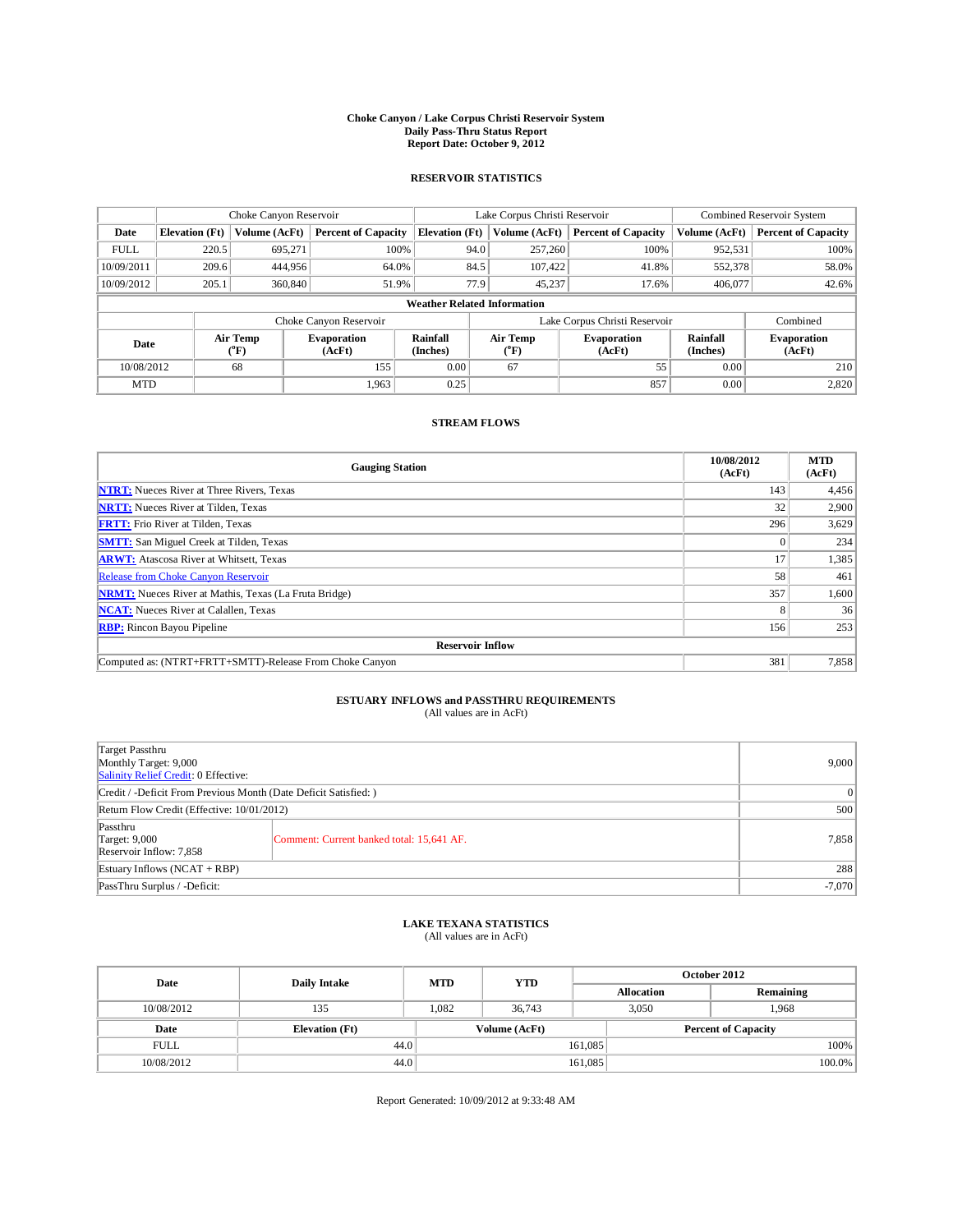## **Choke Canyon / Lake Corpus Christi Reservoir System Daily Pass-Thru Status Report Report Date: October 10, 2012**

### **RESERVOIR STATISTICS**

|             | Choke Canyon Reservoir |                          | Lake Corpus Christi Reservoir |                                    |      |                                                         | Combined Reservoir System     |                             |                              |
|-------------|------------------------|--------------------------|-------------------------------|------------------------------------|------|---------------------------------------------------------|-------------------------------|-----------------------------|------------------------------|
| Date        | <b>Elevation</b> (Ft)  | Volume (AcFt)            | <b>Percent of Capacity</b>    | <b>Elevation</b> (Ft)              |      | Volume (AcFt)                                           | <b>Percent of Capacity</b>    | Volume (AcFt)               | <b>Percent of Capacity</b>   |
| <b>FULL</b> | 220.5                  | 695,271                  | 100%                          |                                    | 94.0 | 257,260                                                 | 100%                          | 952,531                     | 100%                         |
| 10/10/2011  | 209.6                  | 445,964                  | 64.1%                         |                                    | 84.5 | 107,057                                                 | 41.6%                         | 553,021                     | 58.1%                        |
| 10/10/2012  | 205.1                  | 360,482                  | 51.8%                         |                                    | 77.8 | 44,965                                                  | 17.5%                         | 405,447                     | 42.6%                        |
|             |                        |                          |                               | <b>Weather Related Information</b> |      |                                                         |                               |                             |                              |
|             |                        |                          | Choke Canyon Reservoir        |                                    |      |                                                         | Lake Corpus Christi Reservoir |                             | Combined                     |
| Date        |                        | Air Temp<br>$\rm ^{o}F)$ | <b>Evaporation</b><br>(AcFt)  | <b>Rainfall</b><br>(Inches)        |      | <b>Air Temp</b><br><b>Evaporation</b><br>("F)<br>(AcFt) |                               | <b>Rainfall</b><br>(Inches) | <b>Evaporation</b><br>(AcFt) |
| 10/09/2012  |                        | 86                       | 217                           | 0.00                               |      | 89                                                      | 91                            | 0.00                        | 308                          |
| <b>MTD</b>  |                        |                          | 2.180                         | 0.25                               |      |                                                         | 948                           | 0.00                        | 3,128                        |

### **STREAM FLOWS**

| <b>Gauging Station</b>                                       | 10/09/2012<br>(AcFt) | <b>MTD</b><br>(AcFt) |  |  |  |  |
|--------------------------------------------------------------|----------------------|----------------------|--|--|--|--|
| <b>NTRT:</b> Nueces River at Three Rivers, Texas             | 101                  | 4,558                |  |  |  |  |
| <b>NRTT:</b> Nueces River at Tilden, Texas                   | 71                   | 2,972                |  |  |  |  |
| <b>FRTT:</b> Frio River at Tilden, Texas                     | 93                   | 3,722                |  |  |  |  |
| <b>SMTT:</b> San Miguel Creek at Tilden, Texas               |                      | 234                  |  |  |  |  |
| <b>ARWT:</b> Atascosa River at Whitsett, Texas               | 15                   | 1,400                |  |  |  |  |
| Release from Choke Canyon Reservoir                          | 58                   | 518                  |  |  |  |  |
| <b>NRMT:</b> Nueces River at Mathis, Texas (La Fruta Bridge) | 355                  | 1,955                |  |  |  |  |
| <b>NCAT:</b> Nueces River at Calallen, Texas                 |                      | 36                   |  |  |  |  |
| <b>RBP:</b> Rincon Bayou Pipeline                            | 207                  | 460                  |  |  |  |  |
| <b>Reservoir Inflow</b>                                      |                      |                      |  |  |  |  |
| Computed as: (NTRT+FRTT+SMTT)-Release From Choke Canyon      | 137                  | 7,995                |  |  |  |  |

# **ESTUARY INFLOWS and PASSTHRU REQUIREMENTS**<br>(All values are in AcFt)

| Target Passthru<br>Monthly Target: 9,000<br>Salinity Relief Credit: 0 Effective: | 9,000                                     |       |  |
|----------------------------------------------------------------------------------|-------------------------------------------|-------|--|
| Credit / -Deficit From Previous Month (Date Deficit Satisfied: )                 | $\overline{0}$                            |       |  |
| Return Flow Credit (Effective: 10/01/2012)                                       | 500                                       |       |  |
| Passthru<br><b>Target: 9,000</b><br>Reservoir Inflow: 7,995                      | Comment: Current banked total: 15,641 AF. | 7,995 |  |
| Estuary Inflows (NCAT + RBP)                                                     |                                           |       |  |
| PassThru Surplus / -Deficit:                                                     | $-7,000$                                  |       |  |

## **LAKE TEXANA STATISTICS** (All values are in AcFt)

| Date        | <b>Daily Intake</b>   | <b>MTD</b> | <b>YTD</b>    |         | October 2012               |           |  |
|-------------|-----------------------|------------|---------------|---------|----------------------------|-----------|--|
|             |                       |            |               |         | <b>Allocation</b>          | Remaining |  |
| 10/09/2012  | 136                   | 1.218      | 36,879        |         | 3.050                      | 1,832     |  |
| Date        | <b>Elevation</b> (Ft) |            | Volume (AcFt) |         | <b>Percent of Capacity</b> |           |  |
| <b>FULL</b> | 44.0                  |            |               | 161,085 |                            | 100%      |  |
| 10/09/2012  | 43.8                  |            |               | 159,229 |                            | 98.8%     |  |

Report Generated: 10/10/2012 at 9:07:25 AM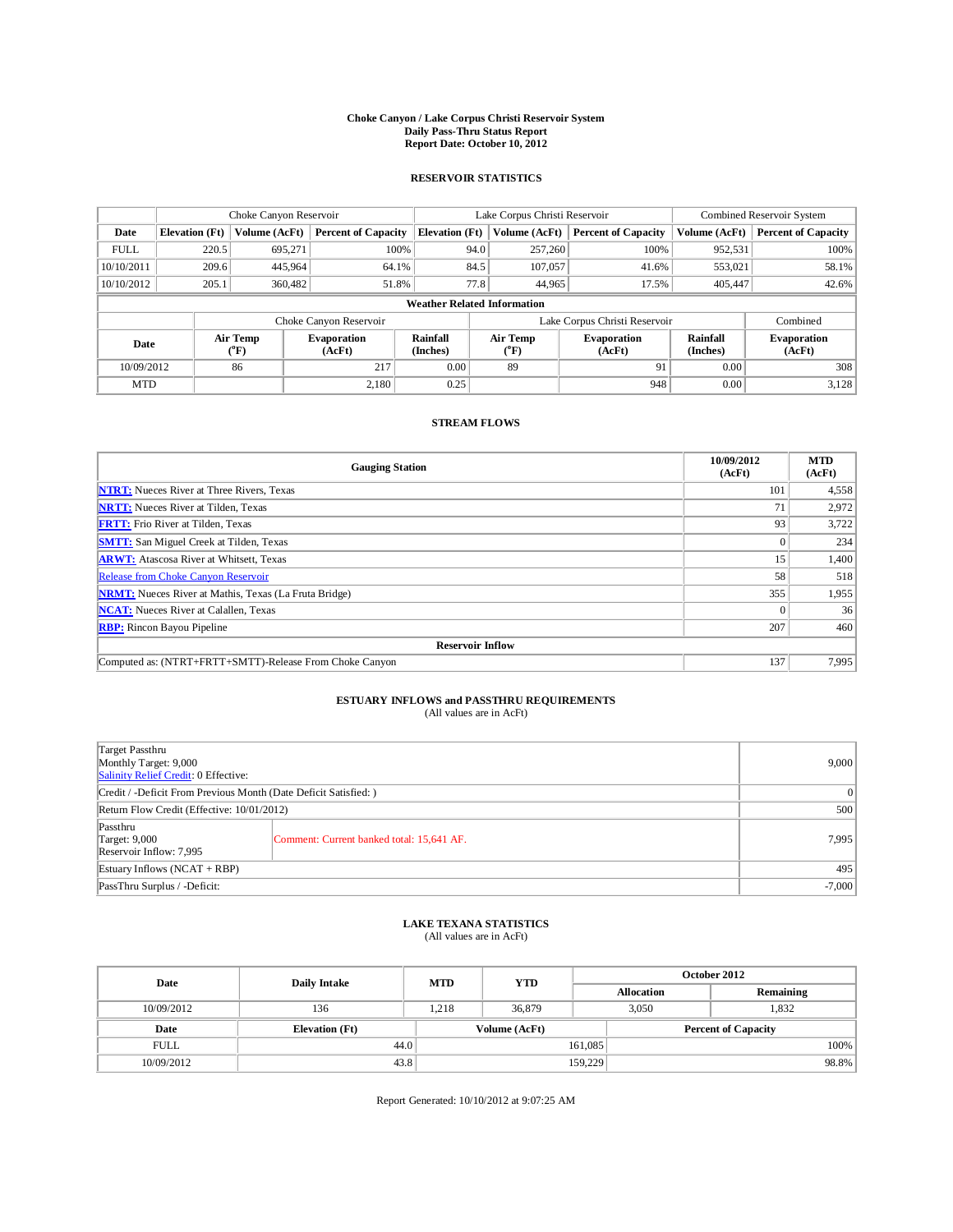## **Choke Canyon / Lake Corpus Christi Reservoir System Daily Pass-Thru Status Report Report Date: October 11, 2012**

### **RESERVOIR STATISTICS**

|             | Choke Canyon Reservoir |                          | Lake Corpus Christi Reservoir |                                    |      |                                                         | Combined Reservoir System     |                             |                              |
|-------------|------------------------|--------------------------|-------------------------------|------------------------------------|------|---------------------------------------------------------|-------------------------------|-----------------------------|------------------------------|
| Date        | <b>Elevation</b> (Ft)  | Volume (AcFt)            | <b>Percent of Capacity</b>    | <b>Elevation</b> (Ft)              |      | Volume (AcFt)                                           | <b>Percent of Capacity</b>    | Volume (AcFt)               | <b>Percent of Capacity</b>   |
| <b>FULL</b> | 220.5                  | 695,271                  | 100%                          |                                    | 94.0 | 257,260                                                 | 100%                          | 952,531                     | 100%                         |
| 10/11/2011  | 209.7                  | 446,974                  | 64.3%                         |                                    | 84.5 | 106,815                                                 | 41.5%                         | 553,789                     | 58.1%                        |
| 10/11/2012  | 205.1                  | 360,303                  | 51.8%                         |                                    | 77.8 | 44.694                                                  | 17.4%                         | 404,997                     | 42.5%                        |
|             |                        |                          |                               | <b>Weather Related Information</b> |      |                                                         |                               |                             |                              |
|             |                        |                          | Choke Canyon Reservoir        |                                    |      |                                                         | Lake Corpus Christi Reservoir |                             | Combined                     |
| Date        |                        | Air Temp<br>$\rm ^{o}F)$ | <b>Evaporation</b><br>(AcFt)  | <b>Rainfall</b><br>(Inches)        |      | <b>Air Temp</b><br><b>Evaporation</b><br>("F)<br>(AcFt) |                               | <b>Rainfall</b><br>(Inches) | <b>Evaporation</b><br>(AcFt) |
| 10/10/2012  |                        | 90                       | 207                           | 0.00                               |      | 91                                                      | 110                           | 0.00                        | 317                          |
| <b>MTD</b>  |                        |                          | 2,387                         | 0.25                               |      |                                                         | 1,058                         | 0.00                        | 3,445                        |

### **STREAM FLOWS**

| <b>Gauging Station</b>                                       | 10/10/2012<br>(AcFt) | <b>MTD</b><br>(AcFt) |  |  |  |  |
|--------------------------------------------------------------|----------------------|----------------------|--|--|--|--|
| <b>NTRT:</b> Nueces River at Three Rivers, Texas             | 85                   | 4,643                |  |  |  |  |
| <b>NRTT:</b> Nueces River at Tilden, Texas                   | 782                  | 3,754                |  |  |  |  |
| <b>FRTT:</b> Frio River at Tilden, Texas                     | 52                   | 3,773                |  |  |  |  |
| <b>SMTT:</b> San Miguel Creek at Tilden, Texas               |                      | 234                  |  |  |  |  |
| <b>ARWT:</b> Atascosa River at Whitsett, Texas               | 15                   | 1,415                |  |  |  |  |
| Release from Choke Canyon Reservoir                          | 58                   | 576                  |  |  |  |  |
| <b>NRMT:</b> Nueces River at Mathis, Texas (La Fruta Bridge) | 371                  | 2,326                |  |  |  |  |
| <b>NCAT:</b> Nueces River at Calallen, Texas                 |                      | 36                   |  |  |  |  |
| <b>RBP:</b> Rincon Bayou Pipeline                            | 140                  | 600                  |  |  |  |  |
| <b>Reservoir Inflow</b>                                      |                      |                      |  |  |  |  |
| Computed as: (NTRT+FRTT+SMTT)-Release From Choke Canyon      | 79                   | 8,074                |  |  |  |  |

## **ESTUARY INFLOWS and PASSTHRU REQUIREMENTS**<br>(All values are in AcFt)

| Target Passthru<br>Monthly Target: 9,000<br>Salinity Relief Credit: 0 Effective: | 9,000                                     |       |  |
|----------------------------------------------------------------------------------|-------------------------------------------|-------|--|
| Credit / -Deficit From Previous Month (Date Deficit Satisfied: )                 | $\overline{0}$                            |       |  |
| Return Flow Credit (Effective: 10/01/2012)                                       | 500                                       |       |  |
| Passthru<br><b>Target: 9,000</b><br>Reservoir Inflow: 8,074                      | Comment: Current banked total: 15,641 AF. | 8,074 |  |
| Estuary Inflows (NCAT + RBP)                                                     |                                           |       |  |
| PassThru Surplus / -Deficit:                                                     | $-6,939$                                  |       |  |

## **LAKE TEXANA STATISTICS** (All values are in AcFt)

| Date        | <b>Daily Intake</b>   | <b>MTD</b> | <b>YTD</b>    |         | October 2012               |           |  |
|-------------|-----------------------|------------|---------------|---------|----------------------------|-----------|--|
|             |                       |            |               |         | <b>Allocation</b>          | Remaining |  |
| 10/10/2012  | 136                   | 1.353      | 37,014        |         | 3.050                      | 1,697     |  |
| Date        | <b>Elevation</b> (Ft) |            | Volume (AcFt) |         | <b>Percent of Capacity</b> |           |  |
| <b>FULL</b> | 44.0                  |            |               | 161,085 |                            | 100%      |  |
| 10/10/2012  | 43.8                  |            |               | 159,229 |                            | 98.8%     |  |

Report Generated: 10/11/2012 at 9:28:44 AM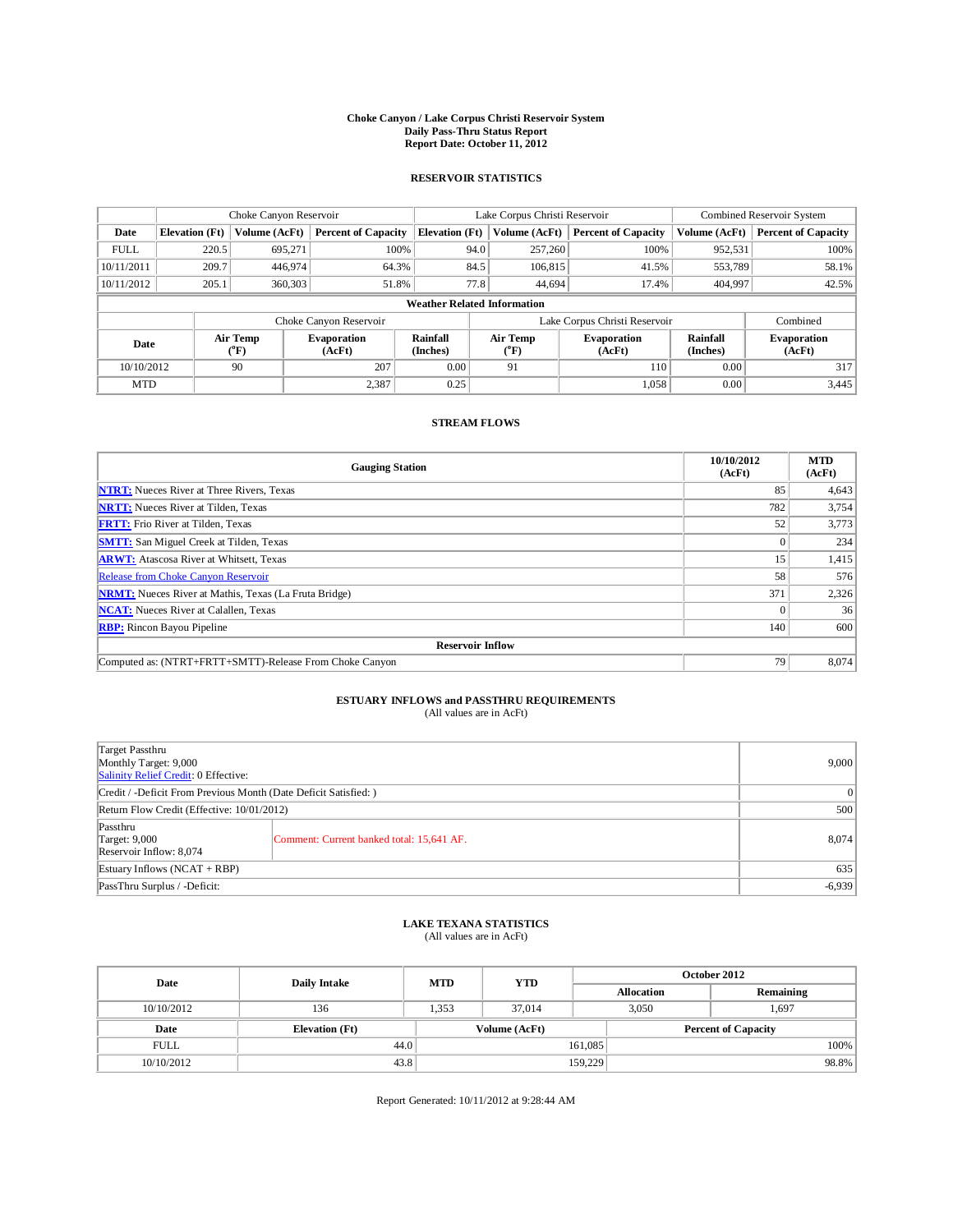## **Choke Canyon / Lake Corpus Christi Reservoir System Daily Pass-Thru Status Report Report Date: October 12, 2012**

### **RESERVOIR STATISTICS**

|             | Choke Canyon Reservoir             |                          | Lake Corpus Christi Reservoir |                             |      |                                                         | Combined Reservoir System     |                             |                              |  |
|-------------|------------------------------------|--------------------------|-------------------------------|-----------------------------|------|---------------------------------------------------------|-------------------------------|-----------------------------|------------------------------|--|
| Date        | <b>Elevation</b> (Ft)              | Volume (AcFt)            | <b>Percent of Capacity</b>    | <b>Elevation</b> (Ft)       |      | Volume (AcFt)                                           | <b>Percent of Capacity</b>    | Volume (AcFt)               | <b>Percent of Capacity</b>   |  |
| <b>FULL</b> | 220.5                              | 695,271                  | 100%                          |                             | 94.0 | 257,260                                                 | 100%                          | 952,531                     | 100%                         |  |
| 10/12/2011  | 209.7                              | 447,376                  | 64.3%                         |                             | 84.5 | 106,573                                                 | 41.4%                         | 553,949                     | 58.2%                        |  |
| 10/12/2012  | 205.1                              | 360,482                  | 51.8%                         |                             | 77.8 | 44,492                                                  | 17.3%                         | 404,974                     | 42.5%                        |  |
|             | <b>Weather Related Information</b> |                          |                               |                             |      |                                                         |                               |                             |                              |  |
|             |                                    |                          | Choke Canyon Reservoir        |                             |      |                                                         | Lake Corpus Christi Reservoir |                             | Combined                     |  |
| Date        |                                    | Air Temp<br>$\rm ^{o}F)$ | <b>Evaporation</b><br>(AcFt)  | <b>Rainfall</b><br>(Inches) |      | <b>Air Temp</b><br><b>Evaporation</b><br>("F)<br>(AcFt) |                               | <b>Rainfall</b><br>(Inches) | <b>Evaporation</b><br>(AcFt) |  |
| 10/11/2012  |                                    | 87                       | 228                           | 0.00                        |      | 87                                                      | 94                            | 0.00                        | 322                          |  |
| <b>MTD</b>  |                                    |                          | 2,615                         | 0.25                        |      |                                                         | 1,152                         | 0.00                        | 3,767                        |  |

#### **STREAM FLOWS**

| <b>Gauging Station</b>                                       | 10/11/2012<br>(AcFt) | <b>MTD</b><br>(AcFt) |  |  |  |  |
|--------------------------------------------------------------|----------------------|----------------------|--|--|--|--|
| <b>NTRT:</b> Nueces River at Three Rivers, Texas             | 459                  | 5,101                |  |  |  |  |
| <b>NRTT:</b> Nueces River at Tilden, Texas                   |                      | 3,754                |  |  |  |  |
| <b>FRTT:</b> Frio River at Tilden, Texas                     | 30                   | 3,803                |  |  |  |  |
| <b>SMTT:</b> San Miguel Creek at Tilden, Texas               | $\Omega$             | 234                  |  |  |  |  |
| <b>ARWT:</b> Atascosa River at Whitsett, Texas               | 14                   | 1,430                |  |  |  |  |
| Release from Choke Canyon Reservoir                          | 58                   | 633                  |  |  |  |  |
| <b>NRMT:</b> Nueces River at Mathis, Texas (La Fruta Bridge) | 383                  | 2,710                |  |  |  |  |
| <b>NCAT:</b> Nueces River at Calallen, Texas                 |                      | 36                   |  |  |  |  |
| <b>RBP:</b> Rincon Bayou Pipeline                            | 108                  | 707                  |  |  |  |  |
| <b>Reservoir Inflow</b>                                      |                      |                      |  |  |  |  |
| Computed as: (NTRT+FRTT+SMTT)-Release From Choke Canyon      | 431                  | 8,505                |  |  |  |  |

## **ESTUARY INFLOWS and PASSTHRU REQUIREMENTS**

| (All values are in AcFt) |  |
|--------------------------|--|
|--------------------------|--|

| Target Passthru<br>Monthly Target: 9,000<br>Salinity Relief Credit: 0 Effective: | 9,000                                     |       |  |
|----------------------------------------------------------------------------------|-------------------------------------------|-------|--|
| Credit / -Deficit From Previous Month (Date Deficit Satisfied: )                 | $\vert 0 \vert$                           |       |  |
| Return Flow Credit (Effective: 10/01/2012)                                       |                                           |       |  |
| Passthru<br><b>Target: 9,000</b><br>Reservoir Inflow: 8,505                      | Comment: Current banked total: 15,641 AF. | 8,505 |  |
| Estuary Inflows (NCAT + RBP)                                                     |                                           |       |  |
| PassThru Surplus / -Deficit:                                                     | $-7,262$                                  |       |  |

## **LAKE TEXANA STATISTICS** (All values are in AcFt)

| Date        | <b>Daily Intake</b>   | <b>MTD</b> | <b>YTD</b>    | October 2012 |                            |           |  |
|-------------|-----------------------|------------|---------------|--------------|----------------------------|-----------|--|
|             |                       |            |               |              | <b>Allocation</b>          | Remaining |  |
| 10/11/2012  | 135                   | 1.489      | 37.150        |              | 3.050                      | 1.561     |  |
| Date        | <b>Elevation</b> (Ft) |            | Volume (AcFt) |              | <b>Percent of Capacity</b> |           |  |
| <b>FULL</b> | 44.0                  |            |               | 161,085      |                            | 100%      |  |
| 10/11/2012  | 43.7                  |            |               | 158,306      |                            | 98.3%     |  |

Report Generated: 10/12/2012 at 9:34:58 AM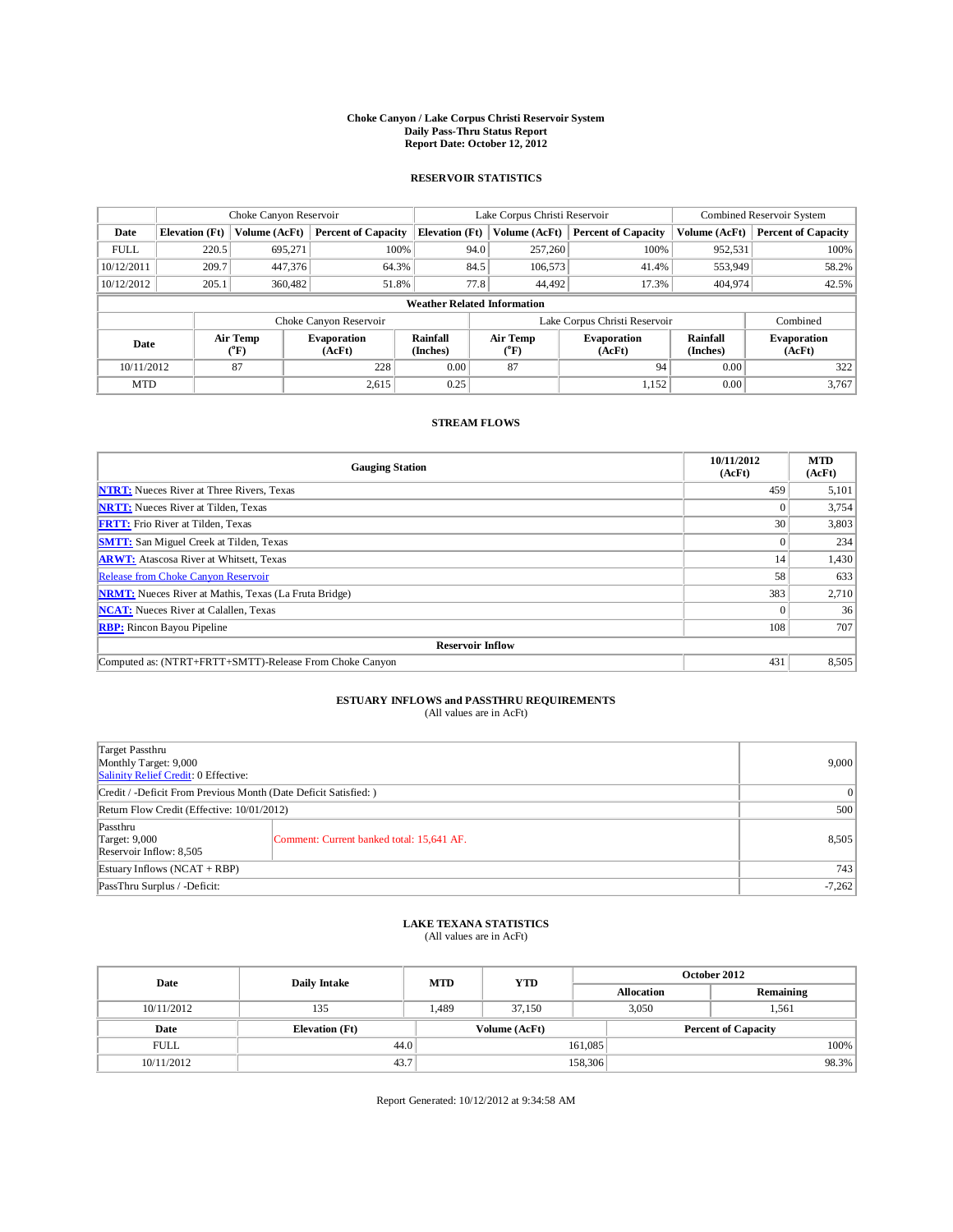## **Choke Canyon / Lake Corpus Christi Reservoir System Daily Pass-Thru Status Report Report Date: October 13, 2012**

### **RESERVOIR STATISTICS**

|             | Choke Canyon Reservoir             |                          |                              |                             | Lake Corpus Christi Reservoir |                               |                                                      |               | Combined Reservoir System    |  |  |
|-------------|------------------------------------|--------------------------|------------------------------|-----------------------------|-------------------------------|-------------------------------|------------------------------------------------------|---------------|------------------------------|--|--|
| Date        | <b>Elevation</b> (Ft)              | Volume (AcFt)            | <b>Percent of Capacity</b>   | <b>Elevation</b> (Ft)       |                               | Volume (AcFt)                 | <b>Percent of Capacity</b>                           | Volume (AcFt) | <b>Percent of Capacity</b>   |  |  |
| <b>FULL</b> | 220.5                              | 695,271                  | 100%                         |                             | 94.0                          | 257,260                       | 100%                                                 | 952,531       | 100%                         |  |  |
| 10/13/2011  | 209.6                              | 445.964                  | 64.1%                        |                             | 84.5                          | 107,057                       | 41.6%                                                | 553,021       | 58.1%                        |  |  |
| 10/13/2012  | 205.1                              | 359,770                  | 51.7%                        |                             | 77.7                          | 44.290                        | 17.2%                                                | 404,060       | 42.4%                        |  |  |
|             | <b>Weather Related Information</b> |                          |                              |                             |                               |                               |                                                      |               |                              |  |  |
|             |                                    |                          | Choke Canyon Reservoir       |                             |                               | Lake Corpus Christi Reservoir |                                                      |               | Combined                     |  |  |
| Date        |                                    | Air Temp<br>$\rm ^{o}F)$ | <b>Evaporation</b><br>(AcFt) | <b>Rainfall</b><br>(Inches) |                               | <b>Air Temp</b><br>("F)       | Rainfall<br><b>Evaporation</b><br>(Inches)<br>(AcFt) |               | <b>Evaporation</b><br>(AcFt) |  |  |
| 10/12/2012  |                                    | 87                       | 248                          | 0.00                        |                               | 87                            | 86                                                   | 0.00          | 334                          |  |  |
| <b>MTD</b>  |                                    |                          | 2,863                        | 0.25                        |                               |                               | 1,238                                                | 0.00          | 4,101                        |  |  |

### **STREAM FLOWS**

| <b>Gauging Station</b>                                       | 10/12/2012<br>(AcFt) | <b>MTD</b><br>(AcFt) |  |  |  |  |  |
|--------------------------------------------------------------|----------------------|----------------------|--|--|--|--|--|
| <b>NTRT:</b> Nueces River at Three Rivers, Texas             | 897                  | 5,999                |  |  |  |  |  |
| <b>NRTT:</b> Nueces River at Tilden, Texas                   | 1,193                | 4,947                |  |  |  |  |  |
| <b>FRTT:</b> Frio River at Tilden, Texas                     | 18                   | 3,822                |  |  |  |  |  |
| <b>SMTT:</b> San Miguel Creek at Tilden, Texas               |                      | 234                  |  |  |  |  |  |
| <b>ARWT:</b> Atascosa River at Whitsett, Texas               | 13                   | 1,442                |  |  |  |  |  |
| Release from Choke Canyon Reservoir                          | 58                   | 691                  |  |  |  |  |  |
| <b>NRMT:</b> Nueces River at Mathis, Texas (La Fruta Bridge) | 381                  | 3,091                |  |  |  |  |  |
| <b>NCAT:</b> Nueces River at Calallen, Texas                 | n                    | 42                   |  |  |  |  |  |
| <b>RBP:</b> Rincon Bayou Pipeline                            | 180                  | 887                  |  |  |  |  |  |
| <b>Reservoir Inflow</b>                                      |                      |                      |  |  |  |  |  |
| Computed as: (NTRT+FRTT+SMTT)-Release From Choke Canyon      | 858                  | 9,363                |  |  |  |  |  |

## **ESTUARY INFLOWS and PASSTHRU REQUIREMENTS**

| Target Passthru<br>Monthly Target: 9,000<br>Salinity Relief Credit: 0 Effective: |                                           |       |  |  |  |
|----------------------------------------------------------------------------------|-------------------------------------------|-------|--|--|--|
| Credit / -Deficit From Previous Month (Date Deficit Satisfied: )                 |                                           |       |  |  |  |
| Return Flow Credit (Effective: 10/01/2012)                                       |                                           |       |  |  |  |
| Passthru<br><b>Target: 9,000</b><br>Reservoir Inflow: 9,363                      | Comment: Current banked total: 15,641 AF. | 9,000 |  |  |  |
| Estuary Inflows (NCAT + RBP)                                                     |                                           |       |  |  |  |
| PassThru Surplus / -Deficit:                                                     | $-7,571$                                  |       |  |  |  |

## **LAKE TEXANA STATISTICS** (All values are in AcFt)

| Date        | <b>Daily Intake</b>   | <b>MTD</b> | <b>YTD</b>    | October 2012 |                            |           |  |
|-------------|-----------------------|------------|---------------|--------------|----------------------------|-----------|--|
|             |                       |            |               |              | <b>Allocation</b>          | Remaining |  |
| 10/12/2012  | 135                   | 1.624      | 37,285        |              | 3,050                      | 1,426     |  |
| Date        | <b>Elevation</b> (Ft) |            | Volume (AcFt) |              | <b>Percent of Capacity</b> |           |  |
| <b>FULL</b> | 44.0                  |            |               | 161,085      |                            | 100%      |  |
| 10/12/2012  | 43.6                  |            |               | 157,385      |                            | 97.7%     |  |

Report Generated: 10/13/2012 at 8:41:29 AM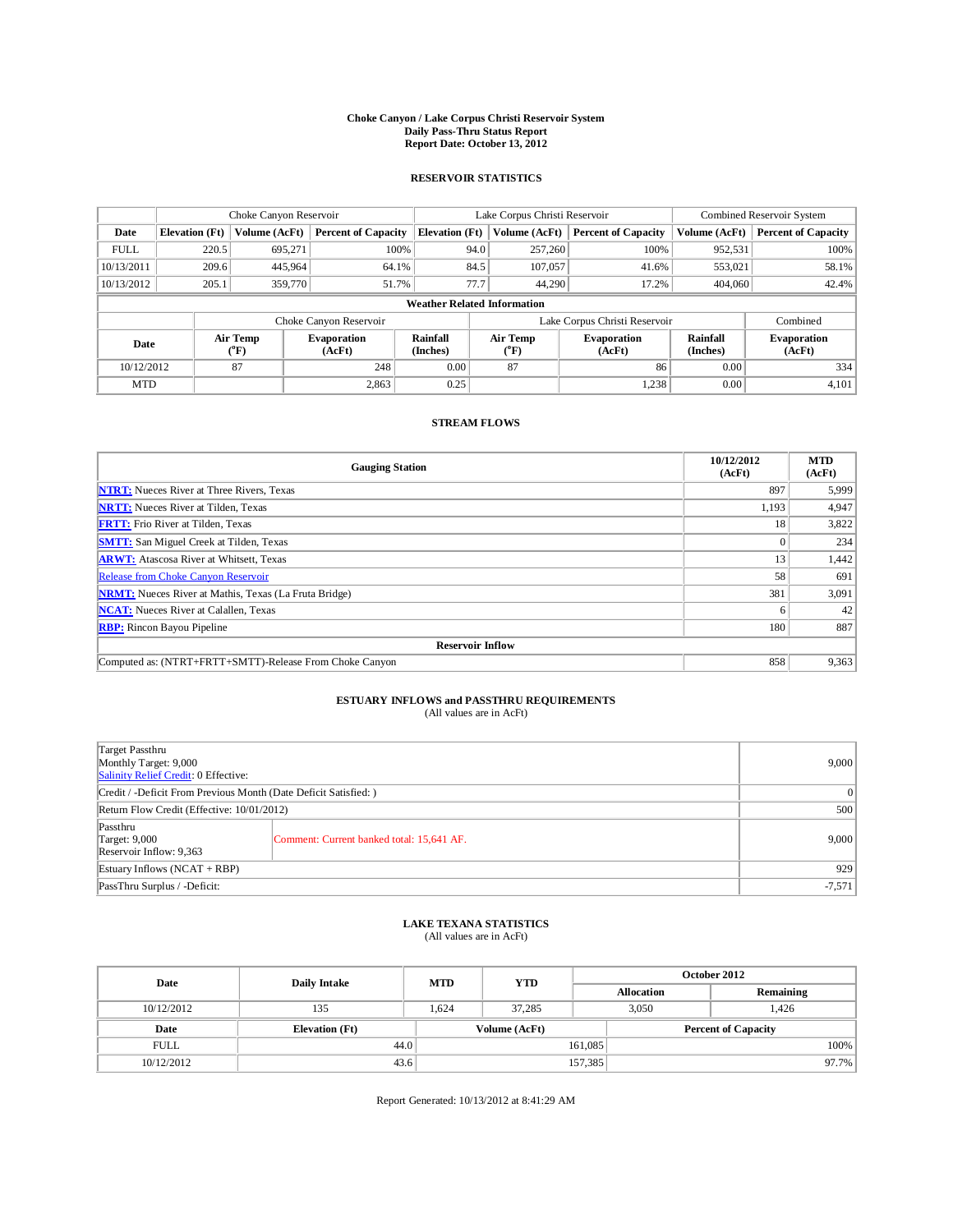## **Choke Canyon / Lake Corpus Christi Reservoir System Daily Pass-Thru Status Report Report Date: October 14, 2012**

### **RESERVOIR STATISTICS**

|             | Choke Canyon Reservoir             |                          |                              |                             | Lake Corpus Christi Reservoir |                               |                              |                             | Combined Reservoir System  |  |  |
|-------------|------------------------------------|--------------------------|------------------------------|-----------------------------|-------------------------------|-------------------------------|------------------------------|-----------------------------|----------------------------|--|--|
| Date        | <b>Elevation</b> (Ft)              | Volume (AcFt)            | <b>Percent of Capacity</b>   | <b>Elevation</b> (Ft)       |                               | Volume (AcFt)                 | <b>Percent of Capacity</b>   | Volume (AcFt)               | <b>Percent of Capacity</b> |  |  |
| <b>FULL</b> | 220.5                              | 695,271                  | 100%                         |                             | 94.0                          | 257,260                       | 100%                         | 952,531                     | 100%                       |  |  |
| 10/14/2011  | 209.7                              | 446,772                  | 64.3%                        |                             | 84.5                          | 106,694                       | 41.5%                        | 553,466                     | 58.1%                      |  |  |
| 10/14/2012  | 205.1                              | 359.594                  | 51.7%                        |                             | 77.8                          | 44,357                        | 17.2%                        | 403,951                     | 42.4%                      |  |  |
|             | <b>Weather Related Information</b> |                          |                              |                             |                               |                               |                              |                             |                            |  |  |
|             |                                    |                          | Choke Canyon Reservoir       |                             |                               | Lake Corpus Christi Reservoir |                              |                             | Combined                   |  |  |
| Date        |                                    | Air Temp<br>$\rm ^{o}F)$ | <b>Evaporation</b><br>(AcFt) | <b>Rainfall</b><br>(Inches) |                               | <b>Air Temp</b><br>("F)       | <b>Evaporation</b><br>(AcFt) | <b>Rainfall</b><br>(Inches) |                            |  |  |
| 10/13/2012  |                                    | 90                       | 248                          | 0.00                        |                               | 90                            | 98                           | 0.00                        | 346                        |  |  |
| <b>MTD</b>  |                                    |                          | 3,111                        | 0.25                        |                               |                               | 1,336                        | 0.00                        | 4,447                      |  |  |

### **STREAM FLOWS**

| <b>Gauging Station</b>                                       | 10/13/2012<br>(AcFt) | <b>MTD</b><br>(AcFt) |  |  |  |  |  |
|--------------------------------------------------------------|----------------------|----------------------|--|--|--|--|--|
| <b>NTRT:</b> Nueces River at Three Rivers, Texas             | 1,038                | 7,037                |  |  |  |  |  |
| <b>NRTT:</b> Nueces River at Tilden, Texas                   | 998                  | 5,945                |  |  |  |  |  |
| <b>FRTT:</b> Frio River at Tilden, Texas                     | 13                   | 3,834                |  |  |  |  |  |
| <b>SMTT:</b> San Miguel Creek at Tilden, Texas               |                      | 234                  |  |  |  |  |  |
| <b>ARWT:</b> Atascosa River at Whitsett, Texas               |                      | 1,454                |  |  |  |  |  |
| Release from Choke Canyon Reservoir                          | 58                   | 748                  |  |  |  |  |  |
| <b>NRMT:</b> Nueces River at Mathis, Texas (La Fruta Bridge) | 377                  | 3,468                |  |  |  |  |  |
| <b>NCAT:</b> Nueces River at Calallen, Texas                 | 15                   | 57                   |  |  |  |  |  |
| <b>RBP:</b> Rincon Bayou Pipeline                            | 241                  | 1,128                |  |  |  |  |  |
| <b>Reservoir Inflow</b>                                      |                      |                      |  |  |  |  |  |
| Computed as: (NTRT+FRTT+SMTT)-Release From Choke Canyon      | 993                  | 10,357               |  |  |  |  |  |

# **ESTUARY INFLOWS and PASSTHRU REQUIREMENTS**<br>(All values are in AcFt)

| Target Passthru<br>Monthly Target: 9,000<br>Salinity Relief Credit: 0 Effective: |                                           |       |  |  |  |
|----------------------------------------------------------------------------------|-------------------------------------------|-------|--|--|--|
| Credit / -Deficit From Previous Month (Date Deficit Satisfied: )                 |                                           |       |  |  |  |
| Return Flow Credit (Effective: 10/01/2012)                                       | 500                                       |       |  |  |  |
| Passthru<br><b>Target: 9,000</b><br>Reservoir Inflow: 10,357                     | Comment: Current banked total: 15,641 AF. | 9,000 |  |  |  |
| Estuary Inflows $(NCAT + RBP)$                                                   |                                           |       |  |  |  |
| PassThru Surplus / -Deficit:                                                     | $-7,315$                                  |       |  |  |  |

## **LAKE TEXANA STATISTICS** (All values are in AcFt)

| Date        | <b>Daily Intake</b>   | <b>MTD</b> | <b>YTD</b>    | October 2012 |                            |           |  |
|-------------|-----------------------|------------|---------------|--------------|----------------------------|-----------|--|
|             |                       |            |               |              | <b>Allocation</b>          | Remaining |  |
| 10/13/2012  | 135                   | 1.759      | 37,420        |              | 1,291<br>3.050             |           |  |
| Date        | <b>Elevation</b> (Ft) |            | Volume (AcFt) |              | <b>Percent of Capacity</b> |           |  |
| <b>FULL</b> | 44.0                  |            |               | 161,085      |                            | 100%      |  |
| 10/13/2012  | 43.5                  |            |               | 156,467      |                            | 97.1%     |  |

Report Generated: 10/14/2012 at 9:21:08 AM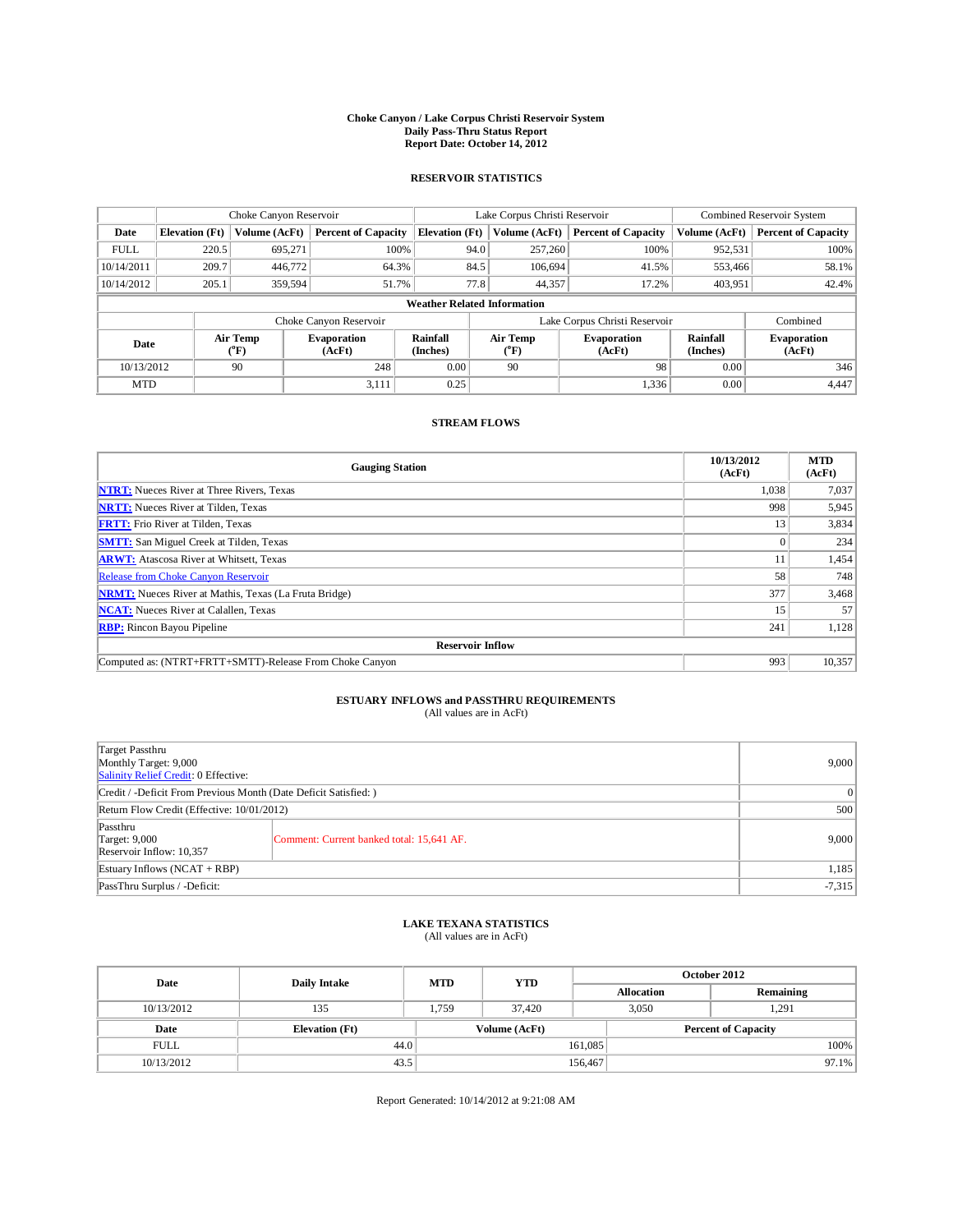## **Choke Canyon / Lake Corpus Christi Reservoir System Daily Pass-Thru Status Report Report Date: October 15, 2012**

### **RESERVOIR STATISTICS**

|             | Choke Canyon Reservoir |                          |                              |                                    | Lake Corpus Christi Reservoir |                         |                                                             |               | Combined Reservoir System    |  |  |
|-------------|------------------------|--------------------------|------------------------------|------------------------------------|-------------------------------|-------------------------|-------------------------------------------------------------|---------------|------------------------------|--|--|
| Date        | <b>Elevation</b> (Ft)  | Volume (AcFt)            | <b>Percent of Capacity</b>   | <b>Elevation</b> (Ft)              |                               | Volume (AcFt)           | <b>Percent of Capacity</b>                                  | Volume (AcFt) | <b>Percent of Capacity</b>   |  |  |
| <b>FULL</b> | 220.5                  | 695,271                  | 100%                         |                                    | 94.0                          | 257,260                 | 100%                                                        | 952,531       | 100%                         |  |  |
| 10/15/2011  | 209.7                  | 446,368                  | 64.2%                        |                                    | 84.5                          | 106,573                 | 41.4%                                                       | 552,941       | 58.0%                        |  |  |
| 10/15/2012  | 205.0                  | 358,533                  | 51.6%                        |                                    | 77.8                          | 44,965                  | 17.5%                                                       | 403.498       | 42.4%                        |  |  |
|             |                        |                          |                              | <b>Weather Related Information</b> |                               |                         |                                                             |               |                              |  |  |
|             |                        |                          | Choke Canyon Reservoir       |                                    | Lake Corpus Christi Reservoir |                         |                                                             |               | Combined                     |  |  |
| Date        |                        | Air Temp<br>$\rm ^{o}F)$ | <b>Evaporation</b><br>(AcFt) | <b>Rainfall</b><br>(Inches)        |                               | <b>Air Temp</b><br>("F) | <b>Rainfall</b><br><b>Evaporation</b><br>(Inches)<br>(AcFt) |               | <b>Evaporation</b><br>(AcFt) |  |  |
| 10/14/2012  |                        | 82                       | 72                           | 0.00                               |                               | 86                      | 95                                                          | 0.00          | 167                          |  |  |
| <b>MTD</b>  |                        |                          | 3,183                        | 0.25                               |                               |                         | 1,431                                                       | 0.00          | 4,614                        |  |  |

#### **STREAM FLOWS**

| <b>Gauging Station</b>                                       | 10/14/2012<br>(AcFt) | <b>MTD</b><br>(AcFt) |  |  |  |  |  |
|--------------------------------------------------------------|----------------------|----------------------|--|--|--|--|--|
| <b>NTRT:</b> Nueces River at Three Rivers, Texas             | 907                  | 7,944                |  |  |  |  |  |
| <b>NRTT:</b> Nueces River at Tilden, Texas                   | 550                  | 6,495                |  |  |  |  |  |
| <b>FRTT:</b> Frio River at Tilden, Texas                     | q                    | 3,843                |  |  |  |  |  |
| <b>SMTT:</b> San Miguel Creek at Tilden, Texas               |                      | 234                  |  |  |  |  |  |
| <b>ARWT:</b> Atascosa River at Whitsett, Texas               | 9                    | 1,463                |  |  |  |  |  |
| Release from Choke Canyon Reservoir                          | 58                   | 806                  |  |  |  |  |  |
| <b>NRMT:</b> Nueces River at Mathis, Texas (La Fruta Bridge) | 383                  | 3,851                |  |  |  |  |  |
| <b>NCAT:</b> Nueces River at Calallen, Texas                 |                      | 59                   |  |  |  |  |  |
| <b>RBP:</b> Rincon Bayou Pipeline                            | 238                  | 1,365                |  |  |  |  |  |
| <b>Reservoir Inflow</b>                                      |                      |                      |  |  |  |  |  |
| Computed as: (NTRT+FRTT+SMTT)-Release From Choke Canyon      | 859                  | 11,215               |  |  |  |  |  |

# **ESTUARY INFLOWS and PASSTHRU REQUIREMENTS**<br>(All values are in AcFt)

| Target Passthru<br>Monthly Target: 9,000<br>Salinity Relief Credit: 0 Effective: | 9,000                                     |       |  |  |  |
|----------------------------------------------------------------------------------|-------------------------------------------|-------|--|--|--|
| Credit / -Deficit From Previous Month (Date Deficit Satisfied: )                 |                                           |       |  |  |  |
| Return Flow Credit (Effective: 10/01/2012)                                       |                                           |       |  |  |  |
| Passthru<br><b>Target: 9,000</b><br>Reservoir Inflow: 11,215                     | Comment: Current banked total: 15,641 AF. | 9,000 |  |  |  |
| Estuary Inflows $(NCAT + RBP)$                                                   |                                           |       |  |  |  |
| PassThru Surplus / -Deficit:                                                     | $-7,076$                                  |       |  |  |  |

## **LAKE TEXANA STATISTICS** (All values are in AcFt)

| Date        | <b>Daily Intake</b>   | <b>MTD</b> | <b>YTD</b>    | October 2012 |                            |           |  |
|-------------|-----------------------|------------|---------------|--------------|----------------------------|-----------|--|
|             |                       |            |               |              | <b>Allocation</b>          | Remaining |  |
| 10/14/2012  | 135                   | 1.895      | 37.556        |              | 3.050<br>1,155             |           |  |
| Date        | <b>Elevation</b> (Ft) |            | Volume (AcFt) |              | <b>Percent of Capacity</b> |           |  |
| <b>FULL</b> | 44.0                  |            |               | 161,085      |                            | 100%      |  |
| 10/14/2012  | 43.5                  |            |               | 156,467      |                            | 97.1%     |  |

Report Generated: 10/15/2012 at 9:19:31 AM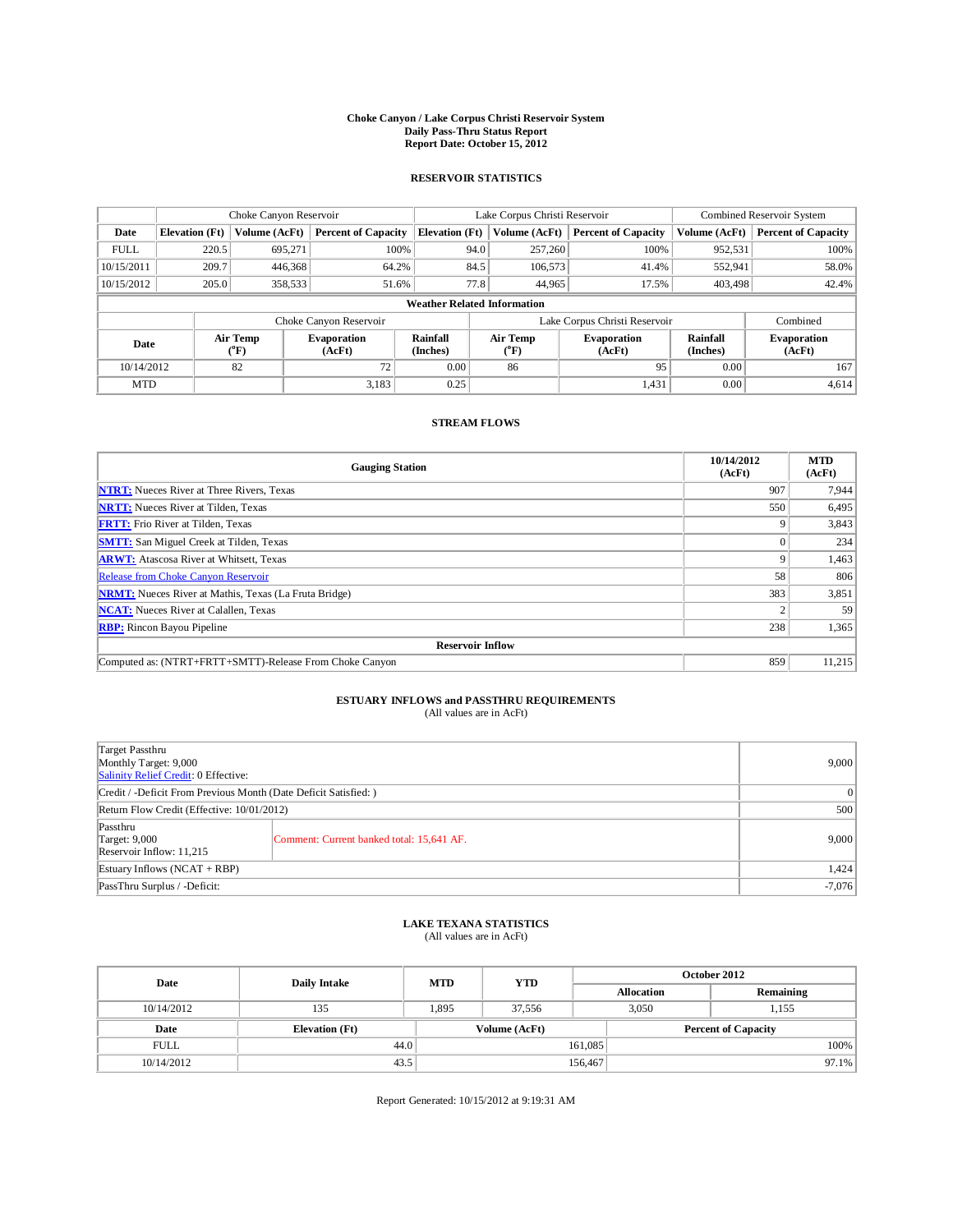## **Choke Canyon / Lake Corpus Christi Reservoir System Daily Pass-Thru Status Report Report Date: October 16, 2012**

### **RESERVOIR STATISTICS**

|             | Choke Canyon Reservoir |                          |                              |                                    | Lake Corpus Christi Reservoir |                         |                              |                             | Combined Reservoir System    |  |  |
|-------------|------------------------|--------------------------|------------------------------|------------------------------------|-------------------------------|-------------------------|------------------------------|-----------------------------|------------------------------|--|--|
| Date        | <b>Elevation</b> (Ft)  | Volume (AcFt)            | <b>Percent of Capacity</b>   | <b>Elevation</b> (Ft)              |                               | Volume (AcFt)           | <b>Percent of Capacity</b>   | Volume (AcFt)               | <b>Percent of Capacity</b>   |  |  |
| <b>FULL</b> | 220.5                  | 695,271                  | 100%                         |                                    | 94.0                          | 257,260                 | 100%                         | 952,531                     | 100%                         |  |  |
| 10/16/2011  | 209.6                  | 445.964                  | 64.1%                        |                                    | 84.4                          | 105,608                 | 41.1%                        | 551,572                     | 57.9%                        |  |  |
| 10/16/2012  | 205.1                  | 359,770                  | 51.7%                        |                                    | 77.9                          | 45.169                  | 17.6%                        | 404,939                     | 42.5%                        |  |  |
|             |                        |                          |                              | <b>Weather Related Information</b> |                               |                         |                              |                             |                              |  |  |
|             |                        |                          | Choke Canyon Reservoir       |                                    | Lake Corpus Christi Reservoir |                         |                              |                             | Combined                     |  |  |
| Date        |                        | Air Temp<br>$\rm ^{o}F)$ | <b>Evaporation</b><br>(AcFt) | <b>Rainfall</b><br>(Inches)        |                               | <b>Air Temp</b><br>("F) | <b>Evaporation</b><br>(AcFt) | <b>Rainfall</b><br>(Inches) | <b>Evaporation</b><br>(AcFt) |  |  |
|             | 81<br>10/15/2012       |                          | 196                          | 0.00                               | 84                            |                         | 115                          | 0.00                        | 311                          |  |  |
| <b>MTD</b>  |                        |                          | 3.379                        | 0.25                               |                               |                         | 1,546                        | 0.00                        | 4,925                        |  |  |

### **STREAM FLOWS**

| <b>Gauging Station</b>                                       | 10/15/2012<br>(AcFt) | <b>MTD</b><br>(AcFt) |  |  |  |  |  |
|--------------------------------------------------------------|----------------------|----------------------|--|--|--|--|--|
| <b>NTRT:</b> Nueces River at Three Rivers, Texas             | 492                  | 8,436                |  |  |  |  |  |
| <b>NRTT:</b> Nueces River at Tilden, Texas                   | 316                  | 6,811                |  |  |  |  |  |
| <b>FRTT:</b> Frio River at Tilden, Texas                     |                      | 3,848                |  |  |  |  |  |
| <b>SMTT:</b> San Miguel Creek at Tilden, Texas               |                      | 234                  |  |  |  |  |  |
| <b>ARWT:</b> Atascosa River at Whitsett, Texas               | 8                    | 1,471                |  |  |  |  |  |
| Release from Choke Canyon Reservoir                          | 58                   | 863                  |  |  |  |  |  |
| <b>NRMT:</b> Nueces River at Mathis, Texas (La Fruta Bridge) | 373                  | 4,224                |  |  |  |  |  |
| <b>NCAT:</b> Nueces River at Calallen, Texas                 |                      | 59                   |  |  |  |  |  |
| <b>RBP:</b> Rincon Bayou Pipeline                            | 223                  | 1,588                |  |  |  |  |  |
| <b>Reservoir Inflow</b>                                      |                      |                      |  |  |  |  |  |
| Computed as: (NTRT+FRTT+SMTT)-Release From Choke Canyon      | 440                  | 11,655               |  |  |  |  |  |

# **ESTUARY INFLOWS and PASSTHRU REQUIREMENTS**<br>(All values are in AcFt)

| Target Passthru<br>Monthly Target: 9,000<br>Salinity Relief Credit: 0 Effective: | 9,000                                     |       |  |  |  |
|----------------------------------------------------------------------------------|-------------------------------------------|-------|--|--|--|
| Credit / -Deficit From Previous Month (Date Deficit Satisfied: )                 |                                           |       |  |  |  |
| Return Flow Credit (Effective: 10/01/2012)                                       |                                           |       |  |  |  |
| Passthru<br><b>Target: 9,000</b><br>Reservoir Inflow: 11,655                     | Comment: Current banked total: 15,641 AF. | 9,000 |  |  |  |
| Estuary Inflows $(NCAT + RBP)$                                                   |                                           |       |  |  |  |
| PassThru Surplus / -Deficit:                                                     | $-6,853$                                  |       |  |  |  |

## **LAKE TEXANA STATISTICS** (All values are in AcFt)

| Date        | <b>Daily Intake</b>   | <b>MTD</b> | <b>YTD</b>    | October 2012 |                            |           |  |
|-------------|-----------------------|------------|---------------|--------------|----------------------------|-----------|--|
|             |                       |            |               |              | <b>Allocation</b>          | Remaining |  |
| 10/15/2012  | 135                   | 2.030      | 37.691        |              | 1.020<br>3.050             |           |  |
| Date        | <b>Elevation</b> (Ft) |            | Volume (AcFt) |              | <b>Percent of Capacity</b> |           |  |
| <b>FULL</b> | 44.0                  |            |               | 161,085      |                            | 100%      |  |
| 10/15/2012  | 43.4                  |            |               | 155,551      |                            | 96.6%     |  |

Report Generated: 10/16/2012 at 9:45:16 AM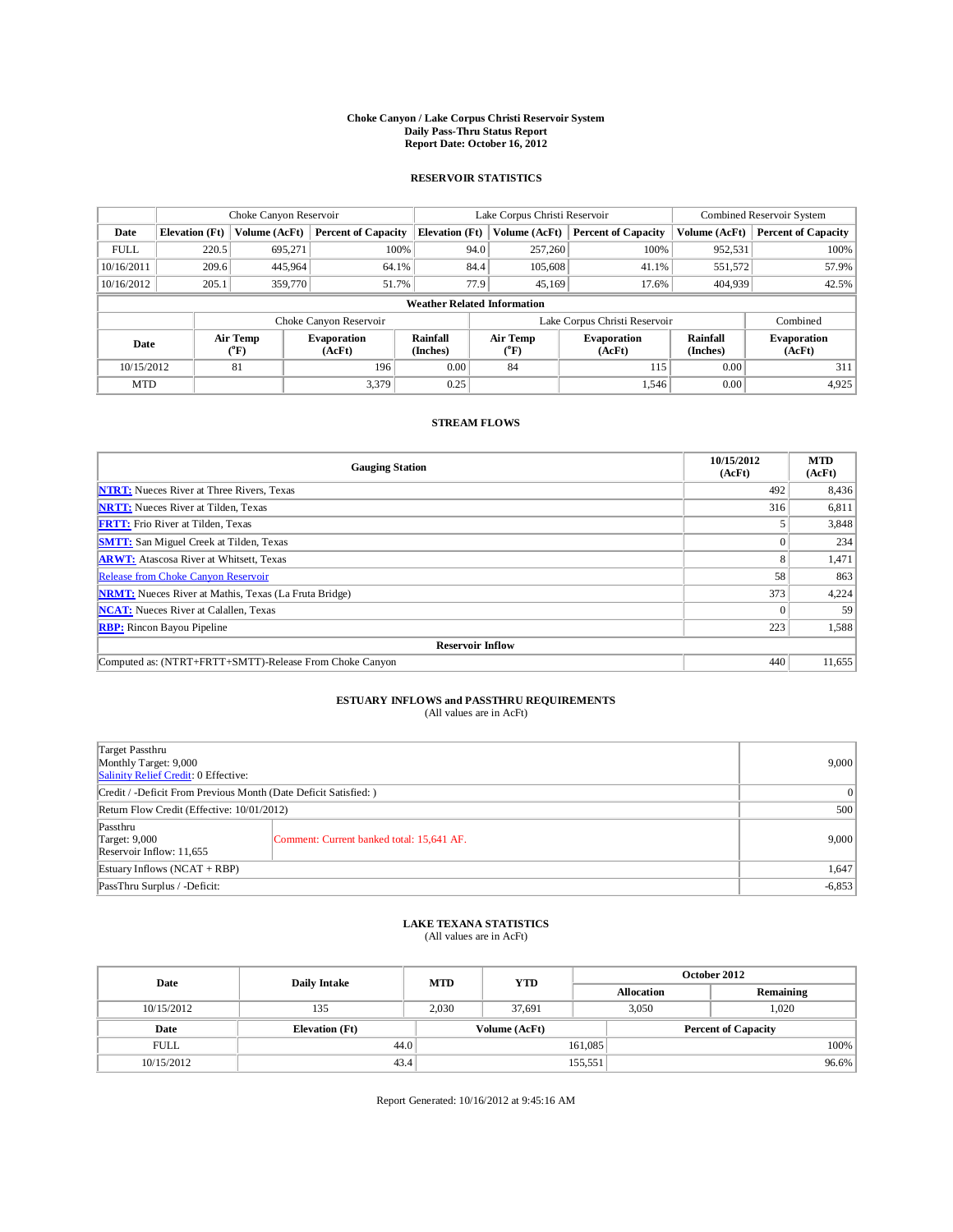## **Choke Canyon / Lake Corpus Christi Reservoir System Daily Pass-Thru Status Report Report Date: October 17, 2012**

### **RESERVOIR STATISTICS**

|             | Choke Canyon Reservoir |                          |                            |                                    | Lake Corpus Christi Reservoir |                                          |                              |                      | Combined Reservoir System    |  |  |
|-------------|------------------------|--------------------------|----------------------------|------------------------------------|-------------------------------|------------------------------------------|------------------------------|----------------------|------------------------------|--|--|
| Date        | <b>Elevation</b> (Ft)  | Volume (AcFt)            | <b>Percent of Capacity</b> | <b>Elevation</b> (Ft)              |                               | Volume (AcFt)                            | <b>Percent of Capacity</b>   | Volume (AcFt)        | <b>Percent of Capacity</b>   |  |  |
| <b>FULL</b> | 220.5                  | 695,271                  | 100%                       |                                    | 94.0                          | 257,260                                  | 100%                         | 952,531              | 100%                         |  |  |
| 10/17/2011  | 209.6                  | 445,762                  | 64.1%                      |                                    | 84.4                          | 106,090                                  | 41.2%                        | 551,852              | 57.9%                        |  |  |
| 10/17/2012  | 205.1                  | 359,417                  | 51.7%                      |                                    | 77.9                          | 45,305                                   | 17.6%                        | 404,722              | 42.5%                        |  |  |
|             |                        |                          |                            | <b>Weather Related Information</b> |                               |                                          |                              |                      |                              |  |  |
|             |                        |                          | Choke Canyon Reservoir     |                                    | Lake Corpus Christi Reservoir |                                          |                              |                      | Combined                     |  |  |
| Date        |                        | Air Temp<br>$\rm ^{o}F)$ | Evaporation<br>(AcFt)      | Rainfall<br>(Inches)               |                               | Air Temp<br>$\mathrm{^{\prime\prime} F}$ | <b>Evaporation</b><br>(AcFt) | Rainfall<br>(Inches) | <b>Evaporation</b><br>(AcFt) |  |  |
|             | 80<br>10/16/2012       |                          | 83                         | 0.00                               |                               | 82                                       | 40                           | 0.00                 | 123                          |  |  |
| <b>MTD</b>  |                        |                          | 3,462                      | 0.25                               |                               |                                          | 1,586                        | 0.00                 | 5,048                        |  |  |

### **STREAM FLOWS**

| <b>Gauging Station</b>                                       | 10/16/2012<br>(AcFt) | <b>MTD</b><br>(AcFt) |  |  |  |  |  |
|--------------------------------------------------------------|----------------------|----------------------|--|--|--|--|--|
| <b>NTRT:</b> Nueces River at Three Rivers, Texas             | 294                  | 8,730                |  |  |  |  |  |
| <b>NRTT:</b> Nueces River at Tilden, Texas                   | 204                  | 7,015                |  |  |  |  |  |
| <b>FRTT:</b> Frio River at Tilden, Texas                     |                      | 3,852                |  |  |  |  |  |
| <b>SMTT:</b> San Miguel Creek at Tilden, Texas               |                      | 234                  |  |  |  |  |  |
| <b>ARWT:</b> Atascosa River at Whitsett, Texas               |                      | 1,478                |  |  |  |  |  |
| Release from Choke Canyon Reservoir                          | 58                   | 921                  |  |  |  |  |  |
| <b>NRMT:</b> Nueces River at Mathis, Texas (La Fruta Bridge) | 361                  | 4,585                |  |  |  |  |  |
| <b>NCAT:</b> Nueces River at Calallen, Texas                 |                      | 59                   |  |  |  |  |  |
| <b>RBP:</b> Rincon Bayou Pipeline                            | 201                  | 1,789                |  |  |  |  |  |
| <b>Reservoir Inflow</b>                                      |                      |                      |  |  |  |  |  |
| Computed as: (NTRT+FRTT+SMTT)-Release From Choke Canyon      | 240                  | 11,895               |  |  |  |  |  |

# **ESTUARY INFLOWS and PASSTHRU REQUIREMENTS**<br>(All values are in AcFt)

| Target Passthru<br>Monthly Target: 9,000<br>Salinity Relief Credit: 0 Effective: | 9,000                                     |       |  |  |  |
|----------------------------------------------------------------------------------|-------------------------------------------|-------|--|--|--|
| Credit / -Deficit From Previous Month (Date Deficit Satisfied: )                 |                                           |       |  |  |  |
| Return Flow Credit (Effective: 10/01/2012)                                       |                                           |       |  |  |  |
| Passthru<br><b>Target: 9,000</b><br>Reservoir Inflow: 11,895                     | Comment: Current banked total: 15,641 AF. | 9,000 |  |  |  |
| Estuary Inflows $(NCAT + RBP)$                                                   |                                           |       |  |  |  |
| PassThru Surplus / -Deficit:                                                     | $-6,652$                                  |       |  |  |  |

## **LAKE TEXANA STATISTICS** (All values are in AcFt)

| Date        | <b>Daily Intake</b>   | <b>MTD</b> | <b>YTD</b>    | October 2012 |                            |           |  |
|-------------|-----------------------|------------|---------------|--------------|----------------------------|-----------|--|
|             |                       |            |               |              | <b>Allocation</b>          | Remaining |  |
| 10/16/2012  | 135                   | 2.164      | 37.825        |              | 886<br>3.050               |           |  |
| Date        | <b>Elevation</b> (Ft) |            | Volume (AcFt) |              | <b>Percent of Capacity</b> |           |  |
| <b>FULL</b> | 44.0                  |            |               | 161,085      |                            | 100%      |  |
| 10/16/2012  | 43.6                  |            |               | 157,385      |                            | 97.7%     |  |

Report Generated: 10/17/2012 at 9:42:08 AM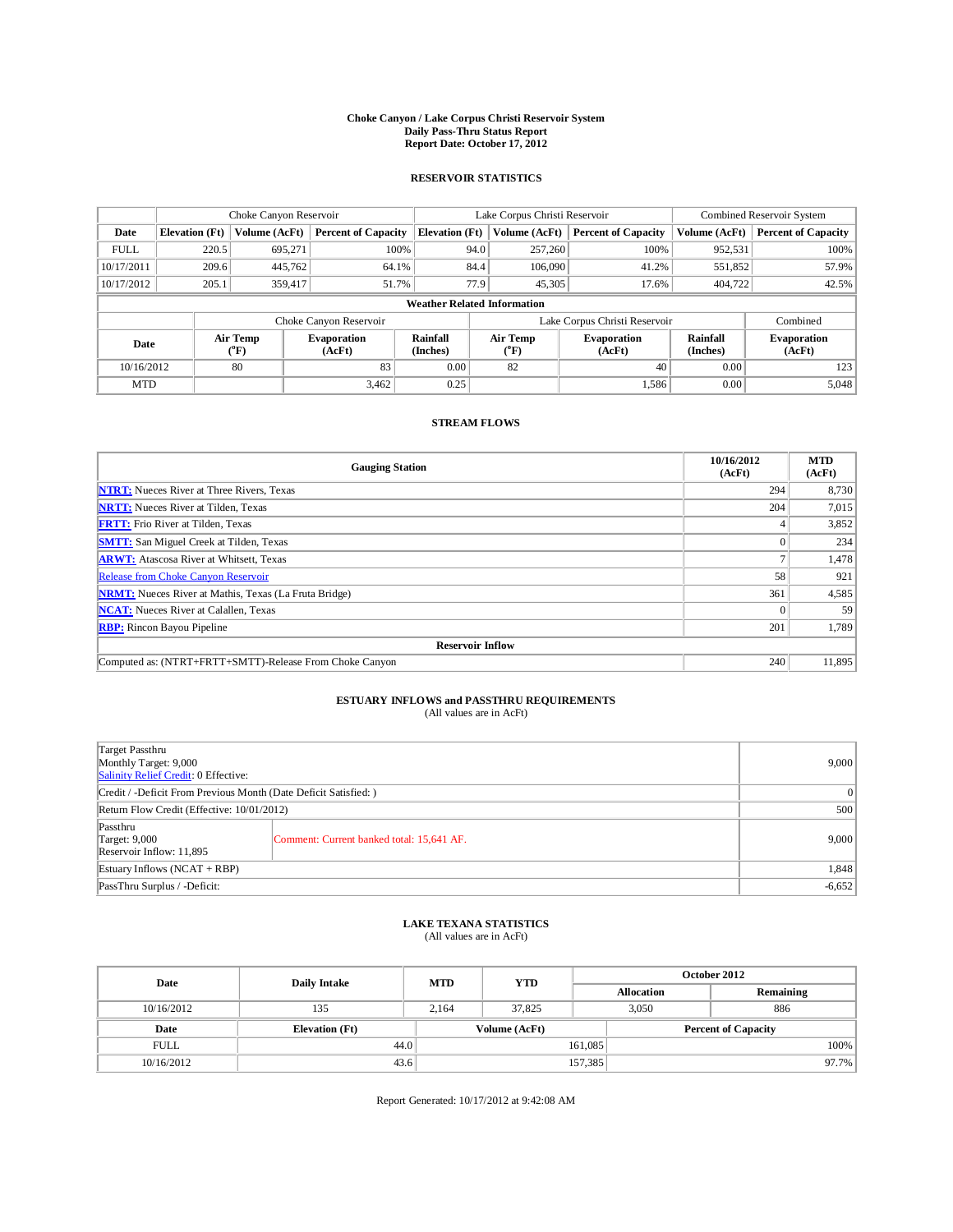## **Choke Canyon / Lake Corpus Christi Reservoir System Daily Pass-Thru Status Report Report Date: October 18, 2012**

### **RESERVOIR STATISTICS**

|             | Choke Canyon Reservoir   |               |                              |                                    | Lake Corpus Christi Reservoir |                  |                              |                             | Combined Reservoir System    |  |  |
|-------------|--------------------------|---------------|------------------------------|------------------------------------|-------------------------------|------------------|------------------------------|-----------------------------|------------------------------|--|--|
| Date        | <b>Elevation</b> (Ft)    | Volume (AcFt) | <b>Percent of Capacity</b>   | <b>Elevation</b> (Ft)              |                               | Volume (AcFt)    | <b>Percent of Capacity</b>   | Volume (AcFt)               | <b>Percent of Capacity</b>   |  |  |
| <b>FULL</b> | 220.5                    | 695,271       | 100%                         |                                    | 94.0                          | 257,260          | 100%                         | 952,531                     | 100%                         |  |  |
| 10/18/2011  | 209.7                    | 446,368       | 64.2%                        |                                    | 84.3                          | 104,648          | 40.7%                        | 551,016                     | 57.8%                        |  |  |
| 10/18/2012  | 205.0                    | 357,649       | 51.4%                        |                                    | 77.9                          | 45,578           | 17.7%                        | 403,227                     | 42.3%                        |  |  |
|             |                          |               |                              | <b>Weather Related Information</b> |                               |                  |                              |                             |                              |  |  |
|             |                          |               | Choke Canyon Reservoir       |                                    | Lake Corpus Christi Reservoir |                  |                              |                             | Combined                     |  |  |
| Date        | Air Temp<br>$\rm ^{o}F)$ |               | <b>Evaporation</b><br>(AcFt) | <b>Rainfall</b><br>(Inches)        |                               | Air Temp<br>("F) | <b>Evaporation</b><br>(AcFt) | <b>Rainfall</b><br>(Inches) | <b>Evaporation</b><br>(AcFt) |  |  |
| 10/17/2012  | 91                       |               | 196                          | 0.00                               | 97                            |                  | 104                          | 0.00                        | 300                          |  |  |
| <b>MTD</b>  |                          |               | 3,658                        | 0.25                               |                               |                  | 1,690                        | 0.00                        | 5,348                        |  |  |

### **STREAM FLOWS**

| <b>Gauging Station</b>                                       | 10/17/2012<br>(AcFt) | <b>MTD</b><br>(AcFt) |  |  |  |  |  |
|--------------------------------------------------------------|----------------------|----------------------|--|--|--|--|--|
| <b>NTRT:</b> Nueces River at Three Rivers, Texas             | 210                  | 8,940                |  |  |  |  |  |
| <b>NRTT:</b> Nueces River at Tilden, Texas                   | 145                  | 7,160                |  |  |  |  |  |
| <b>FRTT:</b> Frio River at Tilden, Texas                     |                      | 3,855                |  |  |  |  |  |
| <b>SMTT:</b> San Miguel Creek at Tilden, Texas               |                      | 234                  |  |  |  |  |  |
| <b>ARWT:</b> Atascosa River at Whitsett, Texas               |                      | 1,485                |  |  |  |  |  |
| Release from Choke Canyon Reservoir                          | 58                   | 979                  |  |  |  |  |  |
| <b>NRMT:</b> Nueces River at Mathis, Texas (La Fruta Bridge) | 137                  | 4,722                |  |  |  |  |  |
| <b>NCAT:</b> Nueces River at Calallen, Texas                 |                      | 59                   |  |  |  |  |  |
| <b>RBP:</b> Rincon Bayou Pipeline                            | 199                  | 1,989                |  |  |  |  |  |
| <b>Reservoir Inflow</b>                                      |                      |                      |  |  |  |  |  |
| Computed as: (NTRT+FRTT+SMTT)-Release From Choke Canyon      | 156                  | 12,051               |  |  |  |  |  |

# **ESTUARY INFLOWS and PASSTHRU REQUIREMENTS**<br>(All values are in AcFt)

| Target Passthru<br>Monthly Target: 9,000<br>Salinity Relief Credit: 0 Effective: |                                           |       |  |  |  |
|----------------------------------------------------------------------------------|-------------------------------------------|-------|--|--|--|
| Credit / -Deficit From Previous Month (Date Deficit Satisfied: )                 |                                           |       |  |  |  |
| Return Flow Credit (Effective: 10/01/2012)                                       | 500                                       |       |  |  |  |
| Passthru<br><b>Target: 9,000</b><br>Reservoir Inflow: 12,051                     | Comment: Current banked total: 15,641 AF. | 9,000 |  |  |  |
| Estuary Inflows $(NCAT + RBP)$                                                   | 2,047                                     |       |  |  |  |
| PassThru Surplus / -Deficit:                                                     | $-6,453$                                  |       |  |  |  |

## **LAKE TEXANA STATISTICS** (All values are in AcFt)

| Date        | <b>Daily Intake</b>   | <b>MTD</b> | <b>YTD</b>    | October 2012 |                            |           |  |
|-------------|-----------------------|------------|---------------|--------------|----------------------------|-----------|--|
|             |                       |            |               |              | <b>Allocation</b>          | Remaining |  |
| 10/17/2012  | 135                   | 2.299      | 37,960        |              | 3.050<br>751               |           |  |
| Date        | <b>Elevation</b> (Ft) |            | Volume (AcFt) |              | <b>Percent of Capacity</b> |           |  |
| <b>FULL</b> | 44.0                  |            |               | 161,085      |                            | 100%      |  |
| 10/17/2012  | 43.6                  |            |               | 157,385      |                            | 97.7%     |  |

Report Generated: 10/18/2012 at 8:59:31 AM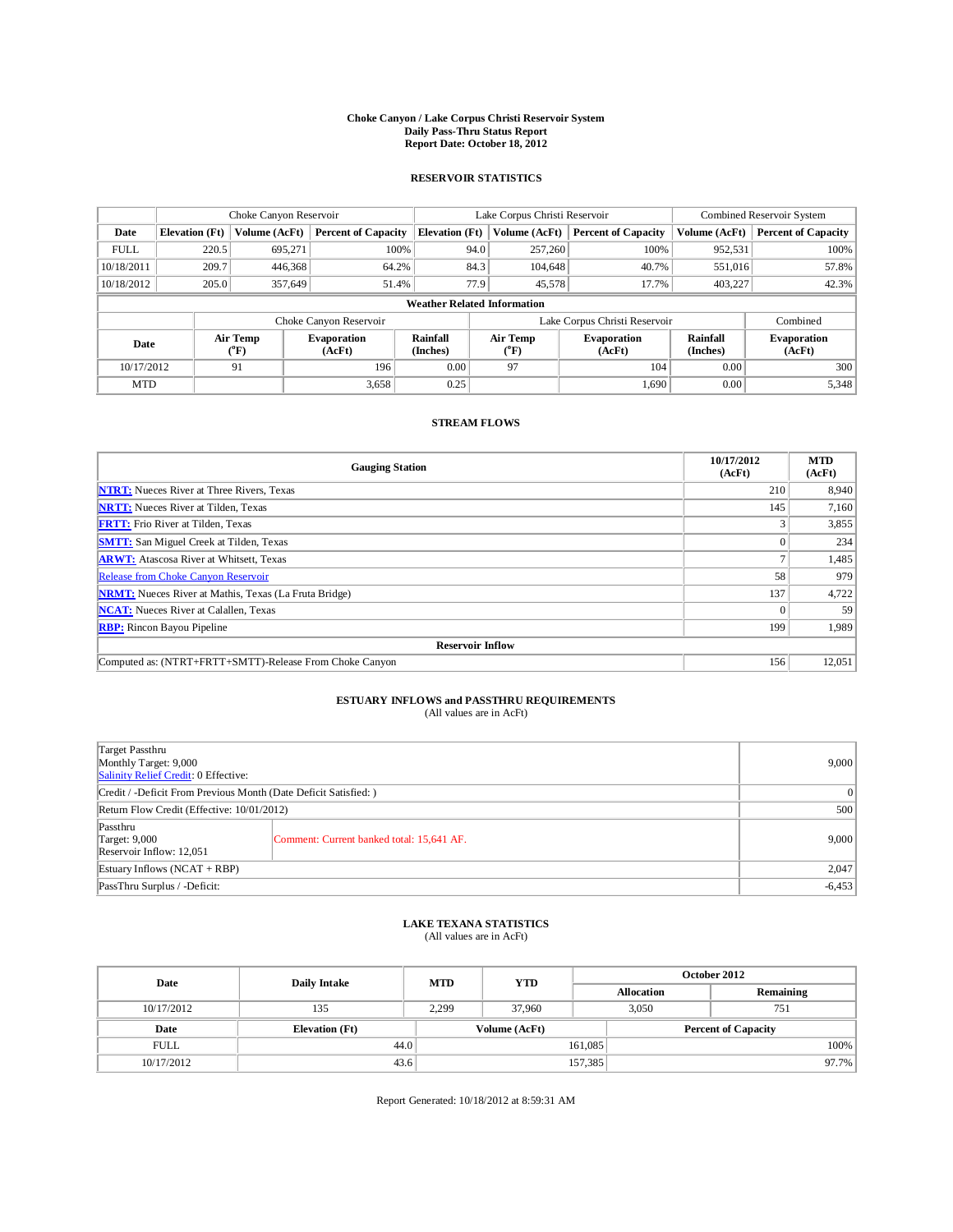## **Choke Canyon / Lake Corpus Christi Reservoir System Daily Pass-Thru Status Report Report Date: October 19, 2012**

### **RESERVOIR STATISTICS**

|             | Choke Canyon Reservoir |                          |                            |                                    | Lake Corpus Christi Reservoir |                          |                              |                             | Combined Reservoir System    |  |  |
|-------------|------------------------|--------------------------|----------------------------|------------------------------------|-------------------------------|--------------------------|------------------------------|-----------------------------|------------------------------|--|--|
| Date        | <b>Elevation</b> (Ft)  | Volume (AcFt)            | <b>Percent of Capacity</b> | <b>Elevation</b> (Ft)              |                               | Volume (AcFt)            | <b>Percent of Capacity</b>   | Volume (AcFt)               | <b>Percent of Capacity</b>   |  |  |
| <b>FULL</b> | 220.5                  | 695,271                  | 100%                       |                                    | 94.0                          | 257,260                  | 100%                         | 952,531                     | 100%                         |  |  |
| 10/19/2011  | 209.6                  | 445,762                  | 64.1%                      |                                    | 84.2                          | 104,051                  | 40.4%                        | 549,813                     | 57.7%                        |  |  |
| 10/19/2012  | 204.9                  | 357,296                  | 51.4%                      |                                    | 78.0                          | 45,783                   | 17.8%                        | 403,079                     | 42.3%                        |  |  |
|             |                        |                          |                            | <b>Weather Related Information</b> |                               |                          |                              |                             |                              |  |  |
|             |                        |                          | Choke Canyon Reservoir     |                                    | Lake Corpus Christi Reservoir |                          |                              |                             | Combined                     |  |  |
| Date        |                        | Air Temp<br>$\rm ^{o}F)$ | Evaporation<br>(AcFt)      | Rainfall<br>(Inches)               |                               | Air Temp<br>$\rm ^{o}F)$ | <b>Evaporation</b><br>(AcFt) | <b>Rainfall</b><br>(Inches) | <b>Evaporation</b><br>(AcFt) |  |  |
|             | 84<br>10/18/2012       |                          | 329                        | 0.00                               | 82                            |                          | 124                          | 0.00                        | 453                          |  |  |
| <b>MTD</b>  |                        |                          | 3,987                      | 0.25                               |                               |                          | 1,814                        | 0.00                        | 5,801                        |  |  |

### **STREAM FLOWS**

| <b>Gauging Station</b>                                       | 10/18/2012<br>(AcFt) | <b>MTD</b><br>(AcFt) |  |  |  |  |  |
|--------------------------------------------------------------|----------------------|----------------------|--|--|--|--|--|
| <b>NTRT:</b> Nueces River at Three Rivers, Texas             | 165                  | 9,105                |  |  |  |  |  |
| <b>NRTT:</b> Nueces River at Tilden, Texas                   | 101                  | 7,261                |  |  |  |  |  |
| <b>FRTT:</b> Frio River at Tilden, Texas                     |                      | 3,857                |  |  |  |  |  |
| <b>SMTT:</b> San Miguel Creek at Tilden, Texas               |                      | 234                  |  |  |  |  |  |
| <b>ARWT:</b> Atascosa River at Whitsett, Texas               |                      | 1,492                |  |  |  |  |  |
| Release from Choke Canyon Reservoir                          | 58                   | 1,036                |  |  |  |  |  |
| <b>NRMT:</b> Nueces River at Mathis, Texas (La Fruta Bridge) | 149                  | 4,871                |  |  |  |  |  |
| <b>NCAT:</b> Nueces River at Calallen, Texas                 |                      | 59                   |  |  |  |  |  |
| <b>RBP:</b> Rincon Bayou Pipeline                            | 88                   | 2,077                |  |  |  |  |  |
| <b>Reservoir Inflow</b>                                      |                      |                      |  |  |  |  |  |
| Computed as: (NTRT+FRTT+SMTT)-Release From Choke Canyon      | 109                  | 12,160               |  |  |  |  |  |

# **ESTUARY INFLOWS and PASSTHRU REQUIREMENTS**<br>(All values are in AcFt)

| Target Passthru<br>Monthly Target: 9,000<br>Salinity Relief Credit: 0 Effective: |                                           |       |  |  |  |
|----------------------------------------------------------------------------------|-------------------------------------------|-------|--|--|--|
| Credit / -Deficit From Previous Month (Date Deficit Satisfied: )                 |                                           |       |  |  |  |
| Return Flow Credit (Effective: 10/01/2012)                                       | 500                                       |       |  |  |  |
| Passthru<br><b>Target: 9,000</b><br>Reservoir Inflow: 12,160                     | Comment: Current banked total: 15,641 AF. | 9,000 |  |  |  |
| Estuary Inflows $(NCAT + RBP)$                                                   | 2,136                                     |       |  |  |  |
| PassThru Surplus / -Deficit:                                                     | $-6,364$                                  |       |  |  |  |

## **LAKE TEXANA STATISTICS** (All values are in AcFt)

| Date        | <b>Daily Intake</b>   | <b>MTD</b> | <b>YTD</b>    | October 2012 |                            |           |  |
|-------------|-----------------------|------------|---------------|--------------|----------------------------|-----------|--|
|             |                       |            |               |              | <b>Allocation</b>          | Remaining |  |
| 10/18/2012  | 135                   | 2.434      | 38,095        |              | 3.050<br>616               |           |  |
| Date        | <b>Elevation</b> (Ft) |            | Volume (AcFt) |              | <b>Percent of Capacity</b> |           |  |
| <b>FULL</b> | 44.0                  |            |               | 161,085      |                            | 100%      |  |
| 10/18/2012  | 43.7                  |            |               | 158,306      |                            | 98.3%     |  |

Report Generated: 10/19/2012 at 9:48:29 AM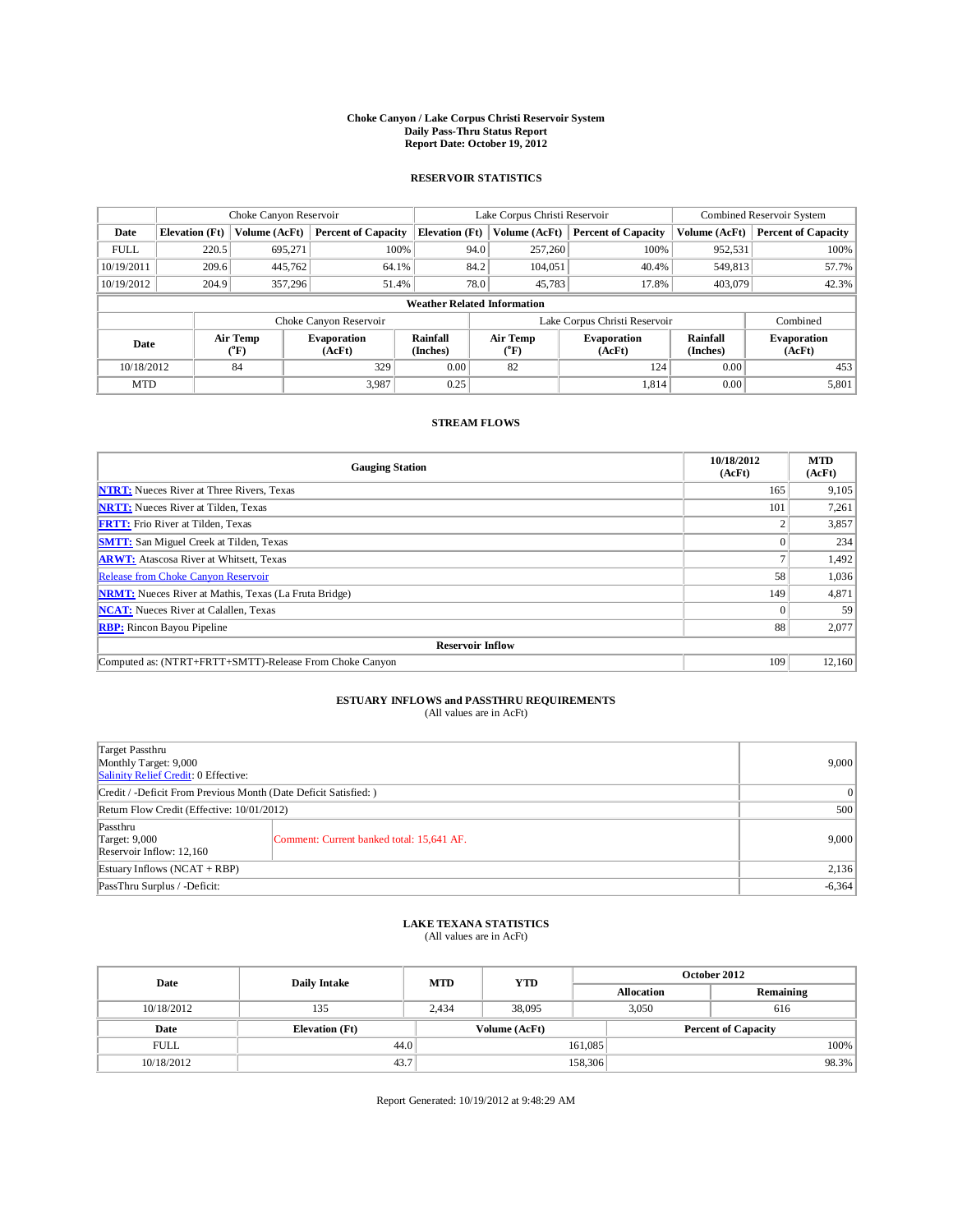## **Choke Canyon / Lake Corpus Christi Reservoir System Daily Pass-Thru Status Report Report Date: October 20, 2012**

### **RESERVOIR STATISTICS**

|             | Choke Canyon Reservoir   |                      |                              |                                    | Lake Corpus Christi Reservoir |                  |                              |                             | Combined Reservoir System    |  |  |
|-------------|--------------------------|----------------------|------------------------------|------------------------------------|-------------------------------|------------------|------------------------------|-----------------------------|------------------------------|--|--|
| Date        | <b>Elevation</b> (Ft)    | <b>Volume</b> (AcFt) | <b>Percent of Capacity</b>   | <b>Elevation</b> (Ft)              |                               | Volume (AcFt)    | <b>Percent of Capacity</b>   | Volume (AcFt)               | <b>Percent of Capacity</b>   |  |  |
| <b>FULL</b> | 220.5                    | 695.271              | 100%                         |                                    | 94.0                          | 257,260          | 100%                         | 952,531                     | 100%                         |  |  |
| 10/20/2011  | 209.6                    | 445,964              | 64.1%                        |                                    | 84.2                          | 103,694          | 40.3%                        | 549,658                     | 57.7%                        |  |  |
| 10/20/2012  | 205.0                    | 358,179              | 51.5%                        |                                    | 77.9                          | 45,510           | 17.7%                        | 403,689                     | 42.4%                        |  |  |
|             |                          |                      |                              | <b>Weather Related Information</b> |                               |                  |                              |                             |                              |  |  |
|             |                          |                      | Choke Canyon Reservoir       |                                    | Lake Corpus Christi Reservoir |                  |                              |                             | Combined                     |  |  |
| Date        | Air Temp<br>$\rm ^{o}F)$ |                      | <b>Evaporation</b><br>(AcFt) | <b>Rainfall</b><br>(Inches)        |                               | Air Temp<br>("F) | <b>Evaporation</b><br>(AcFt) | <b>Rainfall</b><br>(Inches) | <b>Evaporation</b><br>(AcFt) |  |  |
| 10/19/2012  | 84                       |                      | 268                          | 0.00                               | 84                            |                  | 95                           | 0.00                        | 363                          |  |  |
| <b>MTD</b>  |                          |                      | 4,255                        | 0.25                               |                               |                  | 1.909                        | 0.00                        | 6,164                        |  |  |

#### **STREAM FLOWS**

| <b>Gauging Station</b>                                       | 10/19/2012<br>(AcFt) | <b>MTD</b><br>(AcFt) |  |  |  |  |  |
|--------------------------------------------------------------|----------------------|----------------------|--|--|--|--|--|
| <b>NTRT:</b> Nueces River at Three Rivers, Texas             | 135                  | 9,240                |  |  |  |  |  |
| <b>NRTT:</b> Nueces River at Tilden, Texas                   | 71                   | 7,333                |  |  |  |  |  |
| <b>FRTT:</b> Frio River at Tilden, Texas                     |                      | 3,858                |  |  |  |  |  |
| <b>SMTT:</b> San Miguel Creek at Tilden, Texas               |                      | 234                  |  |  |  |  |  |
| <b>ARWT:</b> Atascosa River at Whitsett, Texas               | 0.                   | 1,498                |  |  |  |  |  |
| Release from Choke Canyon Reservoir                          | 58                   | 1,094                |  |  |  |  |  |
| <b>NRMT:</b> Nueces River at Mathis, Texas (La Fruta Bridge) | 149                  | 5,020                |  |  |  |  |  |
| <b>NCAT:</b> Nueces River at Calallen, Texas                 |                      | 59                   |  |  |  |  |  |
| <b>RBP:</b> Rincon Bayou Pipeline                            | $\Omega$             | 2,077                |  |  |  |  |  |
| <b>Reservoir Inflow</b>                                      |                      |                      |  |  |  |  |  |
| Computed as: (NTRT+FRTT+SMTT)-Release From Choke Canyon      | 79                   | 12,238               |  |  |  |  |  |

## **ESTUARY INFLOWS and PASSTHRU REQUIREMENTS**<br>(All values are in AcFt)

| Target Passthru<br>Monthly Target: 9,000<br>Salinity Relief Credit: 0 Effective: |                                           |       |  |  |  |
|----------------------------------------------------------------------------------|-------------------------------------------|-------|--|--|--|
| Credit / -Deficit From Previous Month (Date Deficit Satisfied: )                 |                                           |       |  |  |  |
| Return Flow Credit (Effective: 10/01/2012)                                       |                                           |       |  |  |  |
| Passthru<br><b>Target: 9,000</b><br>Reservoir Inflow: 12,238                     | Comment: Current banked total: 15,641 AF. | 9,000 |  |  |  |
| Estuary Inflows (NCAT + RBP)                                                     | 2,136                                     |       |  |  |  |
| PassThru Surplus / -Deficit:                                                     | $-6,364$                                  |       |  |  |  |

## **LAKE TEXANA STATISTICS** (All values are in AcFt)

| Date        | <b>Daily Intake</b>   | <b>MTD</b> | <b>YTD</b>    | October 2012 |                            |           |  |
|-------------|-----------------------|------------|---------------|--------------|----------------------------|-----------|--|
|             |                       |            |               |              | <b>Allocation</b>          | Remaining |  |
| 10/19/2012  | 134                   | 2.568      | 38.229        |              | 482<br>3.050               |           |  |
| Date        | <b>Elevation</b> (Ft) |            | Volume (AcFt) |              | <b>Percent of Capacity</b> |           |  |
| <b>FULL</b> | 44.0                  |            |               | 161,085      |                            | 100%      |  |
| 10/19/2012  | 43.7                  |            |               | 158,306      |                            | 98.3%     |  |

Report Generated: 10/20/2012 at 8:19:04 AM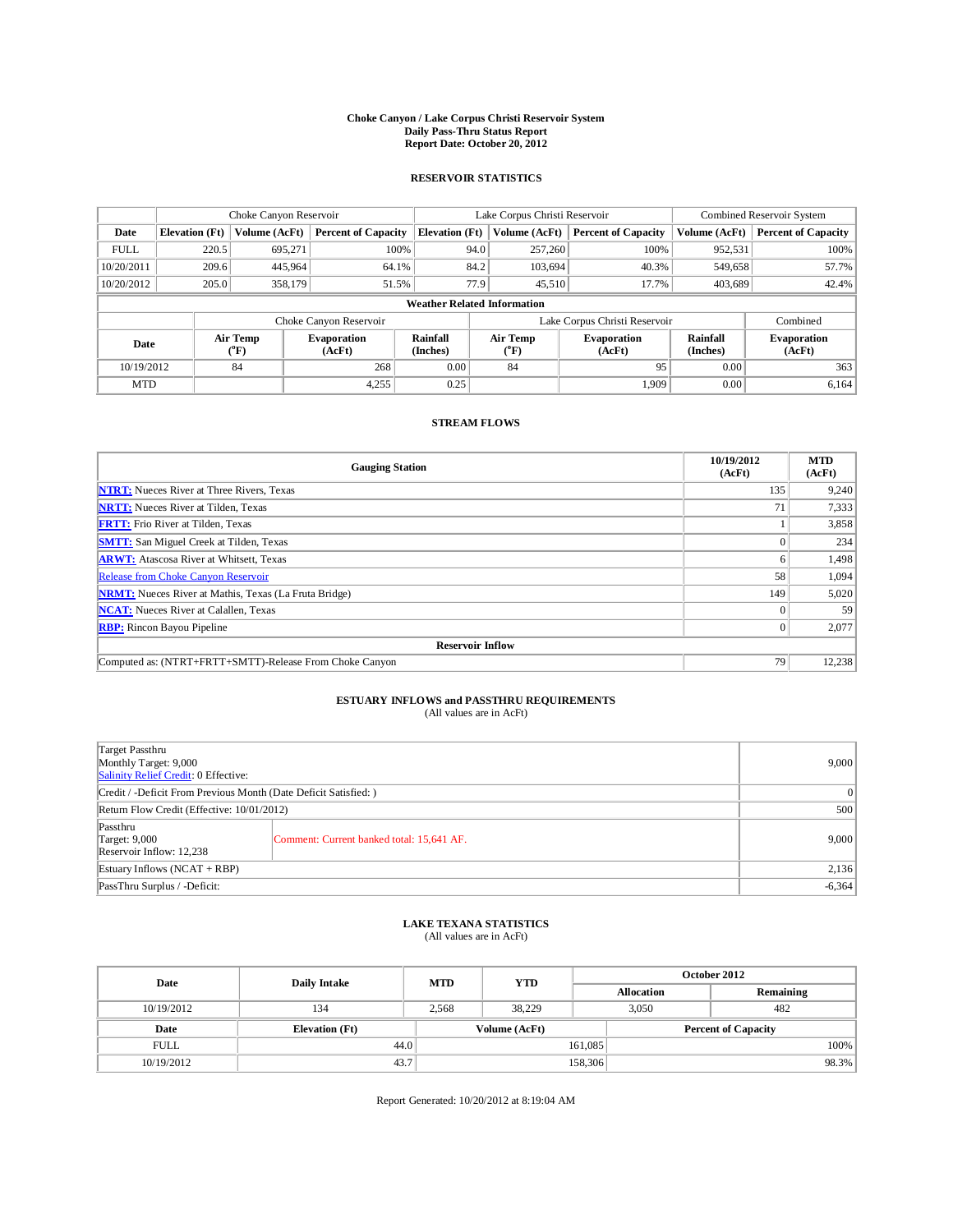## **Choke Canyon / Lake Corpus Christi Reservoir System Daily Pass-Thru Status Report Report Date: October 21, 2012**

### **RESERVOIR STATISTICS**

|             | Choke Canyon Reservoir             |                          | Lake Corpus Christi Reservoir |                             |                               |                         | Combined Reservoir System    |                             |                              |  |
|-------------|------------------------------------|--------------------------|-------------------------------|-----------------------------|-------------------------------|-------------------------|------------------------------|-----------------------------|------------------------------|--|
| Date        | <b>Elevation</b> (Ft)              | Volume (AcFt)            | <b>Percent of Capacity</b>    | <b>Elevation</b> (Ft)       |                               | Volume (AcFt)           | <b>Percent of Capacity</b>   | Volume (AcFt)               | <b>Percent of Capacity</b>   |  |
| <b>FULL</b> | 220.5                              | 695,271                  | 100%                          |                             | 94.0                          | 257,260                 | 100%                         | 952,531                     | 100%                         |  |
| 10/21/2011  | 209.6                              | 444,757                  | 64.0%                         |                             | 84.1                          | 102,745                 | 39.9%                        | 547,502                     | 57.5%                        |  |
| 10/21/2012  | 204.9                              | 356,589                  | 51.3%                         |                             | 77.9                          | 45,373                  | 17.6%                        | 401,962                     | 42.2%                        |  |
|             | <b>Weather Related Information</b> |                          |                               |                             |                               |                         |                              |                             |                              |  |
|             |                                    |                          | Choke Canyon Reservoir        |                             | Lake Corpus Christi Reservoir |                         |                              |                             | Combined                     |  |
| Date        |                                    | Air Temp<br>$\rm ^{o}F)$ | <b>Evaporation</b><br>(AcFt)  | <b>Rainfall</b><br>(Inches) |                               | <b>Air Temp</b><br>("F) | <b>Evaporation</b><br>(AcFt) | <b>Rainfall</b><br>(Inches) | <b>Evaporation</b><br>(AcFt) |  |
| 10/20/2012  | 90                                 |                          | 206                           | 0.00                        | 91                            |                         | 111                          | 0.00                        | 317                          |  |
| <b>MTD</b>  |                                    |                          | 4.461                         | 0.25                        |                               |                         | 2,020                        | 0.00                        | 6,481                        |  |

#### **STREAM FLOWS**

| <b>Gauging Station</b>                                       | 10/20/2012<br>(AcFt) | <b>MTD</b><br>(AcFt) |  |  |  |  |  |
|--------------------------------------------------------------|----------------------|----------------------|--|--|--|--|--|
| <b>NTRT:</b> Nueces River at Three Rivers, Texas             | 113                  | 9,353                |  |  |  |  |  |
| <b>NRTT:</b> Nueces River at Tilden, Texas                   | 54                   | 7,386                |  |  |  |  |  |
| <b>FRTT:</b> Frio River at Tilden, Texas                     |                      | 3,859                |  |  |  |  |  |
| <b>SMTT:</b> San Miguel Creek at Tilden, Texas               |                      | 234                  |  |  |  |  |  |
| <b>ARWT:</b> Atascosa River at Whitsett, Texas               | <sub>0</sub>         | 1,504                |  |  |  |  |  |
| Release from Choke Canyon Reservoir                          | 58                   | 1,151                |  |  |  |  |  |
| <b>NRMT:</b> Nueces River at Mathis, Texas (La Fruta Bridge) | 147                  | 5,167                |  |  |  |  |  |
| <b>NCAT:</b> Nueces River at Calallen, Texas                 |                      | 59                   |  |  |  |  |  |
| <b>RBP:</b> Rincon Bayou Pipeline                            | 0                    | 2,077                |  |  |  |  |  |
| <b>Reservoir Inflow</b>                                      |                      |                      |  |  |  |  |  |
| Computed as: (NTRT+FRTT+SMTT)-Release From Choke Canyon      | 56                   | 12,295               |  |  |  |  |  |

## **ESTUARY INFLOWS and PASSTHRU REQUIREMENTS**<br>(All values are in AcFt)

| Target Passthru<br>Monthly Target: 9,000<br>Salinity Relief Credit: 0 Effective: |                                           |       |  |  |
|----------------------------------------------------------------------------------|-------------------------------------------|-------|--|--|
| Credit / -Deficit From Previous Month (Date Deficit Satisfied: )                 |                                           |       |  |  |
| Return Flow Credit (Effective: 10/01/2012)                                       | 500                                       |       |  |  |
| Passthru<br><b>Target: 9,000</b><br>Reservoir Inflow: 12,295                     | Comment: Current banked total: 15,641 AF. | 9,000 |  |  |
| Estuary Inflows (NCAT + RBP)                                                     | 2,136                                     |       |  |  |
| PassThru Surplus / -Deficit:                                                     | $-6,364$                                  |       |  |  |

## **LAKE TEXANA STATISTICS** (All values are in AcFt)

| Date        | <b>Daily Intake</b>   | <b>MTD</b> | <b>YTD</b>    | October 2012 |                            |           |       |
|-------------|-----------------------|------------|---------------|--------------|----------------------------|-----------|-------|
|             |                       |            |               |              | <b>Allocation</b>          | Remaining |       |
| 10/20/2012  | 134                   | 2.702      | 38.363        |              | 3.050                      | 348       |       |
| Date        | <b>Elevation</b> (Ft) |            | Volume (AcFt) |              | <b>Percent of Capacity</b> |           |       |
| <b>FULL</b> | 44.0                  |            |               | 161,085      |                            |           | 100%  |
| 10/20/2012  | 43.7                  |            |               | 158,306      |                            |           | 98.3% |

Report Generated: 10/21/2012 at 8:05:21 AM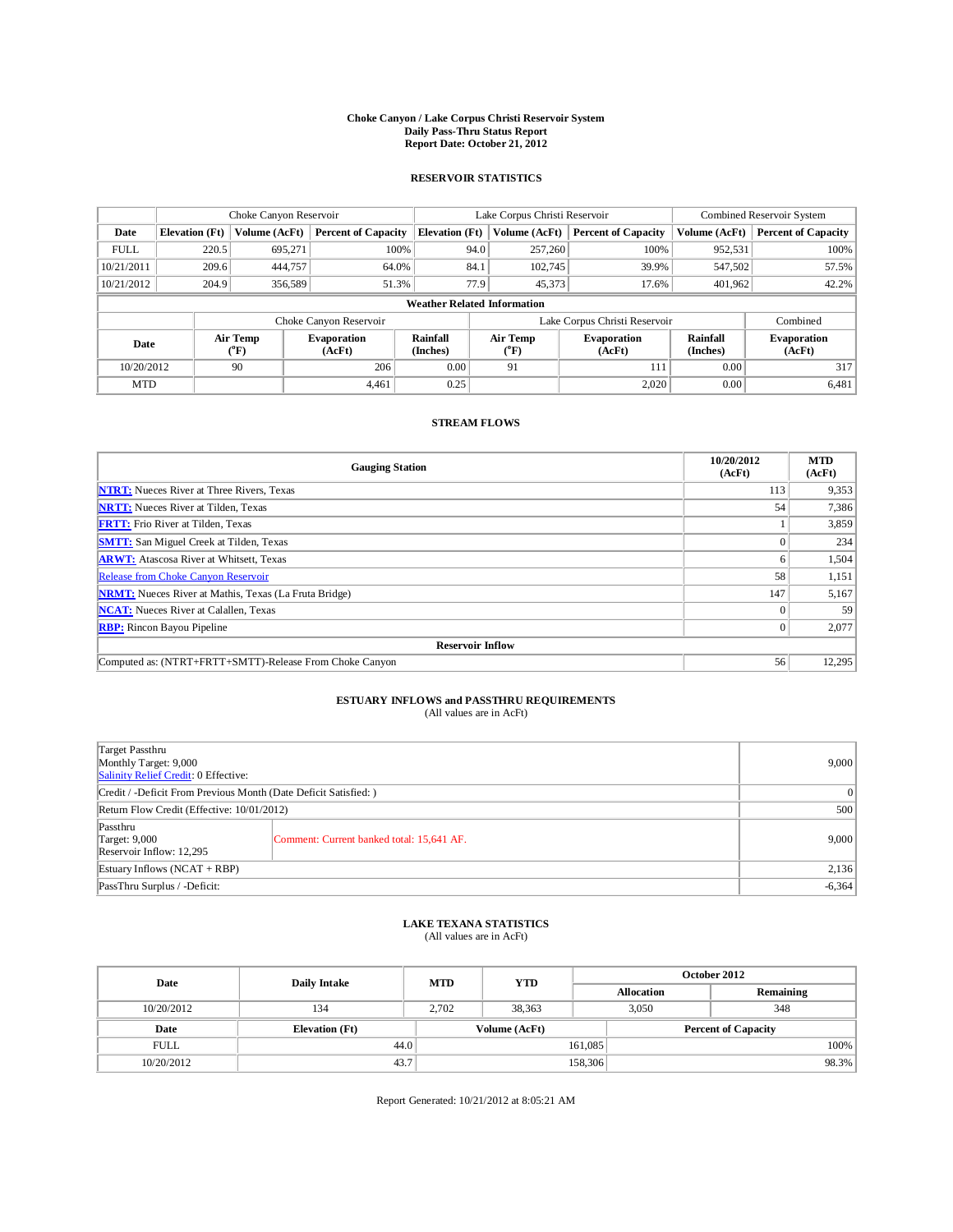## **Choke Canyon / Lake Corpus Christi Reservoir System Daily Pass-Thru Status Report Report Date: October 22, 2012**

### **RESERVOIR STATISTICS**

|             | Choke Canyon Reservoir |                          |                            |                                    | Lake Corpus Christi Reservoir                            |               |                               |                              | Combined Reservoir System  |  |  |
|-------------|------------------------|--------------------------|----------------------------|------------------------------------|----------------------------------------------------------|---------------|-------------------------------|------------------------------|----------------------------|--|--|
| Date        | <b>Elevation</b> (Ft)  | Volume (AcFt)            | <b>Percent of Capacity</b> | <b>Elevation</b> (Ft)              |                                                          | Volume (AcFt) | <b>Percent of Capacity</b>    | Volume (AcFt)                | <b>Percent of Capacity</b> |  |  |
| <b>FULL</b> | 220.5                  | 695,271                  | 100%                       |                                    | 94.0                                                     | 257,260       | 100%                          | 952,531                      | 100%                       |  |  |
| 10/22/2011  | 209.6                  | 445,156                  | 64.0%                      |                                    | 84.2                                                     | 103,101       | 40.1%                         | 548,257                      | 57.6%                      |  |  |
| 10/22/2012  | 204.9                  | 357,119                  | 51.4%                      |                                    | 77.9                                                     | 45,237        | 17.6%                         | 402,356                      | 42.2%                      |  |  |
|             |                        |                          |                            | <b>Weather Related Information</b> |                                                          |               |                               |                              |                            |  |  |
|             |                        |                          | Choke Canyon Reservoir     |                                    |                                                          |               | Lake Corpus Christi Reservoir |                              | Combined                   |  |  |
| Date        |                        | Air Temp<br>$\rm ^{o}F)$ | Evaporation<br>(AcFt)      | Rainfall<br>(Inches)               | Air Temp<br><b>Evaporation</b><br>$\rm ^{o}F)$<br>(AcFt) |               | <b>Rainfall</b><br>(Inches)   | <b>Evaporation</b><br>(AcFt) |                            |  |  |
| 10/21/2012  |                        | 91                       | 309                        | 0.00                               |                                                          | 90            | 123                           | 0.00                         | 432                        |  |  |
| <b>MTD</b>  |                        |                          | 4,770                      | 0.25                               |                                                          |               | 2,143                         | 0.00                         | 6,913                      |  |  |

#### **STREAM FLOWS**

| <b>Gauging Station</b>                                       | 10/21/2012<br>(AcFt) | <b>MTD</b><br>(AcFt) |
|--------------------------------------------------------------|----------------------|----------------------|
| <b>NTRT:</b> Nueces River at Three Rivers, Texas             | 99                   | 9,453                |
| <b>NRTT:</b> Nueces River at Tilden, Texas                   | 42                   | 7,428                |
| <b>FRTT:</b> Frio River at Tilden, Texas                     |                      | 3,860                |
| <b>SMTT:</b> San Miguel Creek at Tilden, Texas               |                      | 234                  |
| <b>ARWT:</b> Atascosa River at Whitsett, Texas               |                      | 1,509                |
| Release from Choke Canyon Reservoir                          | 58                   | 1,209                |
| <b>NRMT:</b> Nueces River at Mathis, Texas (La Fruta Bridge) | 147                  | 5,314                |
| <b>NCAT:</b> Nueces River at Calallen, Texas                 |                      | 59                   |
| <b>RBP:</b> Rincon Bayou Pipeline                            | 0                    | 2,077                |
| <b>Reservoir Inflow</b>                                      |                      |                      |
| Computed as: (NTRT+FRTT+SMTT)-Release From Choke Canyon      | 42                   | 12,337               |

# **ESTUARY INFLOWS and PASSTHRU REQUIREMENTS**<br>(All values are in AcFt)

| Target Passthru<br>Monthly Target: 9,000<br>Salinity Relief Credit: 0 Effective: | 9,000                                     |          |
|----------------------------------------------------------------------------------|-------------------------------------------|----------|
| Credit / -Deficit From Previous Month (Date Deficit Satisfied: )                 | $\vert 0 \vert$                           |          |
| Return Flow Credit (Effective: 10/01/2012)                                       | 500                                       |          |
| Passthru<br><b>Target: 9,000</b><br>Reservoir Inflow: 12,337                     | Comment: Current banked total: 15,641 AF. | 9,000    |
| Estuary Inflows $(NCAT + RBP)$                                                   | 2,136                                     |          |
| PassThru Surplus / -Deficit:                                                     |                                           | $-6,364$ |

## **LAKE TEXANA STATISTICS** (All values are in AcFt)

| Date        | <b>Daily Intake</b>   | <b>MTD</b> | <b>YTD</b>    | October 2012 |                   |                            |  |
|-------------|-----------------------|------------|---------------|--------------|-------------------|----------------------------|--|
|             |                       |            |               |              | <b>Allocation</b> | Remaining                  |  |
| 10/21/2012  | 134                   | 2.836      | 38.497        |              | 3.050             | 214                        |  |
| Date        | <b>Elevation</b> (Ft) |            | Volume (AcFt) |              |                   | <b>Percent of Capacity</b> |  |
| <b>FULL</b> | 44.0                  |            |               | 161,085      |                   | 100%                       |  |
| 10/21/2012  | 43.7                  |            |               | 158,306      |                   | 98.3%                      |  |

Report Generated: 10/22/2012 at 8:54:46 AM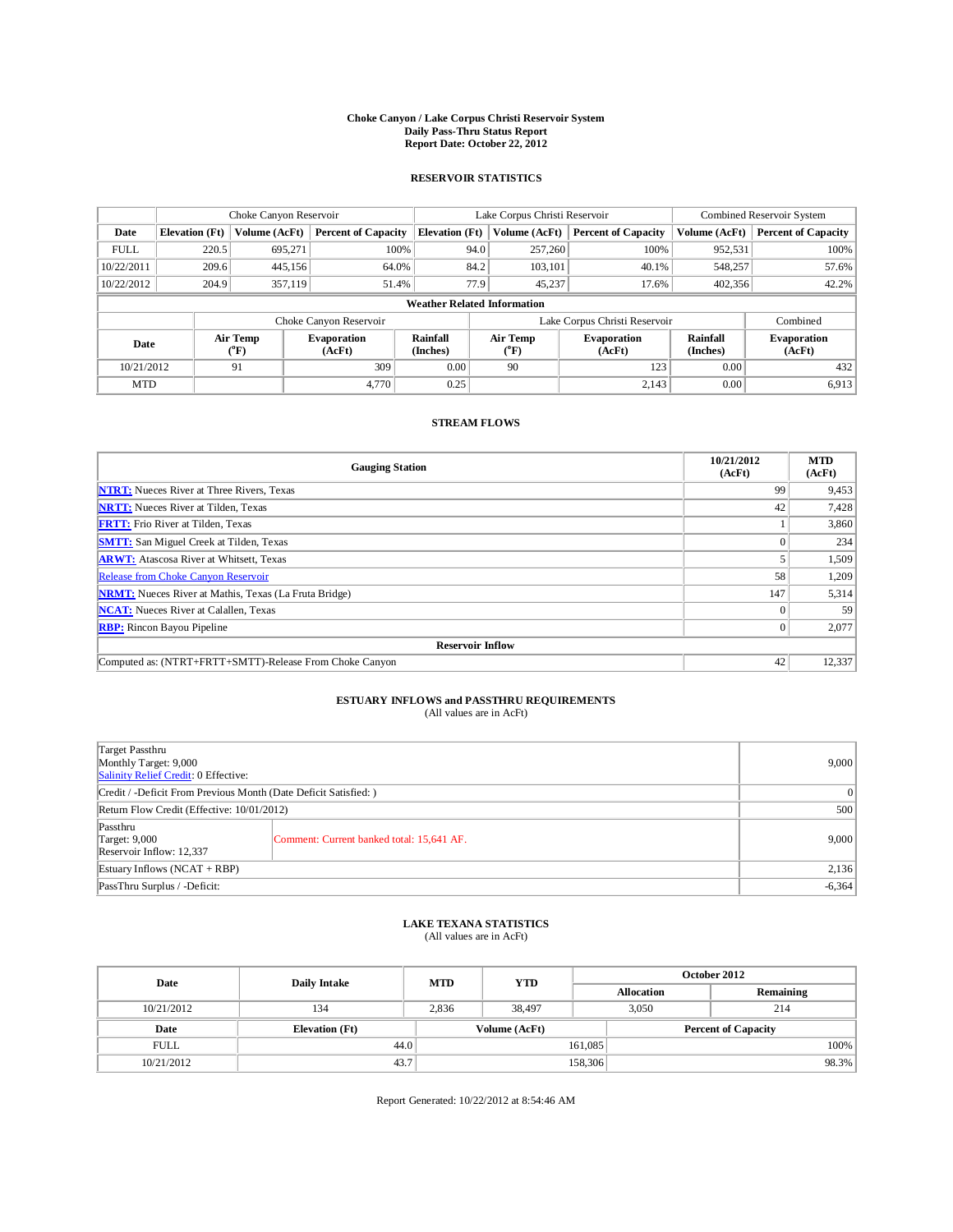## **Choke Canyon / Lake Corpus Christi Reservoir System Daily Pass-Thru Status Report Report Date: October 23, 2012**

### **RESERVOIR STATISTICS**

|             | Choke Canyon Reservoir |                          |                              |                                    | Lake Corpus Christi Reservoir                                             |               |                             |                              | Combined Reservoir System  |  |  |
|-------------|------------------------|--------------------------|------------------------------|------------------------------------|---------------------------------------------------------------------------|---------------|-----------------------------|------------------------------|----------------------------|--|--|
| Date        | <b>Elevation</b> (Ft)  | Volume (AcFt)            | <b>Percent of Capacity</b>   | <b>Elevation</b> (Ft)              |                                                                           | Volume (AcFt) | <b>Percent of Capacity</b>  | Volume (AcFt)                | <b>Percent of Capacity</b> |  |  |
| <b>FULL</b> | 220.5                  | 695,271                  | 100%                         |                                    | 94.0                                                                      | 257,260       | 100%                        | 952,531                      | 100%                       |  |  |
| 10/23/2011  | 209.5                  | 443,359                  | 63.8%                        |                                    | 84.2                                                                      | 103.694       | 40.3%                       | 547,053                      | 57.4%                      |  |  |
| 10/23/2012  | 205.0                  | 357,296                  | 51.4%                        |                                    | 77.9                                                                      | 45,169        | 17.6%                       | 402,465                      | 42.3%                      |  |  |
|             |                        |                          |                              | <b>Weather Related Information</b> |                                                                           |               |                             |                              |                            |  |  |
|             |                        |                          | Choke Canyon Reservoir       |                                    | Lake Corpus Christi Reservoir                                             |               |                             |                              | Combined                   |  |  |
| Date        |                        | Air Temp<br>$\rm ^{o}F)$ | <b>Evaporation</b><br>(AcFt) | <b>Rainfall</b><br>(Inches)        | Air Temp<br><b>Evaporation</b><br>$({}^{\mathrm{o}}\mathrm{F})$<br>(AcFt) |               | <b>Rainfall</b><br>(Inches) | <b>Evaporation</b><br>(AcFt) |                            |  |  |
| 10/22/2012  |                        | 89                       | 247                          | 0.00                               |                                                                           | 89            | 115                         | 0.00                         | 362                        |  |  |
| <b>MTD</b>  |                        |                          | 5,017                        | 0.25                               |                                                                           |               | 2,258                       | 0.00                         | 7,275                      |  |  |

#### **STREAM FLOWS**

| <b>Gauging Station</b>                                       | 10/22/2012<br>(AcFt) | <b>MTD</b><br>(AcFt) |
|--------------------------------------------------------------|----------------------|----------------------|
| <b>NTRT:</b> Nueces River at Three Rivers, Texas             | 95                   | 9,548                |
| <b>NRTT:</b> Nueces River at Tilden, Texas                   | 30                   | 7,458                |
| <b>FRTT:</b> Frio River at Tilden, Texas                     | $\Omega$             | 3,860                |
| <b>SMTT:</b> San Miguel Creek at Tilden, Texas               |                      | 234                  |
| <b>ARWT:</b> Atascosa River at Whitsett, Texas               |                      | 1,514                |
| <b>Release from Choke Canyon Reservoir</b>                   | 58                   | 1,266                |
| <b>NRMT:</b> Nueces River at Mathis, Texas (La Fruta Bridge) | 147                  | 5,461                |
| <b>NCAT:</b> Nueces River at Calallen, Texas                 |                      | 59                   |
| <b>RBP:</b> Rincon Bayou Pipeline                            | $\Omega$             | 2,077                |
| <b>Reservoir Inflow</b>                                      |                      |                      |
| Computed as: (NTRT+FRTT+SMTT)-Release From Choke Canyon      | 38                   | 12,375               |

## **ESTUARY INFLOWS and PASSTHRU REQUIREMENTS**

|  | (All values are in AcFt) |  |  |
|--|--------------------------|--|--|
|--|--------------------------|--|--|

| Target Passthru<br>Monthly Target: 9,000<br>Salinity Relief Credit: 0 Effective: | 9,000                                                                                                              |          |  |  |
|----------------------------------------------------------------------------------|--------------------------------------------------------------------------------------------------------------------|----------|--|--|
| Credit / -Deficit From Previous Month (Date Deficit Satisfied: )                 | $\Omega$                                                                                                           |          |  |  |
| Return Flow Credit (Effective: 10/01/2012)                                       |                                                                                                                    |          |  |  |
| Passthru<br><b>Target: 9,000</b><br>Reservoir Inflow: 12,375                     | Comment: 1980 AF of the banked passthru requirement were delivered Oct 8 - 18. Current banked total:<br>13,661 AF. |          |  |  |
| Estuary Inflows (NCAT + RBP)                                                     | 2,136                                                                                                              |          |  |  |
| PassThru Surplus / -Deficit:                                                     |                                                                                                                    | $-6,364$ |  |  |

## **LAKE TEXANA STATISTICS** (All values are in AcFt)

| Date        | <b>Daily Intake</b>   | <b>MTD</b> | <b>YTD</b>    | October 2012 |                            |           |  |
|-------------|-----------------------|------------|---------------|--------------|----------------------------|-----------|--|
|             |                       |            |               |              | <b>Allocation</b>          | Remaining |  |
| 10/22/2012  | 134                   | 2.970      | 38.631        |              | 3,050                      | 80        |  |
| Date        | <b>Elevation</b> (Ft) |            | Volume (AcFt) |              | <b>Percent of Capacity</b> |           |  |
| <b>FULL</b> | 44.0                  |            |               | 161,085      |                            | 100%      |  |
| 10/22/2012  | 43.7                  |            |               | 158,306      |                            | 98.3%     |  |

Report Generated: 10/23/2012 at 9:05:24 AM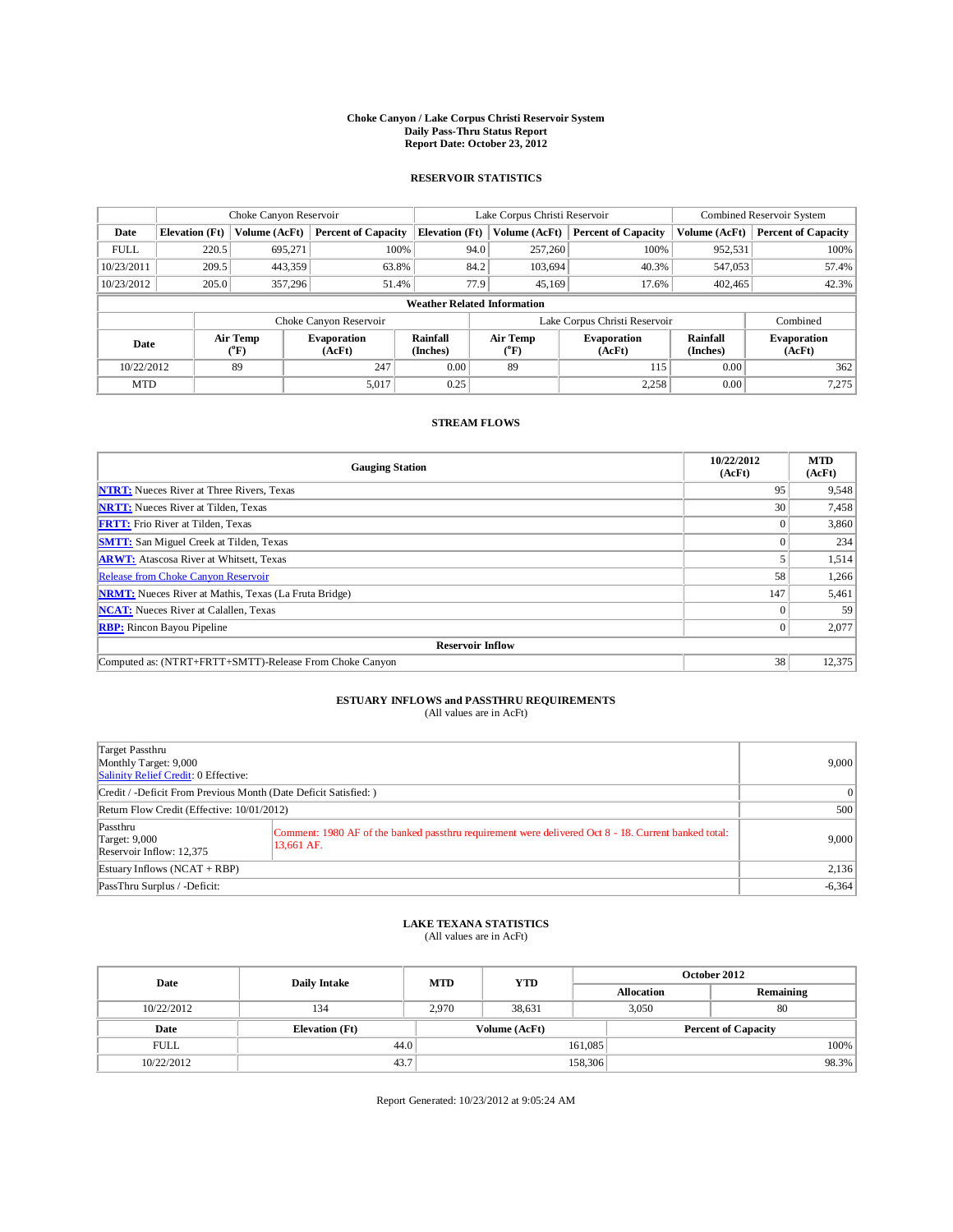## **Choke Canyon / Lake Corpus Christi Reservoir System Daily Pass-Thru Status Report Report Date: October 24, 2012**

### **RESERVOIR STATISTICS**

|             | Choke Canyon Reservoir |                          |                              |                                    | Lake Corpus Christi Reservoir                           |               |                             |                              | Combined Reservoir System  |  |  |
|-------------|------------------------|--------------------------|------------------------------|------------------------------------|---------------------------------------------------------|---------------|-----------------------------|------------------------------|----------------------------|--|--|
| Date        | <b>Elevation</b> (Ft)  | Volume (AcFt)            | <b>Percent of Capacity</b>   | <b>Elevation</b> (Ft)              |                                                         | Volume (AcFt) | <b>Percent of Capacity</b>  | Volume (AcFt)                | <b>Percent of Capacity</b> |  |  |
| <b>FULL</b> | 220.5                  | 695,271                  | 100%                         |                                    | 94.0                                                    | 257,260       | 100%                        | 952,531                      | 100%                       |  |  |
| 10/24/2011  | 209.5                  | 443,758                  | 63.8%                        |                                    | 84.3                                                    | 104,171       | 40.5%                       | 547,929                      | 57.5%                      |  |  |
| 10/24/2012  | 204.9                  | 356,766                  | 51.3%                        |                                    | 77.8                                                    | 44,965        | 17.5%                       | 401,731                      | 42.2%                      |  |  |
|             |                        |                          |                              | <b>Weather Related Information</b> |                                                         |               |                             |                              |                            |  |  |
|             |                        |                          | Choke Canyon Reservoir       |                                    | Lake Corpus Christi Reservoir                           |               |                             |                              | Combined                   |  |  |
| Date        |                        | Air Temp<br>$\rm ^{o}F)$ | <b>Evaporation</b><br>(AcFt) | <b>Rainfall</b><br>(Inches)        | <b>Air Temp</b><br><b>Evaporation</b><br>("F)<br>(AcFt) |               | <b>Rainfall</b><br>(Inches) | <b>Evaporation</b><br>(AcFt) |                            |  |  |
| 10/23/2012  |                        | 87                       | 237                          | 0.00                               |                                                         | 89            | 111                         | 0.00                         | 348                        |  |  |
| <b>MTD</b>  |                        |                          | 5,254                        | 0.25                               |                                                         |               | 2,369                       | 0.00                         | 7,623                      |  |  |

#### **STREAM FLOWS**

| <b>Gauging Station</b>                                       | 10/23/2012<br>(AcFt) | <b>MTD</b><br>(AcFt) |
|--------------------------------------------------------------|----------------------|----------------------|
| <b>NTRT:</b> Nueces River at Three Rivers, Texas             | 87                   | 9,635                |
| <b>NRTT:</b> Nueces River at Tilden, Texas                   | 20                   | 7,478                |
| <b>FRTT:</b> Frio River at Tilden, Texas                     |                      | 3,860                |
| <b>SMTT:</b> San Miguel Creek at Tilden, Texas               |                      | 234                  |
| <b>ARWT:</b> Atascosa River at Whitsett, Texas               |                      | 1,519                |
| Release from Choke Canyon Reservoir                          | 58                   | 1,324                |
| <b>NRMT:</b> Nueces River at Mathis, Texas (La Fruta Bridge) | 147                  | 5,608                |
| <b>NCAT:</b> Nueces River at Calallen, Texas                 |                      | 59                   |
| <b>RBP:</b> Rincon Bayou Pipeline                            | $\Omega$             | 2,077                |
| <b>Reservoir Inflow</b>                                      |                      |                      |
| Computed as: (NTRT+FRTT+SMTT)-Release From Choke Canyon      | 30                   | 12,405               |

## **ESTUARY INFLOWS and PASSTHRU REQUIREMENTS**<br>(All values are in AcFt)

| Target Passthru<br>Monthly Target: 9,000<br>Salinity Relief Credit: 0 Effective: |                                                                                                      |                 |  |  |  |
|----------------------------------------------------------------------------------|------------------------------------------------------------------------------------------------------|-----------------|--|--|--|
| Credit / -Deficit From Previous Month (Date Deficit Satisfied: )                 |                                                                                                      | $\vert 0 \vert$ |  |  |  |
| Return Flow Credit (Effective: 10/01/2012)                                       |                                                                                                      |                 |  |  |  |
| Passthru<br><b>Target: 9,000</b><br>AF.<br>Reservoir Inflow: 12,405              | Comment: 2077 AF of the banked passthru requirement has been delivered. Current banked total: 13,564 | 9,000           |  |  |  |
| Estuary Inflows (NCAT + RBP)                                                     | 2,136                                                                                                |                 |  |  |  |
| PassThru Surplus / -Deficit:                                                     |                                                                                                      | $-6,364$        |  |  |  |

## **LAKE TEXANA STATISTICS** (All values are in AcFt)

| Date        | <b>Daily Intake</b>   | <b>MTD</b> | <b>YTD</b>    | October 2012 |                            |           |  |
|-------------|-----------------------|------------|---------------|--------------|----------------------------|-----------|--|
|             |                       |            |               |              | <b>Allocation</b>          | Remaining |  |
| 10/23/2012  | 135                   | 3.105      | 38.765        |              | 3.050                      | $-55$     |  |
| Date        | <b>Elevation</b> (Ft) |            | Volume (AcFt) |              | <b>Percent of Capacity</b> |           |  |
| <b>FULL</b> | 44.0                  |            |               | 161,085      |                            | 100%      |  |
| 10/23/2012  | 43.7                  |            |               | 158,306      |                            | 98.3%     |  |

Report Generated: 10/24/2012 at 9:31:11 AM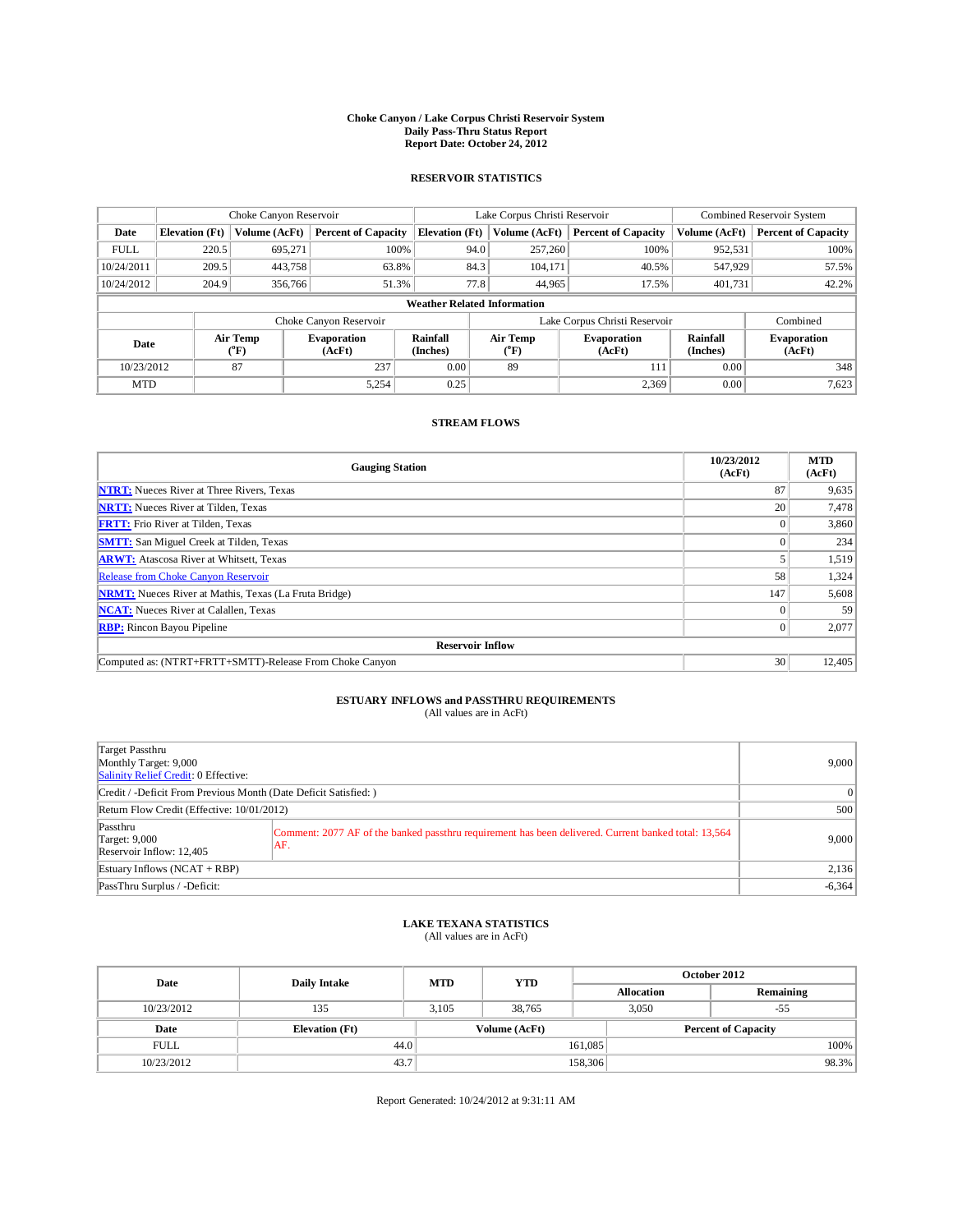## **Choke Canyon / Lake Corpus Christi Reservoir System Daily Pass-Thru Status Report Report Date: October 25, 2012**

### **RESERVOIR STATISTICS**

|             | Choke Canyon Reservoir |                                                          |                            |                                    | Lake Corpus Christi Reservoir                                             |               |                             |                              | Combined Reservoir System  |  |  |
|-------------|------------------------|----------------------------------------------------------|----------------------------|------------------------------------|---------------------------------------------------------------------------|---------------|-----------------------------|------------------------------|----------------------------|--|--|
| Date        | <b>Elevation</b> (Ft)  | Volume (AcFt)                                            | <b>Percent of Capacity</b> | <b>Elevation</b> (Ft)              |                                                                           | Volume (AcFt) | <b>Percent of Capacity</b>  | Volume (AcFt)                | <b>Percent of Capacity</b> |  |  |
| <b>FULL</b> | 220.5                  | 695,271                                                  | 100%                       |                                    | 94.0                                                                      | 257,260       | 100%                        | 952,531                      | 100%                       |  |  |
| 10/25/2011  | 209.5                  | 442,959                                                  | 63.7%                      |                                    | 84.3                                                                      | 104,409       | 40.6%                       | 547,368                      | 57.5%                      |  |  |
| 10/25/2012  | 204.9                  | 356,766                                                  | 51.3%                      |                                    | 77.8                                                                      | 44,762        | 17.4%                       | 401,528                      | 42.2%                      |  |  |
|             |                        |                                                          |                            | <b>Weather Related Information</b> |                                                                           |               |                             |                              |                            |  |  |
|             |                        |                                                          | Choke Canyon Reservoir     |                                    | Lake Corpus Christi Reservoir                                             |               |                             |                              |                            |  |  |
| Date        |                        | Air Temp<br><b>Evaporation</b><br>$\rm ^{o}F)$<br>(AcFt) |                            | <b>Rainfall</b><br>(Inches)        | Air Temp<br><b>Evaporation</b><br>$({}^{\mathrm{o}}\mathrm{F})$<br>(AcFt) |               | <b>Rainfall</b><br>(Inches) | <b>Evaporation</b><br>(AcFt) |                            |  |  |
| 10/24/2012  |                        | 88                                                       | 0.00<br>257<br>89          |                                    |                                                                           |               | 91                          | 0.00                         | 348                        |  |  |
| <b>MTD</b>  |                        |                                                          | 5,511                      | 0.25                               |                                                                           |               | 2.460                       | 0.00                         | 7,971                      |  |  |

#### **STREAM FLOWS**

| <b>Gauging Station</b>                                       | 10/24/2012<br>(AcFt) | <b>MTD</b><br>(AcFt) |
|--------------------------------------------------------------|----------------------|----------------------|
| <b>NTRT:</b> Nueces River at Three Rivers, Texas             | 81                   | 9,717                |
| <b>NRTT:</b> Nueces River at Tilden, Texas                   | 12                   | 7,489                |
| <b>FRTT:</b> Frio River at Tilden, Texas                     |                      | 3,861                |
| <b>SMTT:</b> San Miguel Creek at Tilden, Texas               |                      | 234                  |
| <b>ARWT:</b> Atascosa River at Whitsett, Texas               |                      | 1,524                |
| Release from Choke Canyon Reservoir                          | 58                   | 1,382                |
| <b>NRMT:</b> Nueces River at Mathis, Texas (La Fruta Bridge) | 147                  | 5,755                |
| <b>NCAT:</b> Nueces River at Calallen, Texas                 |                      | 59                   |
| <b>RBP:</b> Rincon Bayou Pipeline                            | $\Omega$             | 2,077                |
| <b>Reservoir Inflow</b>                                      |                      |                      |
| Computed as: (NTRT+FRTT+SMTT)-Release From Choke Canyon      | 24                   | 12,429               |

## **ESTUARY INFLOWS and PASSTHRU REQUIREMENTS**<br>(All values are in AcFt)

| Target Passthru<br>Monthly Target: 9,000<br>Salinity Relief Credit: 0 Effective: |                                                                                                             |                 |  |  |  |
|----------------------------------------------------------------------------------|-------------------------------------------------------------------------------------------------------------|-----------------|--|--|--|
| Credit / -Deficit From Previous Month (Date Deficit Satisfied: )                 |                                                                                                             | $\vert 0 \vert$ |  |  |  |
| Return Flow Credit (Effective: 10/01/2012)                                       |                                                                                                             |                 |  |  |  |
| Passthru<br><b>Target: 9,000</b><br>Reservoir Inflow: 12,429                     | Comment: 2077 AF of the banked passthru requirement has been delivered. Current banked total: 13,564<br>AF. | 9,000           |  |  |  |
| Estuary Inflows (NCAT + RBP)                                                     | 2,136                                                                                                       |                 |  |  |  |
| PassThru Surplus / -Deficit:                                                     |                                                                                                             | $-6,364$        |  |  |  |

## **LAKE TEXANA STATISTICS** (All values are in AcFt)

| Date        | <b>Daily Intake</b>   | <b>MTD</b> | <b>YTD</b>                                  | October 2012 |                   |           |  |
|-------------|-----------------------|------------|---------------------------------------------|--------------|-------------------|-----------|--|
|             |                       |            |                                             |              | <b>Allocation</b> | Remaining |  |
| 10/24/2012  | 134                   | 3.239      | 38,900                                      |              | 3.050             | $-189$    |  |
| Date        | <b>Elevation</b> (Ft) |            | Volume (AcFt)<br><b>Percent of Capacity</b> |              |                   |           |  |
| <b>FULL</b> | 44.0                  |            |                                             | 161,085      |                   | 100%      |  |
| 10/24/2012  | 43.5                  |            |                                             | 156,467      |                   | 97.1%     |  |

Report Generated: 10/25/2012 at 9:32:20 AM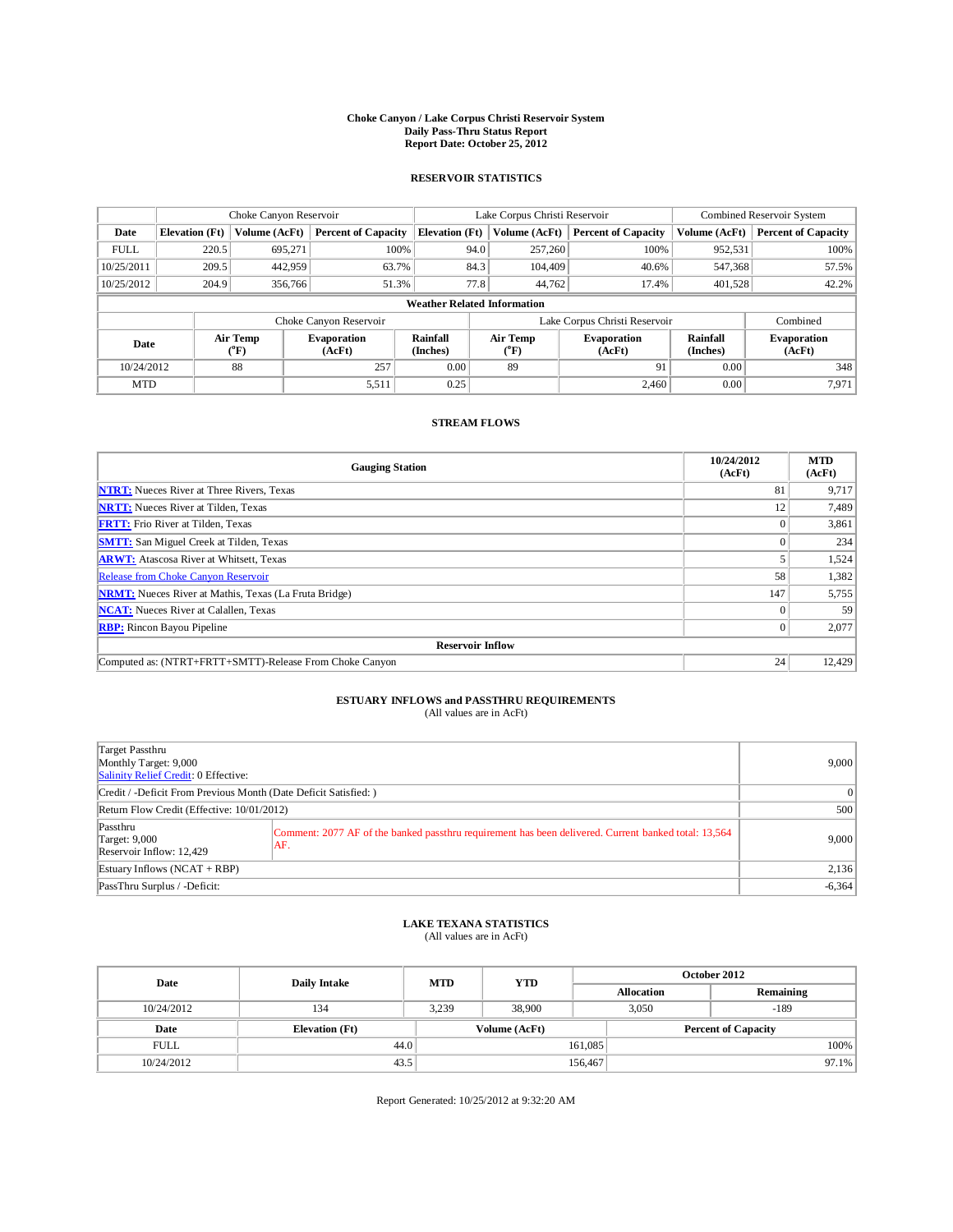## **Choke Canyon / Lake Corpus Christi Reservoir System Daily Pass-Thru Status Report Report Date: October 26, 2012**

### **RESERVOIR STATISTICS**

|             | Choke Canyon Reservoir |                                                          |                            |                                    | Lake Corpus Christi Reservoir                           |               |                             |                              | Combined Reservoir System  |  |  |
|-------------|------------------------|----------------------------------------------------------|----------------------------|------------------------------------|---------------------------------------------------------|---------------|-----------------------------|------------------------------|----------------------------|--|--|
| Date        | <b>Elevation</b> (Ft)  | Volume (AcFt)                                            | <b>Percent of Capacity</b> | <b>Elevation</b> (Ft)              |                                                         | Volume (AcFt) | <b>Percent of Capacity</b>  | Volume (AcFt)                | <b>Percent of Capacity</b> |  |  |
| <b>FULL</b> | 220.5                  | 695,271                                                  | 100%                       |                                    | 94.0                                                    | 257,260       | 100%                        | 952,531                      | 100%                       |  |  |
| 10/26/2011  | 209.5                  | 442,360                                                  | 63.6%                      |                                    | 84.2                                                    | 104,051       | 40.4%                       | 546,411                      | 57.4%                      |  |  |
| 10/26/2012  | 204.8                  | 355,351                                                  | 51.1%                      |                                    | 77.8                                                    | 44,965        | 17.5%                       | 400.316                      | 42.0%                      |  |  |
|             |                        |                                                          |                            | <b>Weather Related Information</b> |                                                         |               |                             |                              |                            |  |  |
|             |                        |                                                          | Choke Canyon Reservoir     |                                    | Lake Corpus Christi Reservoir<br>Combined               |               |                             |                              |                            |  |  |
| Date        |                        | Air Temp<br><b>Evaporation</b><br>$\rm ^{o}F)$<br>(AcFt) |                            | <b>Rainfall</b><br>(Inches)        | <b>Air Temp</b><br><b>Evaporation</b><br>("F)<br>(AcFt) |               | <b>Rainfall</b><br>(Inches) | <b>Evaporation</b><br>(AcFt) |                            |  |  |
| 10/25/2012  |                        | 90                                                       | 267                        | 0.06                               | 91                                                      |               | 146                         | 0.02                         | 413                        |  |  |
| <b>MTD</b>  |                        |                                                          | 5,778                      | 0.31                               |                                                         |               | 2,606                       | 0.02                         | 8,384                      |  |  |

#### **STREAM FLOWS**

| <b>Gauging Station</b>                                       | 10/25/2012<br>(AcFt) | <b>MTD</b><br>(AcFt) |
|--------------------------------------------------------------|----------------------|----------------------|
| <b>NTRT:</b> Nueces River at Three Rivers, Texas             | 77                   | 9,794                |
| <b>NRTT:</b> Nueces River at Tilden, Texas                   |                      | 7,495                |
| <b>FRTT:</b> Frio River at Tilden, Texas                     |                      | 3,861                |
| <b>SMTT:</b> San Miguel Creek at Tilden, Texas               |                      | 234                  |
| <b>ARWT:</b> Atascosa River at Whitsett, Texas               |                      | 1,528                |
| Release from Choke Canyon Reservoir                          | 58                   | 1,439                |
| <b>NRMT:</b> Nueces River at Mathis, Texas (La Fruta Bridge) | 131                  | 5,886                |
| <b>NCAT:</b> Nueces River at Calallen, Texas                 |                      | 59                   |
| <b>RBP:</b> Rincon Bayou Pipeline                            | 0                    | 2,077                |
| <b>Reservoir Inflow</b>                                      |                      |                      |
| Computed as: (NTRT+FRTT+SMTT)-Release From Choke Canyon      | 20                   | 12,449               |

## **ESTUARY INFLOWS and PASSTHRU REQUIREMENTS**<br>(All values are in AcFt)

| Target Passthru<br>Monthly Target: 9,000<br>Salinity Relief Credit: 0 Effective: | 9,000                                                                                                       |                |
|----------------------------------------------------------------------------------|-------------------------------------------------------------------------------------------------------------|----------------|
| Credit / -Deficit From Previous Month (Date Deficit Satisfied: )                 |                                                                                                             | $\overline{0}$ |
| Return Flow Credit (Effective: 10/01/2012)                                       | 500                                                                                                         |                |
| Passthru<br><b>Target: 9,000</b><br>Reservoir Inflow: 12,449                     | Comment: 2077 AF of the banked passthru requirement has been delivered. Current banked total: 13,564<br>AF. | 9,000          |
| Estuary Inflows (NCAT + RBP)                                                     | 2,136                                                                                                       |                |
| PassThru Surplus / -Deficit:                                                     |                                                                                                             | $-6,364$       |

## **LAKE TEXANA STATISTICS** (All values are in AcFt)

| Date        | <b>Daily Intake</b>   | <b>MTD</b> | <b>YTD</b>    | October 2012 |                            |           |  |
|-------------|-----------------------|------------|---------------|--------------|----------------------------|-----------|--|
|             |                       |            |               |              | <b>Allocation</b>          | Remaining |  |
| 10/25/2012  | 134                   | 3,373      | 39,034        |              | 3,050                      | $-323$    |  |
| Date        | <b>Elevation</b> (Ft) |            | Volume (AcFt) |              | <b>Percent of Capacity</b> |           |  |
| <b>FULL</b> | 44.0                  |            |               | 161,085      |                            | 100%      |  |
| 10/25/2012  | 43.3                  |            |               | 154,639      |                            | $96.0\%$  |  |

Report Generated: 10/26/2012 at 9:24:42 AM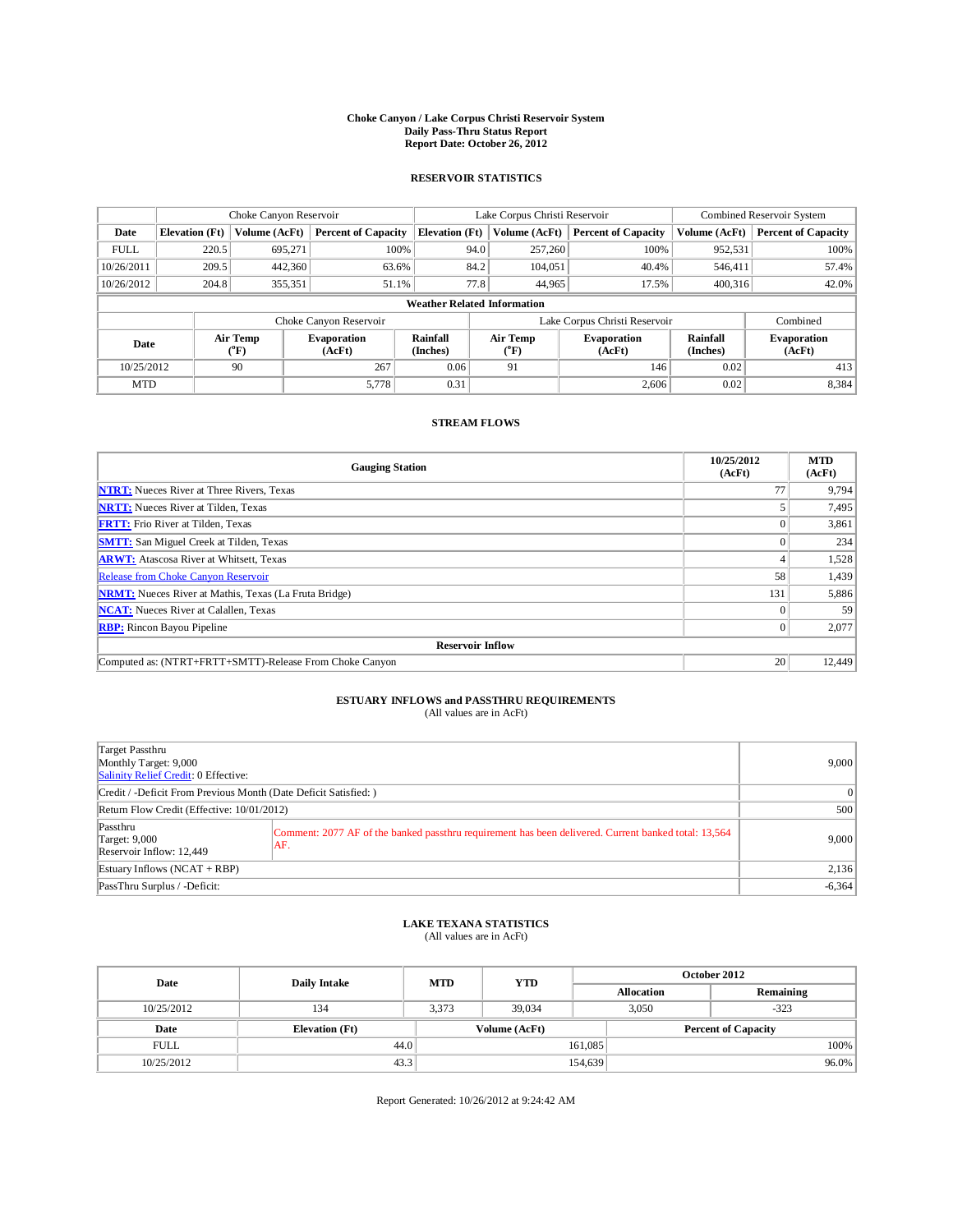## **Choke Canyon / Lake Corpus Christi Reservoir System Daily Pass-Thru Status Report Report Date: October 27, 2012**

### **RESERVOIR STATISTICS**

|             | Choke Canyon Reservoir |                                                                                                                 |                            |                                    | Lake Corpus Christi Reservoir |                             |                              |               | Combined Reservoir System  |  |  |
|-------------|------------------------|-----------------------------------------------------------------------------------------------------------------|----------------------------|------------------------------------|-------------------------------|-----------------------------|------------------------------|---------------|----------------------------|--|--|
| Date        | <b>Elevation</b> (Ft)  | Volume (AcFt)                                                                                                   | <b>Percent of Capacity</b> | <b>Elevation</b> (Ft)              |                               | Volume (AcFt)               | <b>Percent of Capacity</b>   | Volume (AcFt) | <b>Percent of Capacity</b> |  |  |
| <b>FULL</b> | 220.5                  | 695,271                                                                                                         | 100%                       |                                    | 94.0                          | 257,260                     | 100%                         | 952,531       | 100%                       |  |  |
| 10/27/2011  | 209.5                  | 443,159                                                                                                         | 63.7%                      |                                    | 84.2                          | 104,051                     | 40.4%                        | 547,210       | 57.4%                      |  |  |
| 10/27/2012  | 204.8                  | 354,821                                                                                                         | 51.0%                      |                                    | 77.9                          | 45,169                      | 17.6%                        | 399,990       | 42.0%                      |  |  |
|             |                        |                                                                                                                 |                            | <b>Weather Related Information</b> |                               |                             |                              |               |                            |  |  |
|             |                        |                                                                                                                 | Choke Canyon Reservoir     |                                    | Lake Corpus Christi Reservoir |                             |                              |               | Combined                   |  |  |
| Date        |                        | Rainfall<br>Air Temp<br>Air Temp<br>Evaporation<br>$\rm ^{o}F)$<br>(Inches)<br>$\rm ^{o}F)$<br>(AcFt)<br>(AcFt) |                            | <b>Evaporation</b>                 |                               | <b>Rainfall</b><br>(Inches) | <b>Evaporation</b><br>(AcFt) |               |                            |  |  |
| 10/26/2012  |                        | 62                                                                                                              | 164                        | 0.17                               | 65                            |                             | 83                           | 0.01          | 247                        |  |  |
| <b>MTD</b>  |                        |                                                                                                                 | 5,942                      | 0.48                               |                               |                             | 2,689                        | 0.03          | 8,631                      |  |  |

### **STREAM FLOWS**

| <b>Gauging Station</b>                                       | 10/26/2012<br>(AcFt) | <b>MTD</b><br>(AcFt) |
|--------------------------------------------------------------|----------------------|----------------------|
| <b>NTRT:</b> Nueces River at Three Rivers, Texas             | 71                   | 9,865                |
| <b>NRTT:</b> Nueces River at Tilden, Texas                   |                      | 7,496                |
| <b>FRTT:</b> Frio River at Tilden, Texas                     |                      | 3,861                |
| <b>SMTT:</b> San Miguel Creek at Tilden, Texas               |                      | 234                  |
| <b>ARWT:</b> Atascosa River at Whitsett, Texas               |                      | 1,532                |
| Release from Choke Canyon Reservoir                          | 58                   | 1,497                |
| <b>NRMT:</b> Nueces River at Mathis, Texas (La Fruta Bridge) | 127                  | 6,013                |
| <b>NCAT:</b> Nueces River at Calallen, Texas                 |                      | 59                   |
| <b>RBP:</b> Rincon Bayou Pipeline                            | $\Omega$             | 2,077                |
| <b>Reservoir Inflow</b>                                      |                      |                      |
| Computed as: (NTRT+FRTT+SMTT)-Release From Choke Canyon      | 14                   | 12,463               |

# **ESTUARY INFLOWS and PASSTHRU REQUIREMENTS**<br>(All values are in AcFt)

| Target Passthru<br>Monthly Target: 9,000<br>Salinity Relief Credit: 0 Effective: | 9,000                                                                                                       |          |
|----------------------------------------------------------------------------------|-------------------------------------------------------------------------------------------------------------|----------|
| Credit / -Deficit From Previous Month (Date Deficit Satisfied: )                 | $\Omega$                                                                                                    |          |
| Return Flow Credit (Effective: 10/01/2012)                                       | 500                                                                                                         |          |
| Passthru<br><b>Target: 9,000</b><br>Reservoir Inflow: 12,463                     | Comment: 2077 AF of the banked passthru requirement has been delivered. Current banked total: 13,564<br>AF. | 9,000    |
| Estuary Inflows $(NCAT + RBP)$                                                   | 2,136                                                                                                       |          |
| PassThru Surplus / -Deficit:                                                     |                                                                                                             | $-6,364$ |

## **LAKE TEXANA STATISTICS** (All values are in AcFt)

| Date        | <b>Daily Intake</b>   | <b>MTD</b> | <b>YTD</b>    |         | October 2012               |           |  |  |
|-------------|-----------------------|------------|---------------|---------|----------------------------|-----------|--|--|
|             |                       |            |               |         | <b>Allocation</b>          | Remaining |  |  |
| 10/26/2012  | 134                   | 3.506      | 39.167        |         | 3,050                      | $-456$    |  |  |
| Date        | <b>Elevation</b> (Ft) |            | Volume (AcFt) |         | <b>Percent of Capacity</b> |           |  |  |
| <b>FULL</b> | 44.0                  |            |               | 161,085 |                            | 100%      |  |  |
| 10/26/2012  | 43.3                  |            |               | 154,639 |                            | $96.0\%$  |  |  |

Report Generated: 10/27/2012 at 9:43:12 AM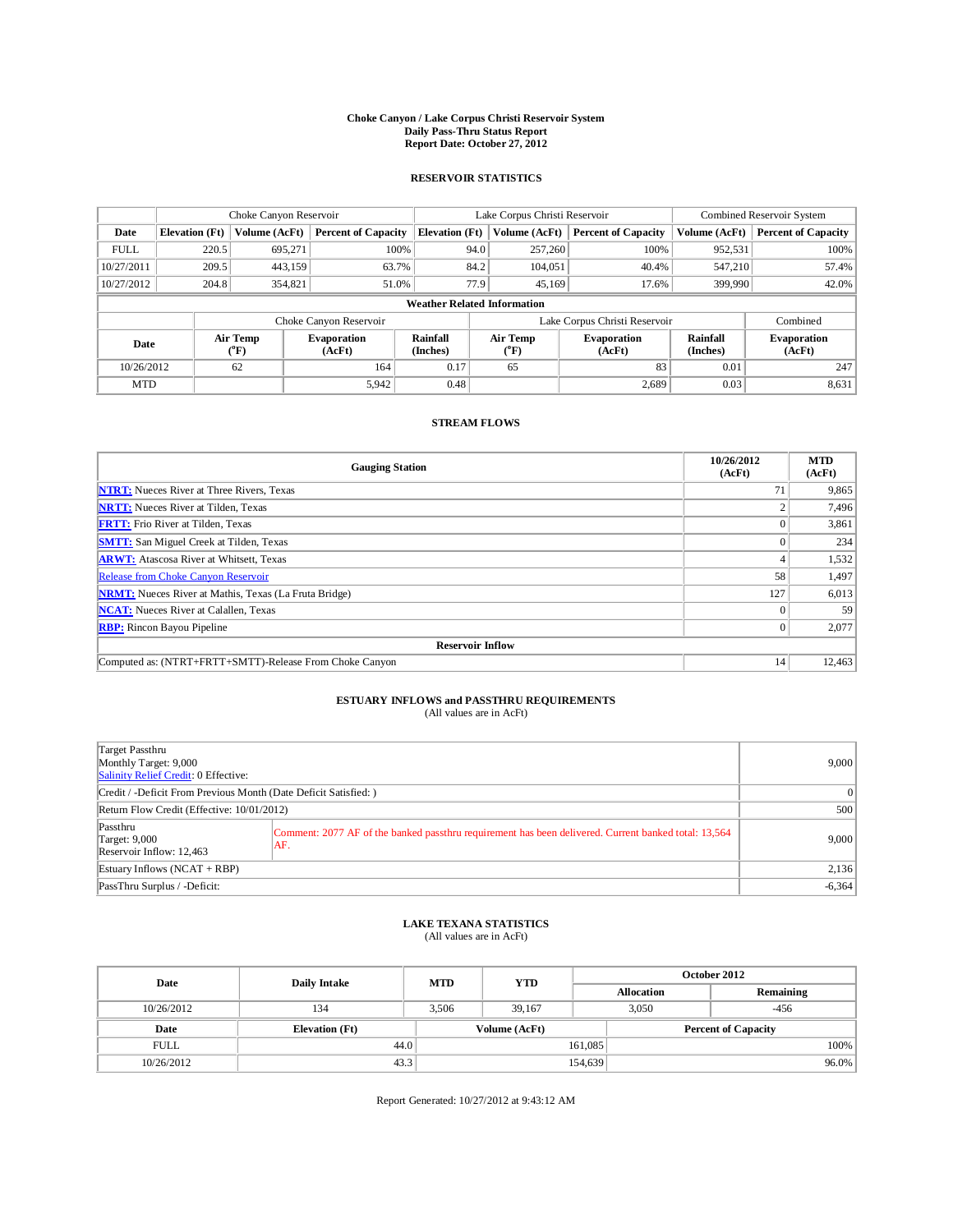## **Choke Canyon / Lake Corpus Christi Reservoir System Daily Pass-Thru Status Report Report Date: October 28, 2012**

### **RESERVOIR STATISTICS**

|             | Choke Canyon Reservoir |                                                          |                            |                                    | Lake Corpus Christi Reservoir                                             |               |                             |                              | Combined Reservoir System  |  |  |
|-------------|------------------------|----------------------------------------------------------|----------------------------|------------------------------------|---------------------------------------------------------------------------|---------------|-----------------------------|------------------------------|----------------------------|--|--|
| Date        | <b>Elevation</b> (Ft)  | Volume (AcFt)                                            | <b>Percent of Capacity</b> | <b>Elevation</b> (Ft)              |                                                                           | Volume (AcFt) | <b>Percent of Capacity</b>  | Volume (AcFt)                | <b>Percent of Capacity</b> |  |  |
| <b>FULL</b> | 220.5                  | 695,271                                                  | 100%                       |                                    | 94.0                                                                      | 257,260       | 100%                        | 952,531                      | 100%                       |  |  |
| 10/28/2011  | 209.4                  | 441.761                                                  | 63.5%                      |                                    | 84.3                                                                      | 104,768       | 40.7%                       | 546,529                      | 57.4%                      |  |  |
| 10/28/2012  | 204.8                  | 354,298                                                  | 51.0%                      |                                    | 77.8                                                                      | 44,830        | 17.4%                       | 399,128                      | 41.9%                      |  |  |
|             |                        |                                                          |                            | <b>Weather Related Information</b> |                                                                           |               |                             |                              |                            |  |  |
|             |                        |                                                          | Choke Canyon Reservoir     |                                    | Lake Corpus Christi Reservoir                                             |               |                             |                              | Combined                   |  |  |
| Date        |                        | Air Temp<br><b>Evaporation</b><br>$\rm ^{o}F)$<br>(AcFt) |                            | <b>Rainfall</b><br>(Inches)        | Air Temp<br><b>Evaporation</b><br>$({}^{\mathrm{o}}\mathrm{F})$<br>(AcFt) |               | <b>Rainfall</b><br>(Inches) | <b>Evaporation</b><br>(AcFt) |                            |  |  |
| 10/27/2012  |                        | 61                                                       | 0.00<br>184<br>63          |                                    | 83                                                                        | 0.00          | 267                         |                              |                            |  |  |
| <b>MTD</b>  |                        |                                                          | 6.126                      | 0.48                               |                                                                           |               | 2.772                       | 0.03                         | 8,898                      |  |  |

#### **STREAM FLOWS**

| <b>Gauging Station</b>                                       | 10/27/2012<br>(AcFt) | <b>MTD</b><br>(AcFt) |
|--------------------------------------------------------------|----------------------|----------------------|
| <b>NTRT:</b> Nueces River at Three Rivers, Texas             | 69                   | 9,935                |
| <b>NRTT:</b> Nueces River at Tilden, Texas                   |                      | 7,496                |
| <b>FRTT:</b> Frio River at Tilden, Texas                     |                      | 3,861                |
| <b>SMTT:</b> San Miguel Creek at Tilden, Texas               |                      | 234                  |
| <b>ARWT:</b> Atascosa River at Whitsett, Texas               |                      | 1,536                |
| Release from Choke Canyon Reservoir                          | 58                   | 1,554                |
| <b>NRMT:</b> Nueces River at Mathis, Texas (La Fruta Bridge) | 117                  | 6,130                |
| <b>NCAT:</b> Nueces River at Calallen, Texas                 |                      | 59                   |
| <b>RBP:</b> Rincon Bayou Pipeline                            | 27                   | 2,104                |
| <b>Reservoir Inflow</b>                                      |                      |                      |
| Computed as: (NTRT+FRTT+SMTT)-Release From Choke Canyon      | 12                   | 12,475               |

## **ESTUARY INFLOWS and PASSTHRU REQUIREMENTS**<br>(All values are in AcFt)

| Target Passthru<br>Monthly Target: 9,000<br>Salinity Relief Credit: 0 Effective: | 9,000                                                                                                       |                 |
|----------------------------------------------------------------------------------|-------------------------------------------------------------------------------------------------------------|-----------------|
| Credit / -Deficit From Previous Month (Date Deficit Satisfied: )                 |                                                                                                             | $\vert 0 \vert$ |
| Return Flow Credit (Effective: 10/01/2012)                                       | 500                                                                                                         |                 |
| Passthru<br><b>Target: 9,000</b><br>Reservoir Inflow: 12,475                     | Comment: 2077 AF of the banked passthru requirement has been delivered. Current banked total: 13,564<br>AF. | 9,000           |
| Estuary Inflows (NCAT + RBP)                                                     | 2,162                                                                                                       |                 |
| PassThru Surplus / -Deficit:                                                     |                                                                                                             | $-6,338$        |

## **LAKE TEXANA STATISTICS** (All values are in AcFt)

| Date        | <b>Daily Intake</b>   |       | <b>YTD</b><br><b>MTD</b> |         | October 2012               |           |  |  |
|-------------|-----------------------|-------|--------------------------|---------|----------------------------|-----------|--|--|
|             |                       |       |                          |         | <b>Allocation</b>          | Remaining |  |  |
| 10/27/2012  | 134                   | 3.640 | 39.301                   |         | 3,050                      | $-590$    |  |  |
| Date        | <b>Elevation</b> (Ft) |       | Volume (AcFt)            |         | <b>Percent of Capacity</b> |           |  |  |
| <b>FULL</b> | 44.0                  |       |                          | 161,085 |                            | 100%      |  |  |
| 10/27/2012  | 43.3                  |       |                          | 154,639 |                            | $96.0\%$  |  |  |

Report Generated: 10/28/2012 at 8:40:46 AM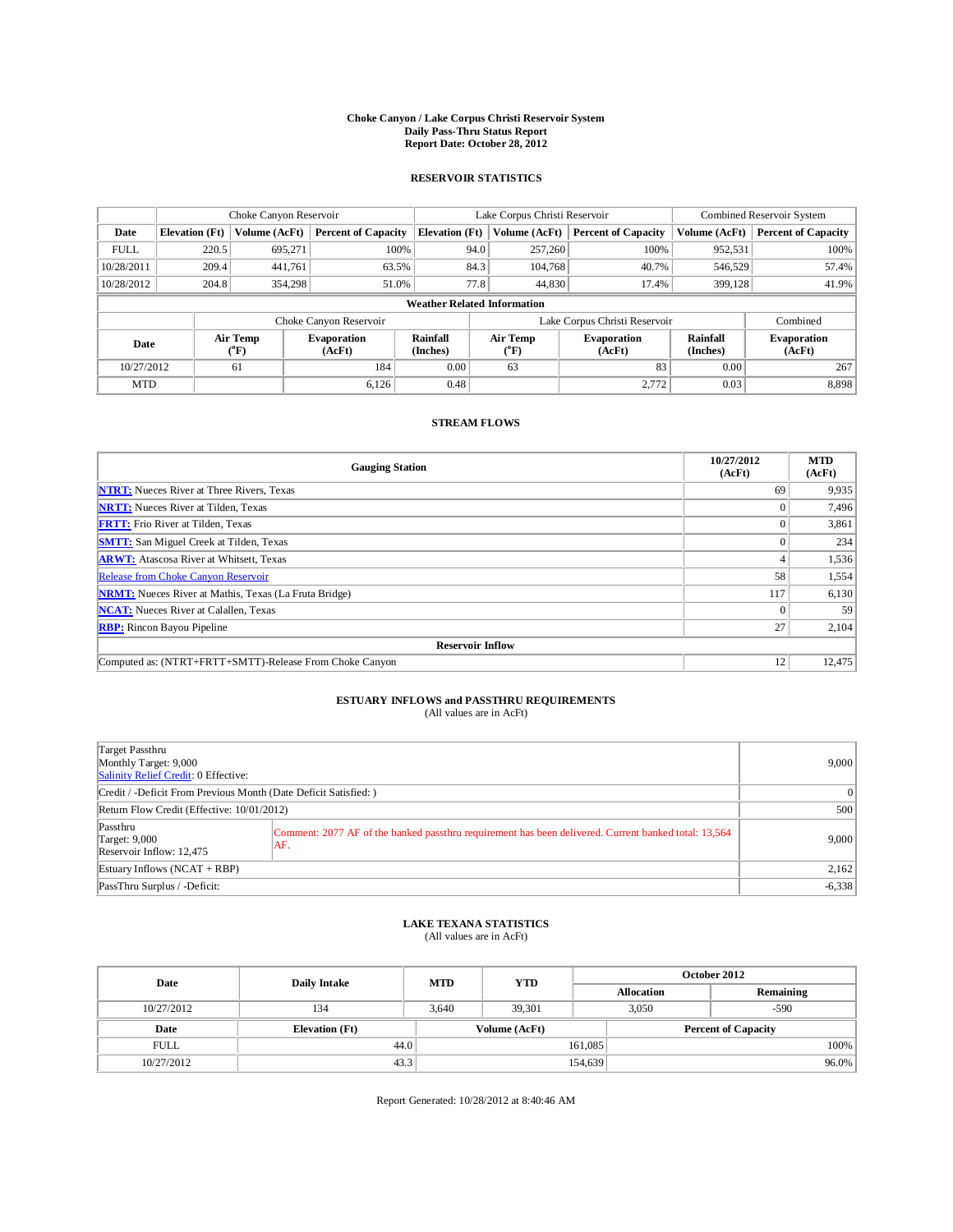## **Choke Canyon / Lake Corpus Christi Reservoir System Daily Pass-Thru Status Report Report Date: October 29, 2012**

### **RESERVOIR STATISTICS**

|             | Choke Canyon Reservoir |                                                           |                            |                                    | Lake Corpus Christi Reservoir                                             |               |                             |                              | Combined Reservoir System  |  |  |
|-------------|------------------------|-----------------------------------------------------------|----------------------------|------------------------------------|---------------------------------------------------------------------------|---------------|-----------------------------|------------------------------|----------------------------|--|--|
| Date        | <b>Elevation</b> (Ft)  | Volume (AcFt)                                             | <b>Percent of Capacity</b> | <b>Elevation</b> (Ft)              |                                                                           | Volume (AcFt) | <b>Percent of Capacity</b>  | Volume (AcFt)                | <b>Percent of Capacity</b> |  |  |
| <b>FULL</b> | 220.5                  | 695,271                                                   | 100%                       |                                    | 94.0                                                                      | 257,260       | 100%                        | 952,531                      | 100%                       |  |  |
| 10/29/2011  | 209.4                  | 441.162                                                   | 63.5%                      |                                    | 84.2                                                                      | 103.219       | 40.1%                       | 544,381                      | 57.2%                      |  |  |
| 10/29/2012  | 204.8                  | 354,821                                                   | 51.0%                      |                                    | 77.8                                                                      | 44,559        | 17.3%                       | 399,380                      | 41.9%                      |  |  |
|             |                        |                                                           |                            | <b>Weather Related Information</b> |                                                                           |               |                             |                              |                            |  |  |
|             |                        |                                                           | Choke Canyon Reservoir     |                                    | Lake Corpus Christi Reservoir                                             |               |                             |                              | Combined                   |  |  |
| Date        |                        | Air Temp<br><b>Evaporation</b><br>$\rm ^{(o}F)$<br>(AcFt) |                            | <b>Rainfall</b><br>(Inches)        | Air Temp<br><b>Evaporation</b><br>$({}^{\mathrm{o}}\mathrm{F})$<br>(AcFt) |               | <b>Rainfall</b><br>(Inches) | <b>Evaporation</b><br>(AcFt) |                            |  |  |
| 10/28/2012  |                        | 164<br>66                                                 |                            | 0.00<br>68                         |                                                                           |               | 71                          | 0.00                         | 235                        |  |  |
| <b>MTD</b>  |                        |                                                           | 6.290                      | 0.48                               |                                                                           |               | 2,843                       | 0.03                         | 9,133                      |  |  |

#### **STREAM FLOWS**

| <b>Gauging Station</b>                                       | 10/28/2012<br>(AcFt) | <b>MTD</b><br>(AcFt) |  |  |  |  |  |
|--------------------------------------------------------------|----------------------|----------------------|--|--|--|--|--|
| <b>NTRT:</b> Nueces River at Three Rivers, Texas             | 66                   | 10,000               |  |  |  |  |  |
| <b>NRTT:</b> Nueces River at Tilden, Texas                   |                      | 7,497                |  |  |  |  |  |
| <b>FRTT:</b> Frio River at Tilden, Texas                     |                      | 3,861                |  |  |  |  |  |
| <b>SMTT:</b> San Miguel Creek at Tilden, Texas               |                      | 234                  |  |  |  |  |  |
| <b>ARWT:</b> Atascosa River at Whitsett, Texas               |                      | 1,542                |  |  |  |  |  |
| Release from Choke Canyon Reservoir                          | 58                   | 1,612                |  |  |  |  |  |
| <b>NRMT:</b> Nueces River at Mathis, Texas (La Fruta Bridge) | 119                  | 6,249                |  |  |  |  |  |
| <b>NCAT:</b> Nueces River at Calallen, Texas                 |                      | 59                   |  |  |  |  |  |
| <b>RBP:</b> Rincon Bayou Pipeline                            | $\Omega$             | 2,104                |  |  |  |  |  |
| <b>Reservoir Inflow</b>                                      |                      |                      |  |  |  |  |  |
| Computed as: (NTRT+FRTT+SMTT)-Release From Choke Canyon      | 8                    | 12,483               |  |  |  |  |  |

## **ESTUARY INFLOWS and PASSTHRU REQUIREMENTS**<br>(All values are in AcFt)

| Target Passthru<br>Monthly Target: 9,000<br>Salinity Relief Credit: 0 Effective:                                                                                            |  |                 |  |  |  |
|-----------------------------------------------------------------------------------------------------------------------------------------------------------------------------|--|-----------------|--|--|--|
| Credit / -Deficit From Previous Month (Date Deficit Satisfied: )                                                                                                            |  | $\vert 0 \vert$ |  |  |  |
| Return Flow Credit (Effective: 10/01/2012)                                                                                                                                  |  |                 |  |  |  |
| Passthru<br>Comment: 2077 AF of the banked passthru requirement has been delivered. Current banked total: 13,564<br><b>Target: 9,000</b><br>AF.<br>Reservoir Inflow: 12,483 |  | 9,000           |  |  |  |
| Estuary Inflows (NCAT + RBP)                                                                                                                                                |  |                 |  |  |  |
| PassThru Surplus / -Deficit:                                                                                                                                                |  | $-6,337$        |  |  |  |

## **LAKE TEXANA STATISTICS** (All values are in AcFt)

| Date        | <b>Daily Intake</b>   | <b>MTD</b> | <b>YTD</b>    | October 2012 |                            |           |  |
|-------------|-----------------------|------------|---------------|--------------|----------------------------|-----------|--|
|             |                       |            |               |              | <b>Allocation</b>          | Remaining |  |
| 10/28/2012  | 134                   | 3.775      | 39,436        |              | 3.050                      | $-725$    |  |
| Date        | <b>Elevation</b> (Ft) |            | Volume (AcFt) |              | <b>Percent of Capacity</b> |           |  |
| <b>FULL</b> | 44.0                  |            |               | 161,085      |                            | 100%      |  |
| 10/28/2012  | 43.2                  |            |               | 153,730      |                            | 95.4%     |  |

Report Generated: 10/29/2012 at 8:50:24 AM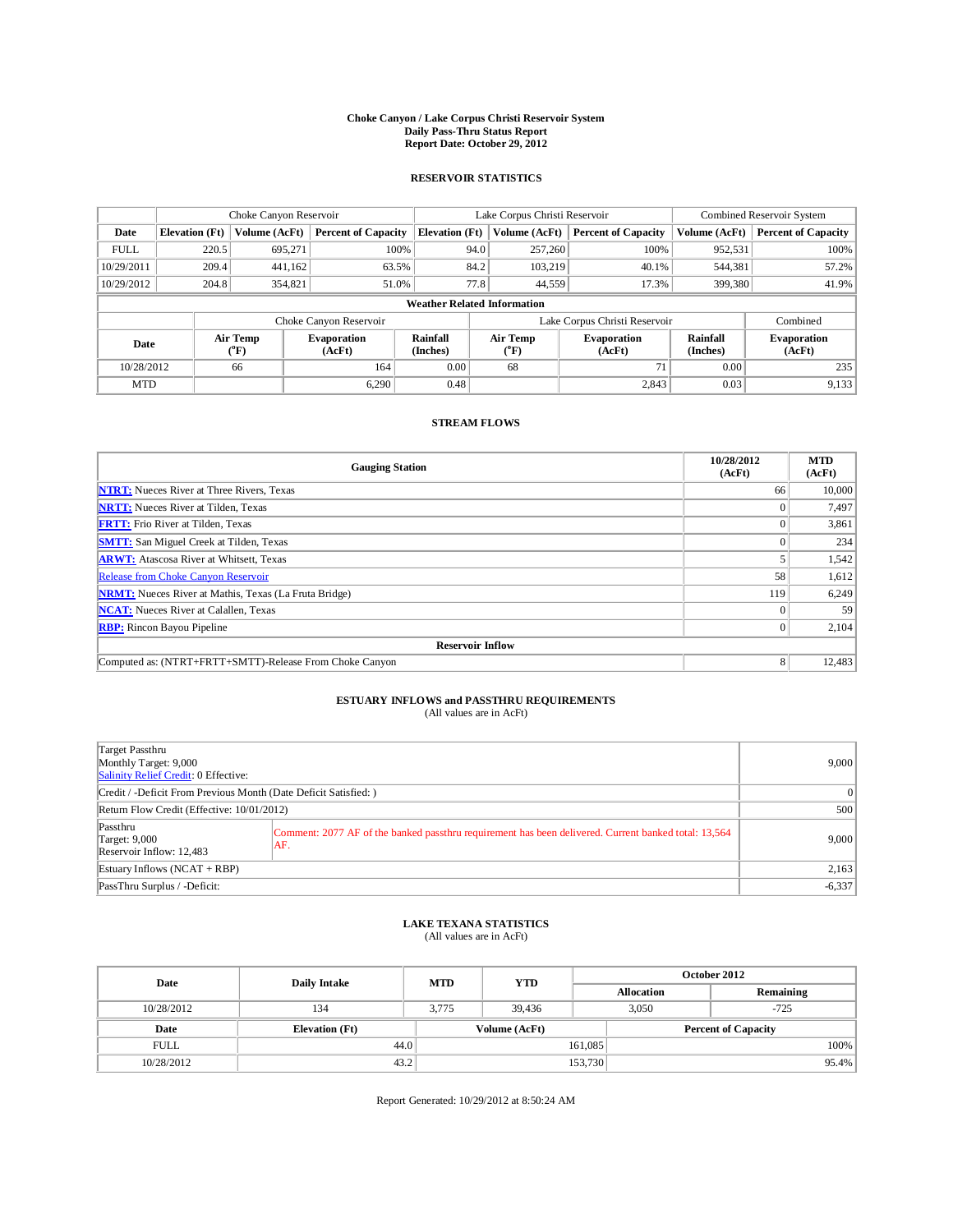## **Choke Canyon / Lake Corpus Christi Reservoir System Daily Pass-Thru Status Report Report Date: October 30, 2012**

### **RESERVOIR STATISTICS**

|             | Choke Canyon Reservoir |                                                                                          |                            |                                                                  | Lake Corpus Christi Reservoir |                             |                              |               | Combined Reservoir System  |  |  |
|-------------|------------------------|------------------------------------------------------------------------------------------|----------------------------|------------------------------------------------------------------|-------------------------------|-----------------------------|------------------------------|---------------|----------------------------|--|--|
| Date        | <b>Elevation</b> (Ft)  | Volume (AcFt)                                                                            | <b>Percent of Capacity</b> | <b>Elevation</b> (Ft)                                            |                               | Volume (AcFt)               | <b>Percent of Capacity</b>   | Volume (AcFt) | <b>Percent of Capacity</b> |  |  |
| <b>FULL</b> | 220.5                  | 695,271                                                                                  |                            | 100%                                                             | 94.0                          | 257,260                     | 100%                         | 952.531       | 100%                       |  |  |
| 10/30/2011  | 209.4                  | 441,362                                                                                  | 63.5%                      |                                                                  | 84.1                          | 102.864                     | 40.0%                        | 544,226       | 57.1%                      |  |  |
| 10/30/2012  | 204.8                  | 354,472                                                                                  | 51.0%                      |                                                                  | 77.8<br>44.425                |                             | 17.3%                        | 398,897       | 41.9%                      |  |  |
|             |                        |                                                                                          |                            | <b>Weather Related Information</b>                               |                               |                             |                              |               |                            |  |  |
|             |                        |                                                                                          | Choke Canyon Reservoir     |                                                                  | Lake Corpus Christi Reservoir |                             |                              |               | Combined                   |  |  |
| Date        |                        | Rainfall<br>Air Temp<br><b>Evaporation</b><br>$\mathrm{^{\circ}F}$<br>(AcFt)<br>(Inches) |                            | Air Temp<br><b>Evaporation</b><br>$\mathrm{^{\circ}F}$<br>(AcFt) |                               | <b>Rainfall</b><br>(Inches) | <b>Evaporation</b><br>(AcFt) |               |                            |  |  |
| 10/29/2012  |                        | 71                                                                                       | 185                        | 0.00                                                             |                               | 72                          | 86                           | 0.00          | 271                        |  |  |
| <b>MTD</b>  |                        |                                                                                          | 6,475                      | 0.48                                                             |                               |                             | 2,929                        | 0.03          | 9,404                      |  |  |

#### **STREAM FLOWS**

| <b>Gauging Station</b>                                       | 10/29/2012<br>(AcFt) | <b>MTD</b><br>(AcFt) |  |  |  |  |
|--------------------------------------------------------------|----------------------|----------------------|--|--|--|--|
| <b>NTRT:</b> Nueces River at Three Rivers, Texas             | 64                   | 10.064               |  |  |  |  |
| <b>NRTT:</b> Nueces River at Tilden, Texas                   |                      | 7,497                |  |  |  |  |
| <b>FRTT:</b> Frio River at Tilden, Texas                     |                      | 3,861                |  |  |  |  |
| <b>SMTT:</b> San Miguel Creek at Tilden, Texas               |                      | 234                  |  |  |  |  |
| <b>ARWT:</b> Atascosa River at Whitsett, Texas               |                      | 1,547                |  |  |  |  |
| Release from Choke Canyon Reservoir                          | 58                   | 1,669                |  |  |  |  |
| <b>NRMT:</b> Nueces River at Mathis, Texas (La Fruta Bridge) | 125                  | 6,374                |  |  |  |  |
| <b>NCAT:</b> Nueces River at Calallen, Texas                 |                      | 59                   |  |  |  |  |
| <b>RBP:</b> Rincon Bayou Pipeline                            | $\Omega$             | 2,104                |  |  |  |  |
| <b>Reservoir Inflow</b>                                      |                      |                      |  |  |  |  |
| Computed as: (NTRT+FRTT+SMTT)-Release From Choke Canyon      | 6                    | 12,489               |  |  |  |  |

## **ESTUARY INFLOWS and PASSTHRU REQUIREMENTS**<br>(All values are in AcFt)

| Target Passthru<br>Monthly Target: 9,000<br>Salinity Relief Credit: 0 Effective:                                                                                            | 9,000           |
|-----------------------------------------------------------------------------------------------------------------------------------------------------------------------------|-----------------|
| Credit / -Deficit From Previous Month (Date Deficit Satisfied: )                                                                                                            | $\vert 0 \vert$ |
| Return Flow Credit (Effective: 10/01/2012)                                                                                                                                  | 500             |
| Passthru<br>Comment: 2077 AF of the banked passthru requirement has been delivered. Current banked total: 13,564<br><b>Target: 9,000</b><br>AF.<br>Reservoir Inflow: 12,489 | 9,000           |
| Estuary Inflows (NCAT + RBP)                                                                                                                                                | 2,163           |
| PassThru Surplus / -Deficit:                                                                                                                                                | $-6,337$        |

## **LAKE TEXANA STATISTICS** (All values are in AcFt)

| Date        | <b>Daily Intake</b>   | <b>MTD</b> | <b>YTD</b>    | October 2012 |                            |           |  |
|-------------|-----------------------|------------|---------------|--------------|----------------------------|-----------|--|
|             |                       |            |               |              | <b>Allocation</b>          | Remaining |  |
| 10/29/2012  | 134                   | 3.909      | 39.570        |              | 3.050                      | $-859$    |  |
| Date        | <b>Elevation</b> (Ft) |            | Volume (AcFt) |              | <b>Percent of Capacity</b> |           |  |
| <b>FULL</b> | 44.0                  |            |               | 161,085      |                            | 100%      |  |
| 10/29/2012  | 43.0                  |            |               | 151,919      |                            | 94.3%     |  |

Report Generated: 10/30/2012 at 8:33:59 AM